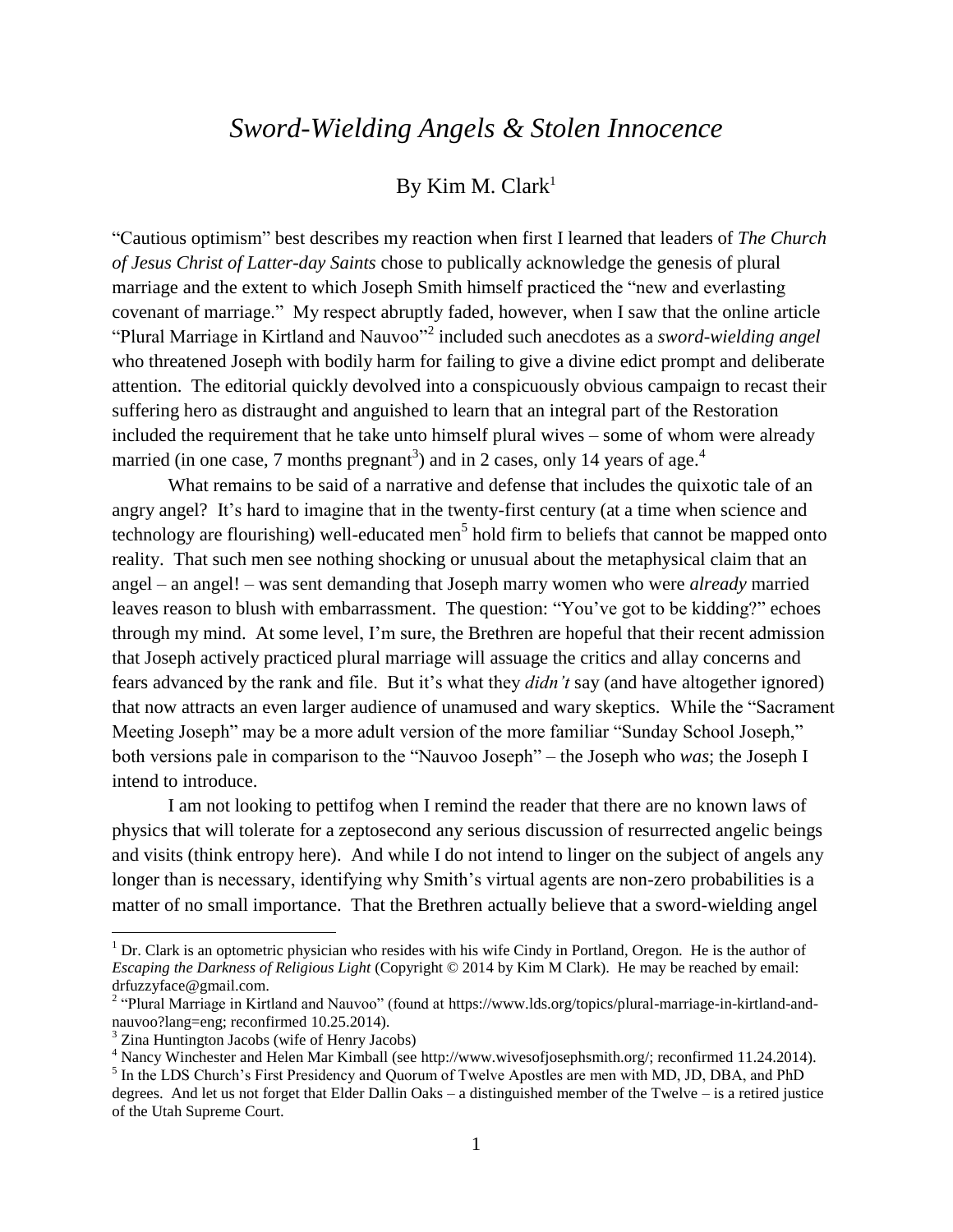appeared (three times, in fact) threatening Smith that unless he took these already married women as plural wives (a threat he confessed to his prospective brides, in an effort to secure their assent) evidences just how irrational and hapless is their online campaign. While the discussion of angels may appeal to members of the LDS Church – given their familiarity with such topics – it is unlikely to curry the favor or respect of non-Mormon investigators; especially those inclined to proportion their beliefs to the evidence. Just where might evidence for angels be found? And it's the absence of evidence for these supernatural proxies that constitutes the basis for my intolerance.<sup>6</sup>

## *The Prophet practiced both adultery and polygamy*  $-$  Emma Smith  $-$ <sup>7</sup>

Because "Plural Marriage in Kirtland and Nauvoo" was posted on the LDS Church's official website, I'll assume that its contents represent the views of the Mormon hierarchy, namely: The First Presidency and the Quorum of Twelve Apostles. Having made that assumption, Church leaders assert the following:

When God commands a difficult task, He sometimes sends additional messengers to *encourage* His people to obey. Consistent with this pattern, Joseph told associates that an angel appeared to him three times between 1834 and 1842 and commanded him to proceed with plural marriage when he hesitated to move forward. During the third and final appearance, the angel came with a drawn sword, threatening Joseph with destruction unless he went forward and obeyed the commandment fully.<sup>8</sup>

Historians know of at least three occasions when Joseph is reported to have used the "swordwielding angel" strategy as a means to secure his prospective wife's acceptance: Zina Huntington Jacobs<sup>9</sup> (a.k.a. Mrs. Henry B. Jacobs), her sister Prescindia Huntington Buell (a.k.a. Mrs. Norman Buell), and Mary Elizabeth Rollins Lightner (a.k.a. Mrs. Adam Lightner, about

<sup>7</sup> Remarks made by Emma in 1847 (3 years after Joseph Smith's death) to former apostle William E. McLellin (William E. McLellin Notebook, ca. 1880, John L. Traughber Collection, Ms 666, Manuscripts Division, J. Willard Marriott Library, University of Utah, SLC. A photograph from this document was published in *The Salt lake Tribune*, December 2, 1985. On September 6, 1878, McLellin was visited by Joseph F. Smith and Orson Pratt. Joseph F. recorded in his diary: "He [McLellin] said Emma Smith told him that Joseph was both a polygamist and an adulterer." Joseph Fielding Smith, comp., *Life of Joseph F. Smith* (Salt Lake City: Deseret News Press, 1938), 239. Bold added by present writer. Citation – to include footnote information taken from: "Sexual Allegations against Joseph Smith and the Beginnings of Polygamy in Nauvoo" by Grant H. Palmer (http://mormonthink.com/grant6.htm; reconfirmed 11.10.2014).

<sup>6</sup> Those interested in learning why science repudiates such tawdry claims are referred to the *Afterword*.

<sup>&</sup>lt;sup>8</sup> "Plural Marriage in Kirtland and Nauvoo"; emphasis added (found at https://www.lds.org/topics/plural-marriagein-kirtland-and-nauvoo?lang=eng; reconfirmed 10.25.2014).

<sup>9</sup> See Todd Compton, *In Sacred Loneliness*, 80-81 (Signature Books, 1997).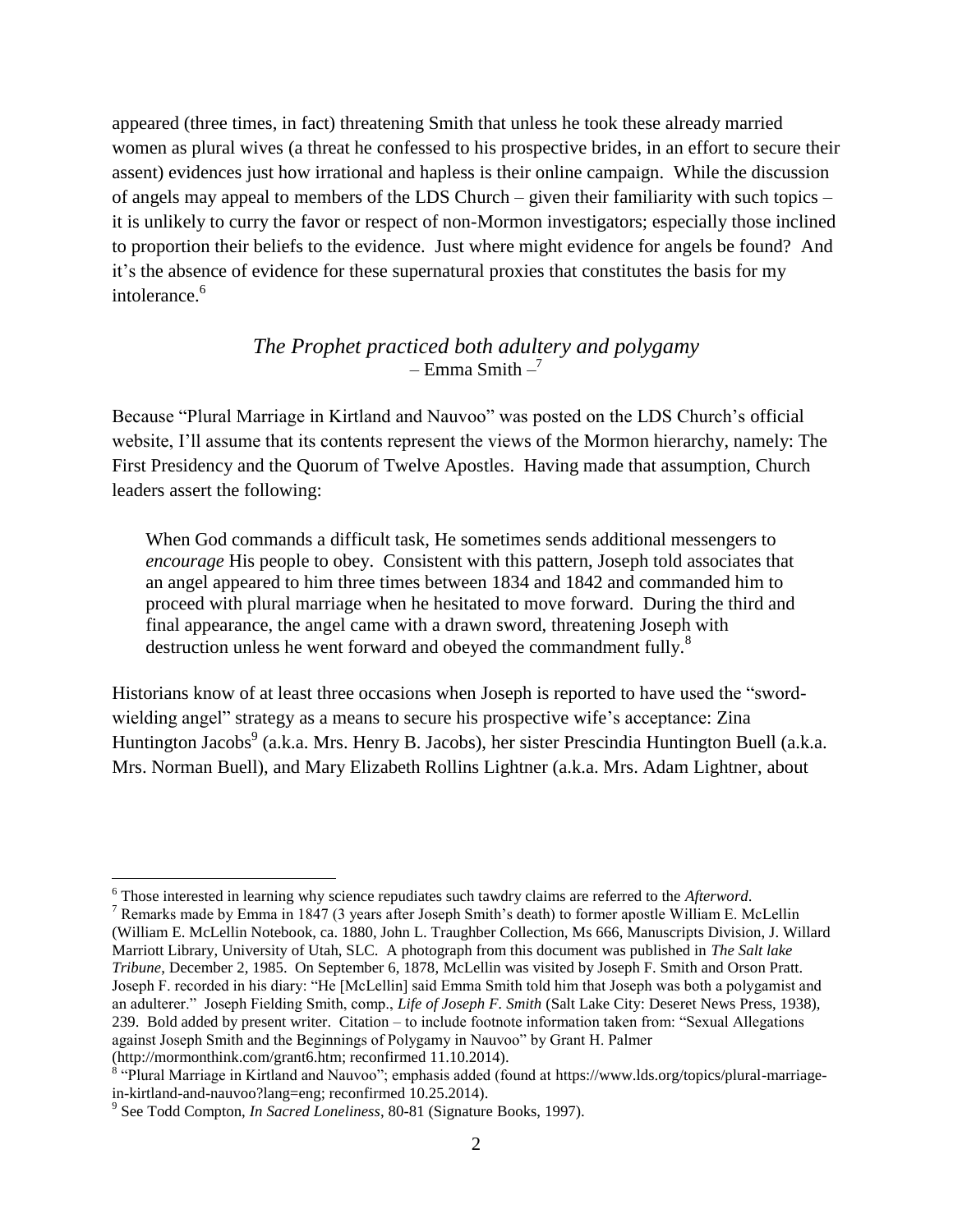whom I will have more to say later).<sup>10</sup> The angel, it appears, was instructing the dithering Joseph to marry *women who were already married*. But that's polyandry, not polygamy.<sup>11</sup>

For the sake of argument, let us suppose that angels do exist and that they are not merely agents of the imagination. Even then, there remains no shortage of reasons to persist in rejecting the hypothesis. When it came time to restoring the Gospel of Jesus Christ and its saving ordinances (to include "the new and everlasting covenant of marriage") and appointing a servant to spearhead the divine campaign, I find it hard to believe that Joseph Smith was God's only option. Upon learning of Joseph's reluctance and equivocal posturing (assuming that Smith was "dragging his feet"), why would God choose to employ amateurish tactics familiar to, say, gangsters or *La Cosa Nostra*? What's wrong with the "Joseph, you've had your chance – now, don't call us, we'll call you" approach? If Smith proved to be a cad, what prevented God from simply choosing another more cooperative and competent servant, thus leaving Joseph to stir in his own juices? If God can wait 1800 years before setting out to introduce the Restoration, what's another generation or two in the eternal scheme of things? Sending unnamed swordwielding angels to "encourage" Joseph is a form of coercion we'd expect from the Godfather ("Make Joseph an offer that he cannot refuse"), the mafia, or, perhaps, a rogue "Gadianton robber" intending to exact revenge. But the behavior is most certainly out of character for a loving and benevolent Heavenly Father-figure. Besides, from Smith's own description: the angel didn't come to "encourage" him; the angel came threatening to take his life!

It's easier to proclaim that a sword-wielding angel threatened to rearrange your anatomy than it is to produce such a despot on command. As Dr. Brian Hales noted, there were some "twenty different reminiscences that recount Joseph Smith's encounters with a sword-bearing angel who commanded him to establish the practice of plural marriage  $\ldots$ <sup>12</sup> Yet none of those who heard such words fall from the prophet's lips (or who may have contributed to the distribution of the romantic claim) ever witnessed either the angel or his sword. They reported what Smith *said* and *not* what they themselves saw. Eliza R. Snow (one of Smith's plural wives), for example, acknowledged in 1880 and again in 1884 that according to Smith, "the Angel standing with a drawn sword in his hand … told Joseph if he did not comply with the requirement of heaven that his priesthood should be taken from  $\lim^{13}$ ... and that he should be destroyed."<sup>14</sup> Others (besides Eliza R. Snow and Mary Elizabeth Rollins Lightner) who personally heard Smith make reference to the menacing angel include Joseph Lee Robinson, Lorenzo Snow, Benjamin F. Johnson, Orson Pratt, Zina Huntington, Helen Mar Kimball, and Erastus Snow.<sup>15</sup> But again, nobody but Joseph claimed to see the angel.

<sup>&</sup>lt;sup>10</sup> See "The Angel, the Sword, and the Heron Seduction" by Meg Stout (http://www.millennialstar.org/angel-andsword/; accessed 11.07.2014).

<sup>&</sup>lt;sup>11</sup> Furthermore, and in the light of what is found in the *Afterword*, the claim of sword-bearing angels is a nonstarter for the simple and ineluctable fact that outside of a fevered imagination, *there is no respectable evidence for angels*. <sup>12</sup> Brian C. Hales, "Encouraging Joseph Smith to Practice Plural Marriage: The Accounts of the Angel with a Drawn

Sword," *Mormon Historical Studies* Vol. 11, no. 2 (Fall 2010), p. 55.

 $13$  Ibid., 67.  $14$  Ibid.

 $15$  Ibid., 65-70.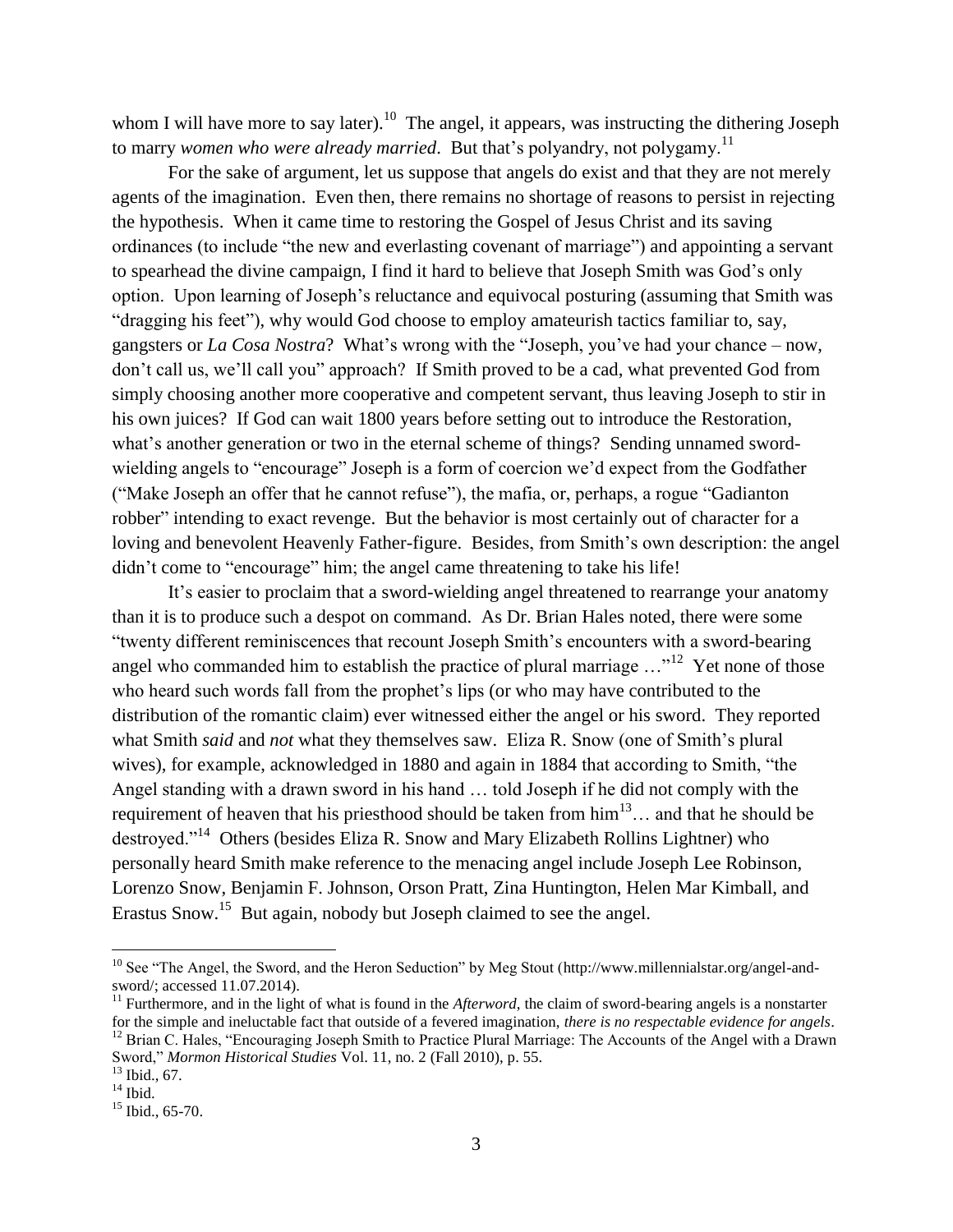# "*Plural Marriage in Kirtland and Nauvoo*"

My contempt for the misleading and, therefore, dishonest campaign waged by the LDS Church to rewrite its early history requires that I identify the specific elements of their editorial that do not pass muster. In what is to follow, "**LDS**" will identify verbatim remarks found in the Church's editorial: "Plural marriage in Kirtland and Nauvoo," while "**KMC**" will represent the present writer's rebuttal.

 **LDS**: Although the Lord commanded the adoption – and later the cessation – of plural marriage in the latter days, He did not give exact instructions on how to obey the commandment.

**KMC**: Are the Brethren suggesting that ambiguity and God's lack of specificity (i.e., carelessness) explains some or all of Joseph's missteps? How do they know any such thing – they weren't there?

 **LDS**: Significant social and cultural changes often include misunderstandings and difficulties. Church leaders and members experienced these challenges as they heeded the command to practice plural marriage and again later as they worked to discontinue it after Church President Wilford Woodruff issued an inspired statement known as the Manifesto in 1890, which led to the end of plural marriage in the Church. Through it all, Church leaders and members sought to follow God's will.

**KMC**: "Church leaders and members [may have] sought to follow God's will," but they were in no hurry to do so. While the "inspired" Manifesto was presented by then Church President Wilford Woodruff in 1890, it took a "second warning" in 1904 for the more casual sort to realize that it was time to get with the program.<sup>16</sup> Furthermore, in the original 1890 declamation Woodruff stated the following: "We are not teaching polygamy or plural marriage, nor permitting any person to enter into its practice." But that directly contradicts what Joseph Smith himself conceded. To his friend William Marks, a disconsolate Smith stated, "This doctrine of polygamy, or spiritual wife-system, **that has been taught and practiced among us**, will prove our destruction and overthrow. **I have been deceived; it is a curse to mankind** …."<sup>17</sup> Joseph was deceived? – Polygamy was a curse and not a blessing? Maybe plural marriage was Joseph's idea after all – and a bad idea at that. Woodruff concluded the 1890 Manifesto with this remark: "And now I publicly declare that my advice to the Latter-day Saints is to refrain from contracting any marriage forbidden by the law of the land."<sup>18</sup> But again, those living the Principle were slow to comply with their prophet's mandate.

 **LDS**: Many details about the early practice of plural marriage are unknown. Plural marriage was introduced among the early Saints incrementally, and participants were asked to keep their actions confidential.

**KMC**: Well of course plural marriage was practiced in secret – *what they were doing was illegal*! And in some cases, Joseph didn't want the husband to discover that he had just married their wife! It's the *need* for secrecy and confidentiality that concerns me and

<sup>&</sup>lt;sup>16</sup> See Jerald and Sandra Tanner, *Mormonism – Shadow or Reality* 5<sup>th</sup> Edition, Chapter 17 (pp. 232-244-F) for details.

<sup>&</sup>lt;sup>17</sup> See Fawn M. Brodie, *No Man Knows My History*, 2<sup>nd</sup> Ed., 376; emphasis added (Alfred A. Knopf, 1991).

<sup>&</sup>lt;sup>18</sup> Official Declaration – 1 (Doctrine and Covenants, p. 291).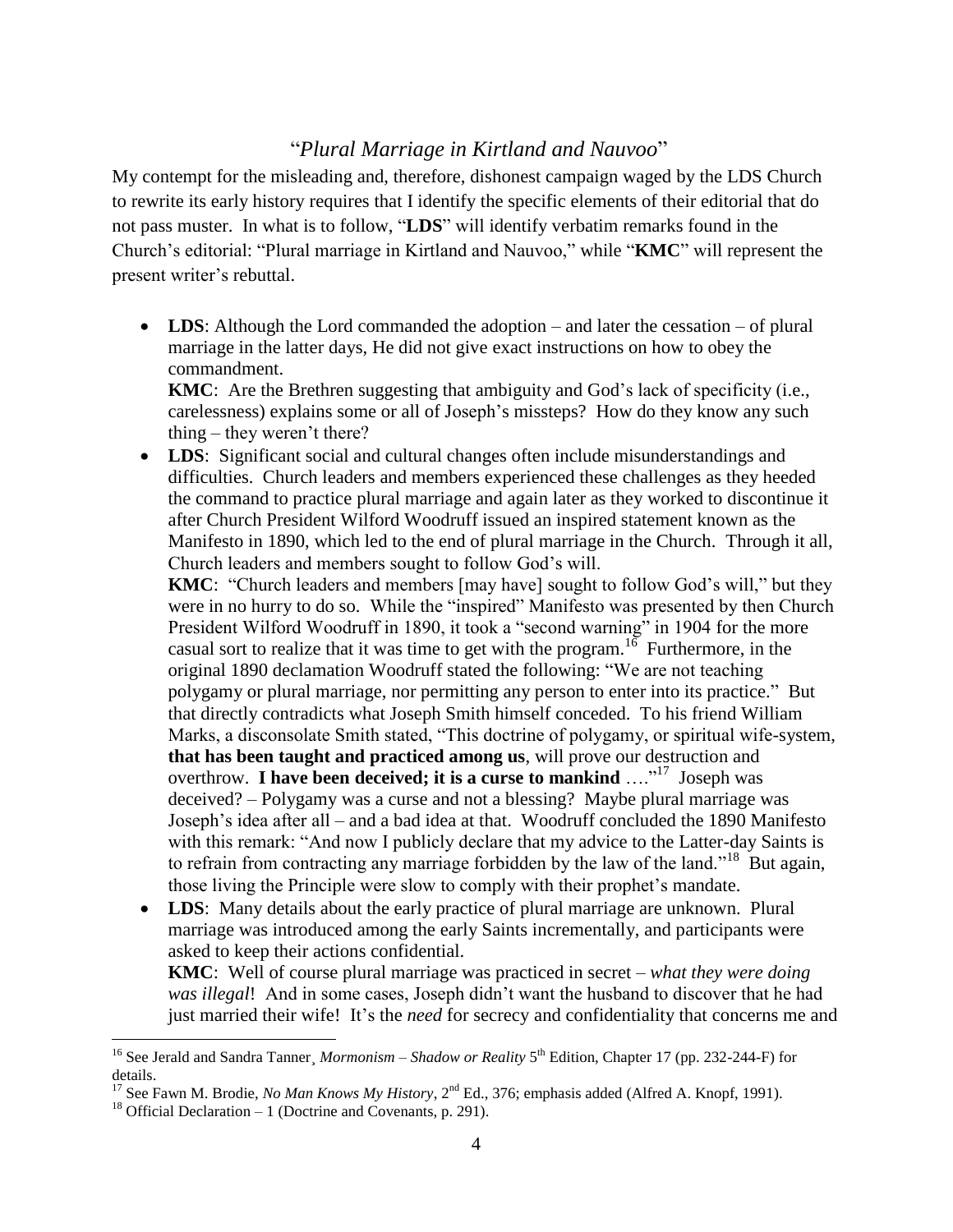that warrants our fullest attention. What the Brethren failed to mention, however, is (1) just what it is these women needed to keep "confidential" ("secret" better describes the injunction) and (2) what Joseph intended to do to their reputation *if they didn't keep it secret*! Smith knew full well that polygamy was illegal; sufficient reason, I suppose, why he wanted those who rebuffed his proposal to conduct themselves as if nothing happened – as if the proposal never took place. What's overlooked in Smith's deportment, however, is how his clandestine methods violate the very principles Smith claims to champion. In what are known as the *Thirteen Articles of Faith*, Joseph's behaviors violate what he claims to hold dear.

**Article 12**: "We believe in being subject to kings, presidents, rulers, and magistrates, in *obeying*, *honoring*, and *sustaining the law*." But if you're practicing plural marriage, you're not "honoring and sustaining the law"! To those who say, "Joseph valued God's laws above the laws of man" – I get it; but then *don't announce to the world that you intend to obey the laws of the land when clearly you don't*!

**Article 13**: "We believe in being honest, true, chaste, benevolent, virtuous, and in doing good to all men ….If there is anything virtuous, lovely, or of good report or praiseworthy, we seek after these things." A question for Joseph: Are you being honest, true, chaste, benevolent, and virtuous when you take another man's wife as your own without *first having the husband's consent*? Are you being honest, true, and chaste when you take a plural wife without *first securing your own wife's consent*? I don't think so. And let us not forget this not so little important detail – and something the Brethren failed to recognize – Joseph began living the "new and everlasting covenant" *before he ever received it*! Compliance by anticipation, I suppose. (I will have more to say about this curious oddity later in the essay.)

- LDS: The historical record of early plural marriage is therefore thin: few records of the time provide details, and **later reminiscences are not always reliable**. Some ambiguity will always accompany our knowledge about this issue. Like the participants, we "see through a glass, darkly" and are asked to walk by faith. (Emphasis added.) **KMC**: The poverty of the apology should be obvious to even the most myopic observer; unless, of course, you want to believe the apology more than you want to understand the historical facts as such are known. However "thin" the historical record may be, it is *not* opaque and nor is it nonexistent. There is ample evidence with which to make a reasonable judgment. Members are enjoined to "walk by faith" (especially when the evidence is incriminating). They are asked to believe what Joseph (and those who share his opinion) has to say, as they're expected to ignore competing and conflicting opinions/observations. Can you imagine a judge instructing a jury to consider *only* the evidence that supports the defense and ignore the evidence that does not? Neither can I – at least, not in America.
- LDS: The revelation on plural marriage was not written down until 1843, but its early verses **suggest** that part of it emerged from Joseph Smith's study of the Old Testament in 1831. People who know Joseph well later stated he received the revelation about that time. (Emphasis added.)

**KMC**: That's speculation, not a reliable rehearsal of the facts. But if the speculation is true, then all that remains for us to do is to find the evidence for sexual trysts prior to 1831. If, in fact, Smith got a "jump start" on the revelation – well, there's a name for that: *adultery*.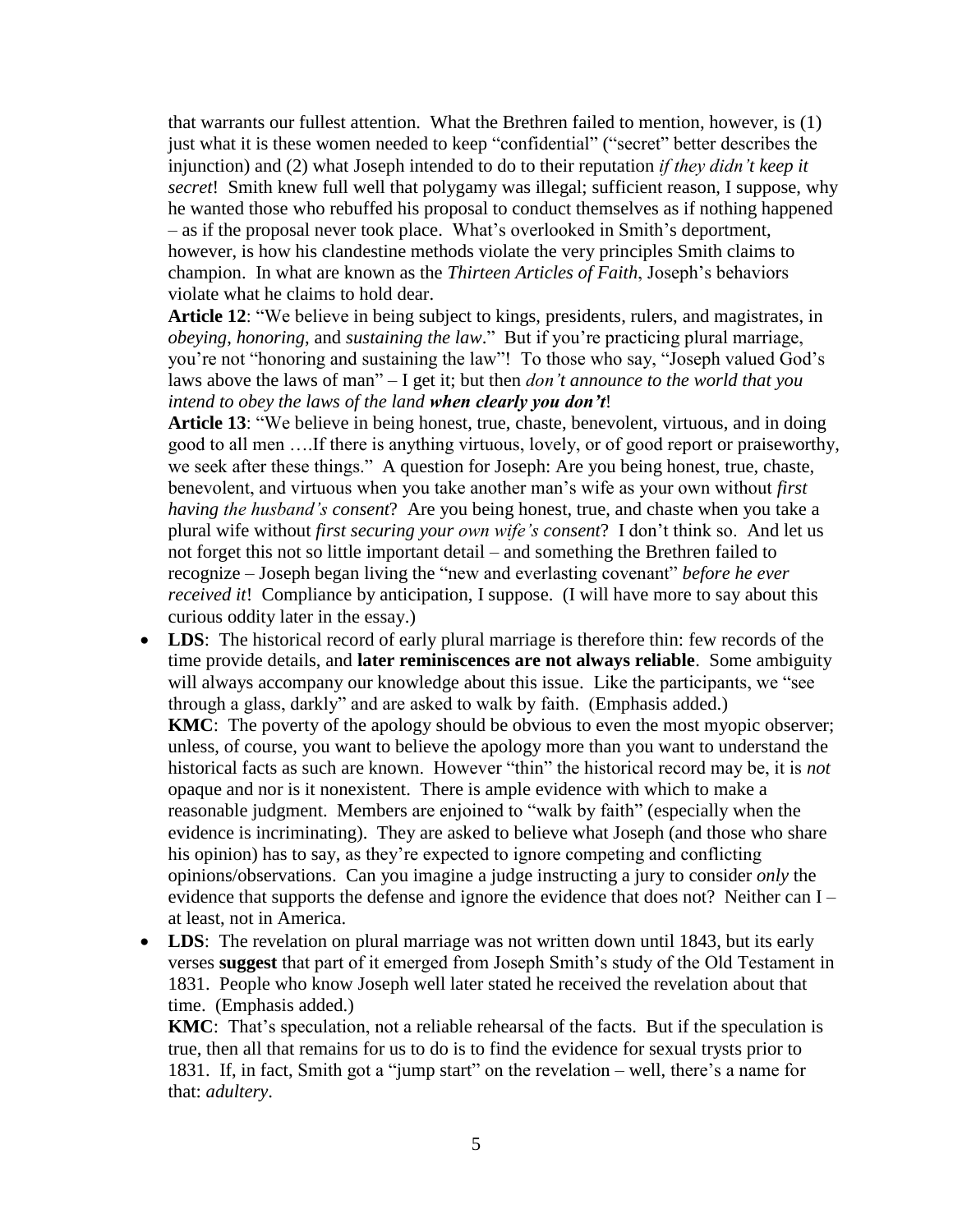- **LDS**: Latter-day Saints' **motives for plural marriage were often more religious than economic or romantic**. (Emphasis added.) **KMC**: But that's an assumption. Outward behavior does not always reflect inner intent. We cannot presume to know what resides in the hearts and minds of others. Besides, as I intend to show, Smith was very interested in sexually consummating many of his plural marriages – to include the ones for which no record of ceremony or eyewitnesses exist.
- **LDS**: Besides the **desire to be obedient**, a strong incentive was the hope of living in God's presence with family members. In the revelation on marriage, the Lord promised participants "crown of eternal lives" and "exaltation in the eternal worlds." Men and women, parents and children, ancestors and progeny were to be "sealed to each other – their commitment lasting into the eternities, consistent with Jesus's promise that priesthood ordinances performed on earth could be "bound in heaven."

**KMC**: In the case of Joseph's polyandrous affairs (11 such marriages), to whom are the children of the biological father sealed for the eternities – to Joseph? But he's not their father? Does God want such children to have 2 fathers in the eternity? But what if they love their *real* father more than they love Mr. Smith? Why should the child be eternally bound and committed to a decision made by their mother and Mr. Smith? Where's the freedom and fairness in that arrangement? Moreover, why would the biological father want to "share" his patriarchal duties and privileges with the very man who secretly married his wife *without his consent*?! The reasoning truly is vacant. And then there's the matter of life after death. In all probability, people believe in the Afterlife because that is what they were taught to believe. But such a belief (however popular) is derived from religious dogma, not the data. There is no respectable evidence that any such place exists. 19

 **LDS**: Most of those sealed to Joseph Smith were between 20 and 40 years of age **at the time of their sealing to him**. The oldest, Fanny Young, was 56 years old. The youngest was Helen Mar Kimball, the daughter of Joseph's close friends Heber C. and Vilate Murray Kimball, who was sealed to Joseph **several months before her 15th birthday**. Marriage at such an age, inappropriate by today's standards, was legal in that era, and some women married in their mid-teens. (Emphasis added.)

**KMC**: In other words, *Helen was 14 years old*. The alarming fact bears repeating: *Joseph took as his bride a14 year-old girl!* It doesn't end there: Helen was only 1 of 7 wives who was under the age of 18<sup>20</sup> (I will have more to say about *menarche* or first menstruation later in the essay.) What the Church failed to mention is that Joseph *first* solicited Helen's mother Vilate – his "close friend's" wife! Another surprising element to the story is the "**24-hour deadline**" imposed on the 14 year-old Helen, but with the promise that **if** she accepted, "**it will ensure your eternal salvation and exaltation and that of your father's household and all of your kindred.**"<sup>21</sup> What's that, if not a bribe? Alarmed to learn that "the salvation of [her] whole family depended on it," $^{22}$  she

<sup>19</sup> See, for example, Kim M Clark, *Escaping the Darkness of Religious Light*, 216-219 (Copyright © 2014 by Kim M Clark).

<sup>&</sup>lt;sup>20</sup> "The Many Wives of Joseph Smith" (found at http://cesletter.com/Letter-to-a-CES-Director.pdf; reconfirmed 10.31.2014).

<sup>21</sup> Richard N. and Joan K. Ostling, *Mormon America: The Power and the Promise*, 62; emphasis added (HarperCollins, 2007).

 $^{22}$  Cited in "Sexual Allegations against Joseph Smith and the Beginnings of Polygamy in Nauvoo" by Grant H. Palmer (http://mormonthink.com/grant6.htm; reconfirmed 11.10.2014).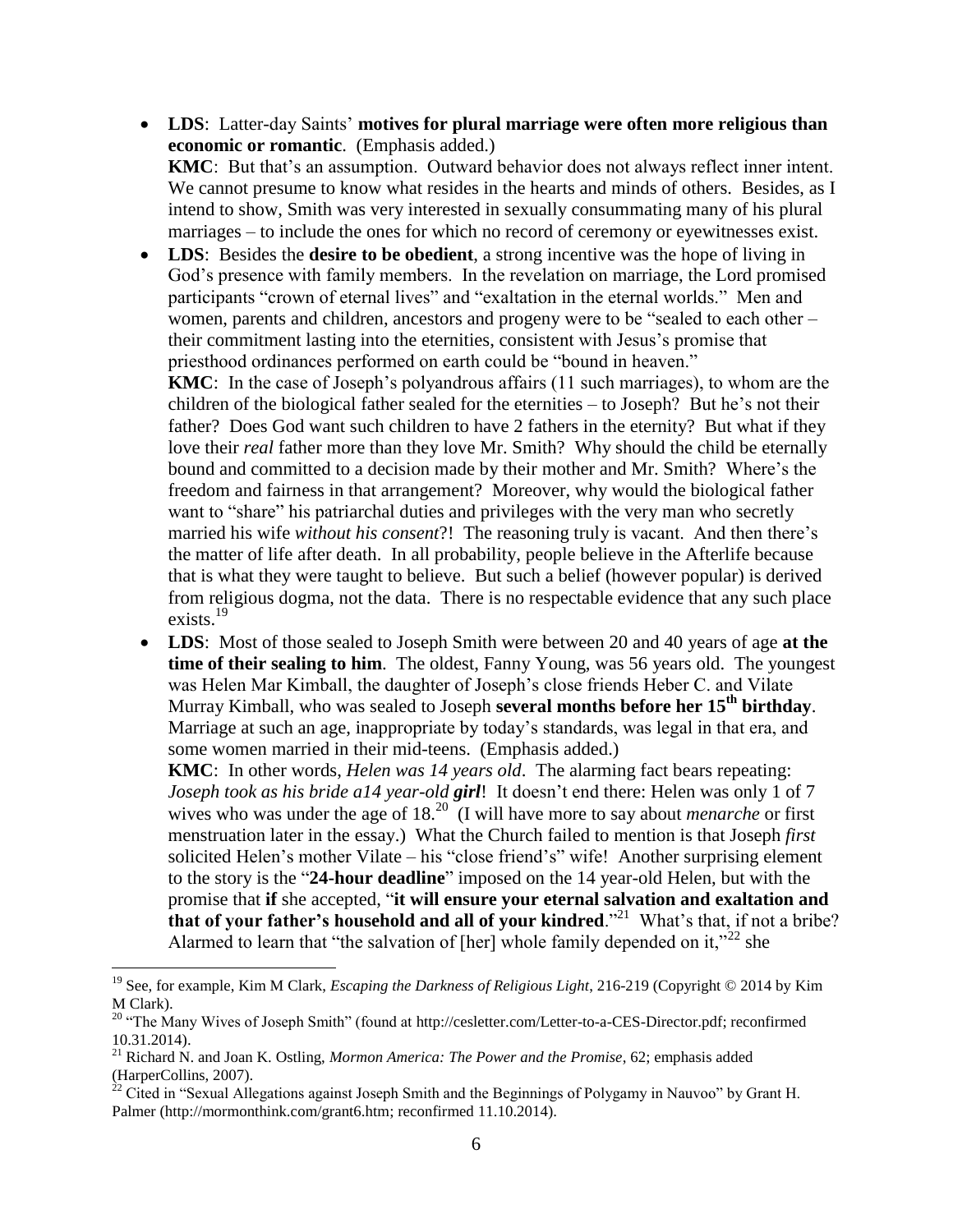succumbed to Smith's extortion, thus becoming his  $26<sup>th</sup>$  wife. In later years she confessed, "I hated polygamy in my heart."<sup>23</sup> As to Helen's father Heber – and on a personal note – there is this to say: As a father of four children myself (3 of whom are daughters), I cannot imagine surrendering *any* of my then 14 year-old girls to become anyone's plural wife. Does that make me a wicked and disobedient father? Not in my view, and not by *any* reasonable standard! If anything it demonstrates the depth of my love and commitment to protect them; both from themselves and from those looking to prey upon their innocence and naiveté. [As an aside: What may not be known is that Smith tried something similar with another close friend: the daughter of Sydney Rigdon; only the attempt was made behind Sydney's back, like so many of the others. When the 19 year-old Nancy Rigdon became infuriated and told Smith to pound sand, she immediately reported the incident to her father. Needless to say, Sydney was incensed and confronted Smith. At first, Joseph (the coward) denied the accusation, until Sydney showed him a condescending letter he had written to Nancy.<sup>24</sup> Caught in a lie, Joseph immediately backpedaled; this time insisting that he was only looking to test Nancy's virtue.<sup>25</sup> Well, if that's the case, then (for my money, at least), Nancy passed with flying colors. Of Joseph, however, the same cannot be said.<sup>26</sup>]

 **LDS**: Following his marriage to Louisa Beaman and before he married other single women, Joseph Smith was sealed to a number of women who were already married. Neither these women nor Joseph explained much about these sealings, though several women said they were for eternity alone. Other women left no records, making it unknown whether their sealings were for time and eternity or were for eternity alone. There are several possible explanations for this.

**KMC**: There probably are several "possible" explanations for this, but possibilities call for speculation, and speculating ultimately get us nowhere. None of us were there when Joseph wedded (and bedded) already married women (usually without the consent of their husbands). It is sheer arrogance to suggest that only Joseph could provide for these women in the eternities. If that's the case, all wives should become the property of Brother Joseph. But Joseph appeared to choose his wives carefully – even if they happened to already be pregnant at the time! $^{27}$ 

 **LDS**: Emma approved, at least for a time, of four of Joseph Smith's plural marriages in Nauvoo, and she accepted all four of those wives into her household. She may have approved of other marriages as well. But Emma likely did not know about all of Joseph's sealings. She vacillated in her view of plural marriage, as some points supporting it and at other times denouncing it. In the summer of 1843, Joseph Smith dictated the revelation on marriage, a lengthy and complex text containing both glorious promises and

<sup>&</sup>lt;sup>23</sup> Representative Women of Deseret, 112 [cited in Fawn M. Brodie, *No Man Knows My History*, 2<sup>nd</sup> Ed., 480 (Alfred A. Knopf, 1991)].

<sup>&</sup>lt;sup>24</sup> The untitled letter is found in Joseph Smith's *History of the Church*, Vol. 5:134-136 (Deseret Book Company, 1978).

<sup>&</sup>lt;sup>25</sup> See Fawn M. Brodie, *No Man Knows My History*,  $2<sup>nd</sup>$  Ed., 311 (Alfred A. Knopf, 1991).

<sup>26</sup> Details of the Nancy Rigdon account, the reader is referred to: David Fitzgerald, *The Mormons*, 103-105 (Copyright © 2013 by David Fitzgerald). See also Fawn M. Brodie, *No Man Knows My History*, 2nd Ed., 310-311 (Alfred A. Knopf, 1991).

 $^{27}$  Zina Huntington was 7 months pregnant (and married to Henry Bailey Jacobs) when, on March 7, 1841, she became Smith's  $7<sup>th</sup>$  plural wife.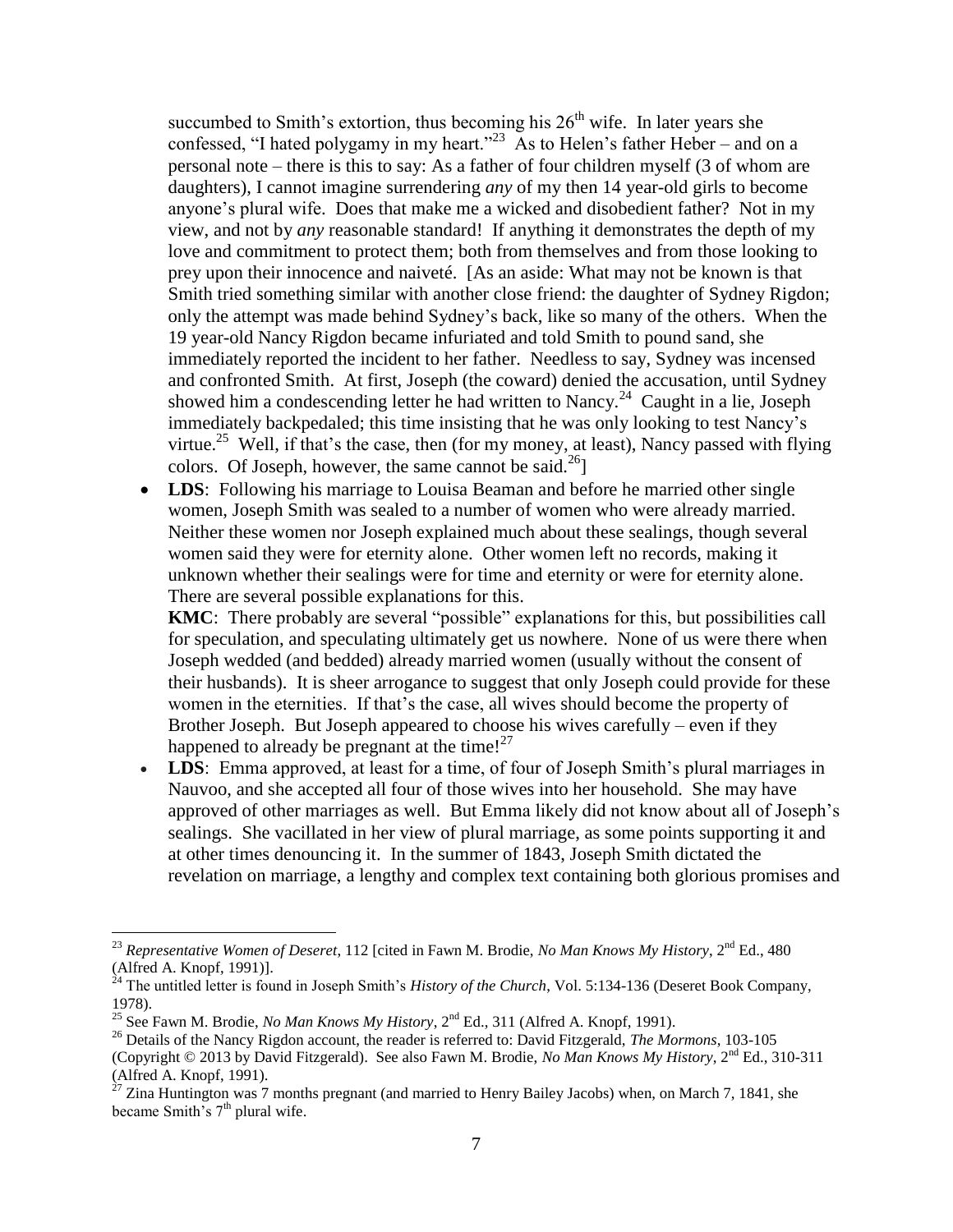stern warning, some directed at Emma. The revelation instructed women and men that they must obey God's law and commands in order to receive the fullness of His glory. **KMC**: Yes, Emma did approve – but 4 out of 40 plural marriages<sup>28</sup> (estimates range from 33 to 48 or more) cannot be considered a resounding or enthusiastic endorsement. (Historian Todd Compton noted that by far most of Joseph's plural marriages were performed *without first securing Emma's consent*; that most of his plural marriages were secured without her knowledge.<sup>29</sup> And while the "celestial marriage revelation" was recorded in July 1843, not until 1876 did it at last find its way into LDS canon.<sup>30</sup>) As it pertains to Emma's reaction to seeing the revelation in its written form: as recounted by Brigham Young, when Emma was at last furnished a hard copy of the revelation, she threw it in the fireplace and burned it!<sup>31</sup> Secondly, compliance with celestial marriage required that "the first [wife] give her consent" (D&C 132: 61). Moreover, given that 11 of Smith's plural wives were already married (to living husbands), how can such women be considered "virgins" as the commandment required?<sup>32</sup> In the case of Joseph's second plural marriage – Lucinda Pendleton Morgan Harris – of her relationship with Joseph she said, "**I am his mistress since four years**."<sup>33</sup> *A mistress is decidedly not a plural wife*. Moreover, *if* the two were ever married (no documentation exists to confirm that they ever were), Joseph would have been her third husband. Lucinda first married the "famous anti-Masonic martyr William Morgan. Her second marriage [was] to George Washington Harris."<sup>34</sup> Given such details, it's a stretch to consider Lucinda a virgin. (By the way, not looking to quibble, but when there's another husband involved, the relationship become polyandrous, not polygamous. Furthermore, if Lucinda was given to Joseph as "a wife in the new and everlasting covenant, and if she be with another man, and I have not appointed unto her by the holy anointing, she had committed adultery" (D&C 132: 41): Would that not require that she suspend sexual relations with Mr. Harris – her only *legal* husband?)

 **LDS**: After Emma opposed plural marriage, **Joseph was placed in an agonizing dilemma, forced to choose between the will of God and the will of his beloved Emma**. He **may** have thought Emma's rejection of plural marriage exempted him from the law of Sarah. Her decision to "receive not this law" permitted him to marry additional wives without her consent. Because of Joseph's early death and Emma's decision to remain in Nauvoo and not discuss plural marriage after the Church moved west, many aspects of their story remain known only to the two of them. (Emphasis added.)

<sup>&</sup>lt;sup>28</sup> In an article featured in the *New York Times* (Nov. 10, 2014), journalist Laurie Goodstein writes that the LDS Church has acknowledged as many as 40 plural wives; some of whom were already married and one as young as 14 years-of-age . "It's Official: Mormon Founder had up to 40 wives" (http://www.nytimes.com/2014/11/11/us/itsofficial-mormon-founder-had-up-to-40-wives.html?\_r=1; accessed 11.14.2014).

<sup>29</sup> Todd Compton, *In Sacred Loneliness*, 4-6 (Signature Books, 1997).

<sup>&</sup>lt;sup>30</sup> "Sacred Marriage or Secret Affair? Joseph Smith and the Beginning of Mormon Polygamy" (found at http://www.utlm.org/newsletters/no112.htm; accessed 11.05.2014).

<sup>31</sup> *Journal of Discourses*, Vol. 17:159.

 $32$  List of women already married to living husbands at the time they were married to Joseph may be found at http://www.wivesofjosephsmith.org/.

<sup>33</sup> Wilhelm Ritter von Wymetal, *Mormon Portraits: Joseph Smith the Prophet, His Family and His Friends*, 60; emphasis added (SLC: Tribune Printing & Pub., 1886). Book may be found online at http://olivercowdery.com/smithhome/1886WWyl.htm#pg053a; accessed 10.30.2014.

 $34$  Fawn M. Brodie, *No Man Knows My History*,  $2<sup>nd</sup>$  Ed., 459 (Alfred A. Knopf, 1991).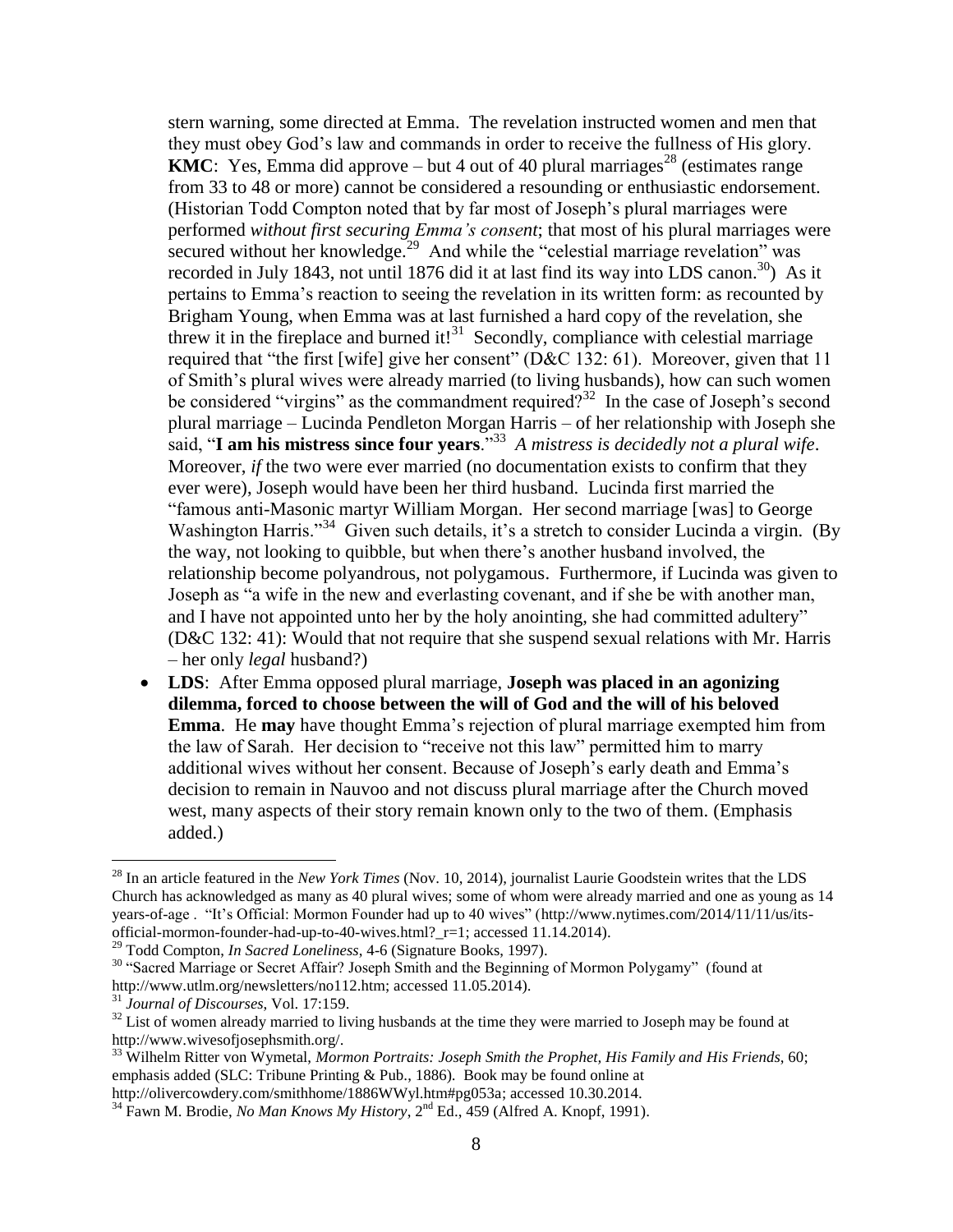**KMC**: Yes, the revelation made provisions for nonconforming wives: namely, should the obstreperous Emma tell Joseph to get a grip; well, then: "she shall be destroyed." (D&C 132:64) Yikes! But Emma wasn't destroyed; she was not turned into a "pillar of salt" (think Lot's wife here) – she lived another 36 years after throwing a hard copy of the revelation into the fireplace! If anyone was "destroyed," perhaps it was Joseph – he didn't last a year! Furthermore, there is no evidence – none – that Emma was *first* consulted before Joseph began establishing the "new and everlasting covenant of marriage," if for no other reason than he was living it before the commandment was commanded (details to follow)! Bringing Emma into his confidences (in the form of consent) was an afterthought; something he later incorporated into the patriarchal order of marriage process. It was not until plural wife No. 6 (Louisa Beaman) "popularly believed to be Joseph's first plural wife<sup>35</sup> that Emma saw these arrangements as anything but the workings of a philandering husband. That the Church would highlight what "an agonizing dilemma" celestial marriage was on Joseph is a preposterous claim that does not square with the historical facts. For writer and skeptic David Fitzgerald, an "unchecked libido" and "restlessness in his pants" more aptly explains Joseph's interest in plural marriage.<sup>36</sup> Brodie characterized Smith's behavior as a "smothered yearning for new experiences, released now by opportunity masquerading as religious duty."<sup>37</sup> But it's what Joseph's wife Emma told former apostle William McLellin on August 28, 1847 that exposes Smith for the womanizer that he was:

Mrs. Joseph Smith, the widow of the Prophet, told me in 1847 that she knew her husband – the **Prophet practiced both adultery and polygamy.**<sup>38</sup>

Long before receiving a copy of the revelation (July 1843), Emma caught her husband having sex with Fannie Alger in the barn (more on that later). By the time Emma learned that her consent for Joseph to enter into the "new and everlasting covenant" was required, there had already been at least 28 well-documented plural marriages.<sup>39</sup> And again, to say that Joseph agonized about have sexual relations with other women is an overfitting of the evidence. He certainly wasn't agonizing in the barn with Fanny! If he agonized about anything it would have been the consequences of getting caught; hence, the injunction that the prospective bride (including those who rebuffed his proposal) must say *nothing*. And, once again, to speculate about what Joseph "may have thought" has no place in the discussion. Nobody (to include Church apologists) *knew* what he "may"

<sup>&</sup>lt;sup>35</sup> Fawn M. Brodie, *No Man Knows My History*, 2<sup>nd</sup> Ed., 464 (Alfred A. Knopf, 1991).

<sup>36</sup> David Fitzgerald, *The Mormons*, 101 (Copyright © by David Fitzgerald).

<sup>&</sup>lt;sup>37</sup> Fawn M. Brodie, *No Man Knows My History*, 2<sup>nd</sup> Ed., 305 (Alfred A. Knopf, 1991).

<sup>38</sup> William E. McLellin Notebook, ca. 1880, John L. Traughber Collection, Ms 666, Manuscripts Division, J. Willard Marriott Library, University of Utah, SLC. A photograph from this document was published in *The Salt lake Tribune*, December 2, 1985. On September 6, 1878, McLellin was visited by Joseph F. Smith and Orson Pratt. Joseph F. recorded in his diary: "He [McLellin] said Emma Smith told him that Joseph was both a polygamist and an adulterer." Joseph Fielding Smith, comp., *Life of Joseph F. Smith* (Salt Lake City: Deseret News Press, 1938), 239. Bold added by present writer. Citation – to include footnote information taken from: "Sexual Allegations against Joseph Smith and the Beginnings of Polygamy in Nauvoo" by Grant H. Palmer (http://mormonthink.com/grant6.htm; reconfirmed 11.10.2014).

 $39$  "Remembering the Wives of Joseph Smith" (found at http://www.wivesofjosephsmith.org/; accessed 10.31.2014).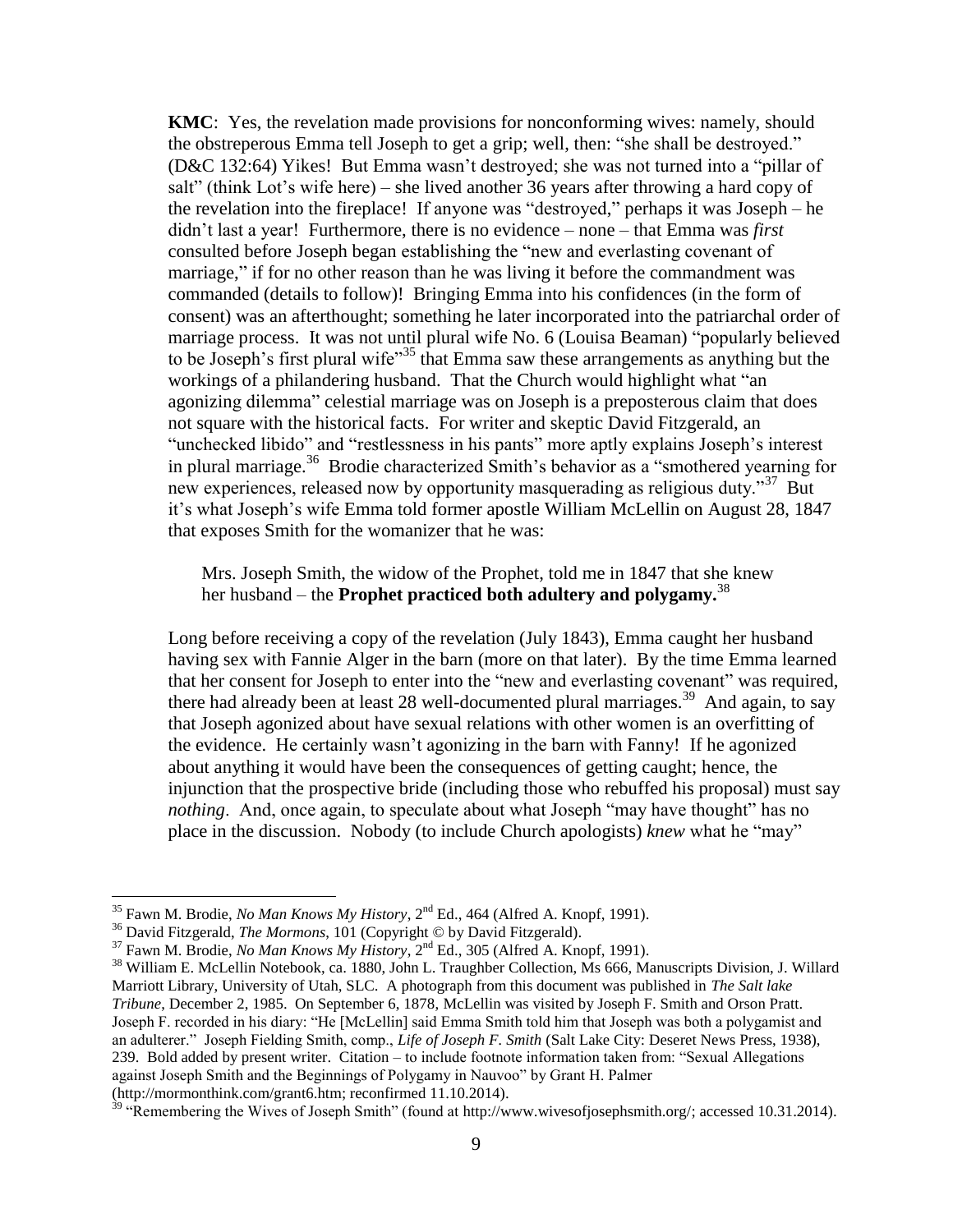have thought: I certainly don't. But we *can* examine the historical record (which, by the way, gives us plenty to talk about).

- LDS: Heber C. Kimball found comfort only after his wife Vilate had a visionary experience attesting to the rightness of plural marriage. "She told me," Vilate's daughter later recalled, "she never saw so happy a man as father was when she described the vision and told him **she was satisfied and knew it was from God**. (Emphasis added.) **KMC**: When I hear such reports, *Stockholm syndrome* comes to mind. When somebody truly wants (or, under duress) needs to believe, do not underestimate the power of emotion as it pertains to the "conversion" or "compliance" factor. I had a personal experience with a middle-aged couple in my Sandy, Utah neighborhood decades ago. Committed students of Mormon scripture and history, "Bob and Carol" (not their real names) after prayerful consideration relocated to Manti, Utah where they joined the Harmston fundamentalist group *after* Bob received a "revelation" that he was to live the Principle. After months of equivocating and wrestling with her husband's announcement, it seems that Carol, too, received her own "confirmation of the spirit" that it was, in fact, God's will after all. The plural marriage didn't last (for reasons unknown to the present writer), and Bob committed suicide soon thereafter. (I will have more to say about the fundamentalist group TLC later in the essay.) Vilate Kimball (Heber's wife) may well have had her own special witness or confirmation that celestial marriage originated from God, and that Joseph was only doing as God directed; but there is no shortage of persons who were not satisfied and unconvinced that God had anything to do with the covenant. Many plural wives in fact despised having to endure the Principle, and did so reluctantly.<sup>40</sup>
- LDS: The precise nature of these relationships in the next life is not known, and many family relationships will be sorted out in the life to come. Latter-day Saints are encouraged to trust in our wise Heavenly Father, who loves His children and does all things for their growth and salvation.

**KMC**: The precise nature of these relations in the next life *would* be unknown, if for no other reason than *nothing* of the "next life" *is* known. As stated above, what people claim to know of the next life is derived from dogma, not data. Once more, members are asked to trust that an unseen Heavenly Father has our best interests in mind, when we have no direct evidence that he does. But please agree that such assurances come from men, not Heavenly Father. From experience, if trust and faith are ever required to square the algorithm, that's the first clue that the claim is insolvent and, in all probability, someone is looking to hijack gullible minds and hearts. Again, no respectable evidence exists that there is such a place as the Afterlife.<sup>41</sup>

If the Church is looking to come clean about Joseph Smith and his practice of plural marriage, then they'll have to do better than the anemic article: "Plural Marriage in Kirtland and Nauvoo." Church leaders are only telling *part* of the story – the parts they are hoping to explain as they selectively ignore or dismiss what they can't. A closer look at what is known about the prophet

 $40$  See, for example, "Remembering the Wives of Joseph Smith" (found at http://www.wivesofjosephsmith.org/; accessed 10.31.2014).

<sup>41</sup> This is a subject I write about at length in my book *Escaping the Darkness of Religious Light*, 216-219; 329-411 (Copyright © by Kim M Clark).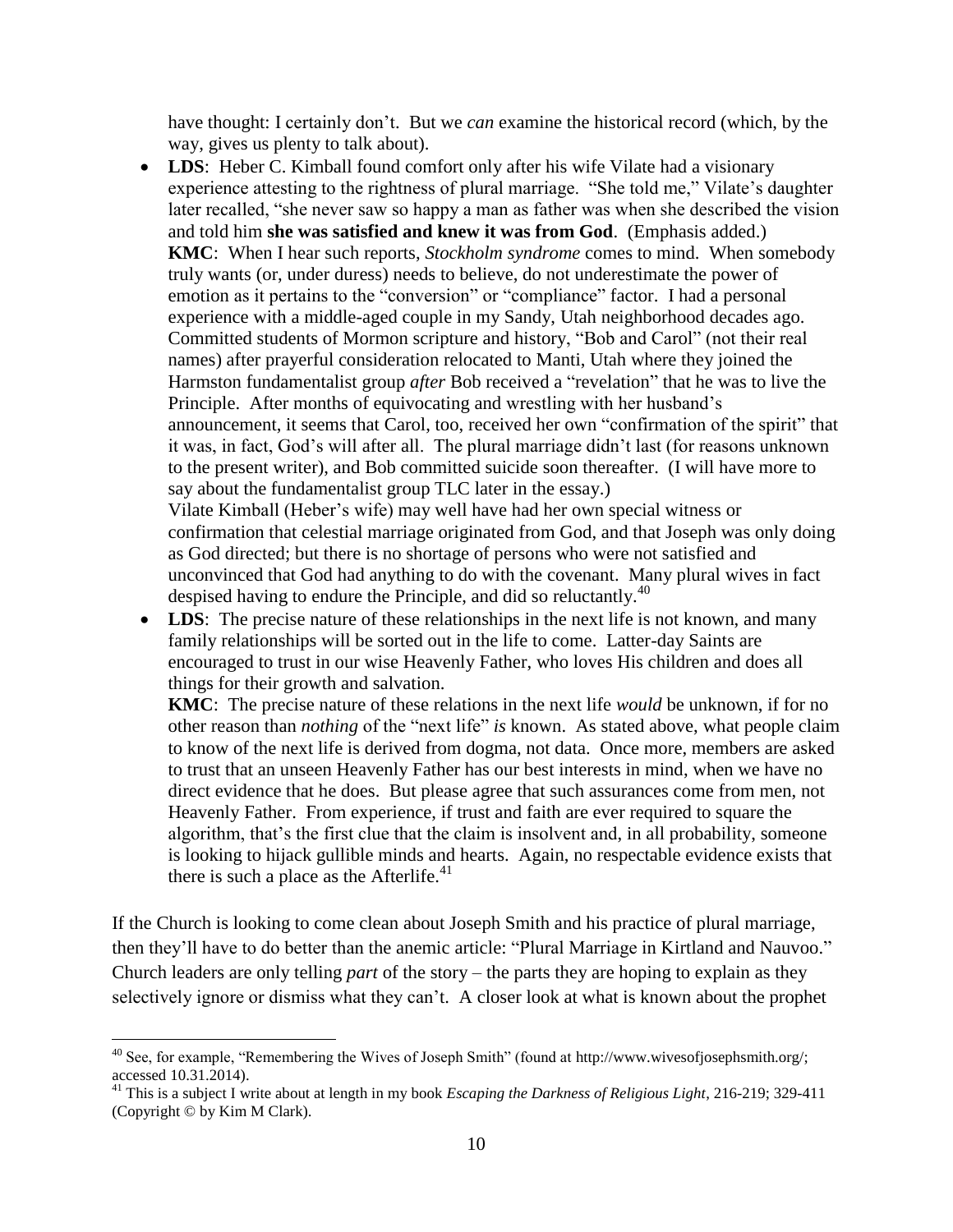and his libidinous practices tells a very different story; one that is certain to challenge the Church's version of the facts and its formative years. According to his wife Emma, in addition to being a polygamist, Joseph was also a self-indulgent adulterer. Of the 33 plural wives documented by Todd Compton, "twelve do not have an officiator, ceremony or witness to their marriage/sealing," writes historian Grant Palmer.<sup>42</sup> To follow is the evidence that Smith was "practicing both adultery and polygamy simultaneously."<sup>43</sup> I begin with Fannie Alger.

### *Fannie Alger*

Fannie Alger is credited with being Joseph Smith's first plural wife at 16 or 17 years of age, although there is *no* documentation or eyewitnesses to support the claim. (In other words, the "marriage" may have been retrofitted into history.) But *if* there was a formal ceremony it would have happened in 1833 while she was living as a "serving girl in the Smith household."<sup>44</sup> A close friend of Joseph's (Benjamin F. Johnson) said of Fannie that she was a "very nice and comely young woman … [and] that Joseph loved her. …Without doubt in my mind, Fannie Alger was, at Kirtland, the Prophet's first plural wife."<sup>45</sup> While Fannie refused to discuss her relationship with Joseph, "her brother John … was [introduced] by President Kimball … as the 'brother of the Prophet Joseph's first plural wife.'"<sup>46</sup> Corroborating evidence of the relationship is found in a letter Oliver Cowdery wrote to his brother Warren, in which Oliver referred to the Smith-Alger relationship as a "dirty, nasty, filthy affair."<sup>47</sup>

Joseph's legal wife Emma knew *nothing* of the intimate bond her husband had forged with the young Ms. Alger. Fannie's relationship with Emma was described in a very positive light; namely, that Emma was "extremely fond of her … and their affection for each other was a constant object of remark, so absorbing and genuine did it seem."<sup>48</sup> But my how things changed when, in 1835. Emma "saw the transaction" (a more discrete way of saying that she espied the two 'romping in the hay') through a crack in the planks of the barn.<sup>49</sup> Needless to say, "Emma was furious, and drove the girl, who was unable to conceal the consequences of her celestial relation with the prophet, out of her house."<sup>50</sup> Some would like to believe, no doubt, that Smith was only doing what God required, even though he had done so without first securing Emma's consent. But if that was true, why would Smith later reveal to his close associate Oliver

<sup>&</sup>lt;sup>42</sup> "Sexual Allegations against Joseph Smith and the Beginnings of Polygamy in Nauvoo" by Grant H. Palmer (http://mormonthink.com/grant6.htm; reconfirmed 11.10.2014).

 $43$  Ibid.

<sup>44</sup> Richard Lyman Bushman, *Joseph Smith: Rough Stone Rolling*, 323 (First Vintage Books Edition, 2007).

<sup>&</sup>lt;sup>45</sup> From an unpublished letter written to George S. Gibbs in 1903 by Benjamin F. Johnson, patriarch in the Utah Church and brother of two of Joseph's wives. Citation found in Fawn M. Brodie, *No Man Knows My History*, 2nd Ed., 458 (Alfred A. Knopf, 1991).

<sup>46</sup> Fawn M. Brodie, *No Man Knows My History*, 2nd Ed., 458 (Alfred A. Knopf, 1991).

<sup>47</sup> Ibid., 459.

<sup>48</sup> "Wives of Joseph Smith" (http://www.wivesofjosephsmith.org/02-FannyAlger.htm; accessed 10.30.2014).

<sup>49</sup> Richard N. and Joan K. Ostling, *Mormon America: The Power and the Promise*, 60 (HarperCollins, 2007).

<sup>50</sup> "Wives of Joseph Smith" (http://www.wivesofjosephsmith.org/02-FannyAlger.htm; accessed 10.30.2014).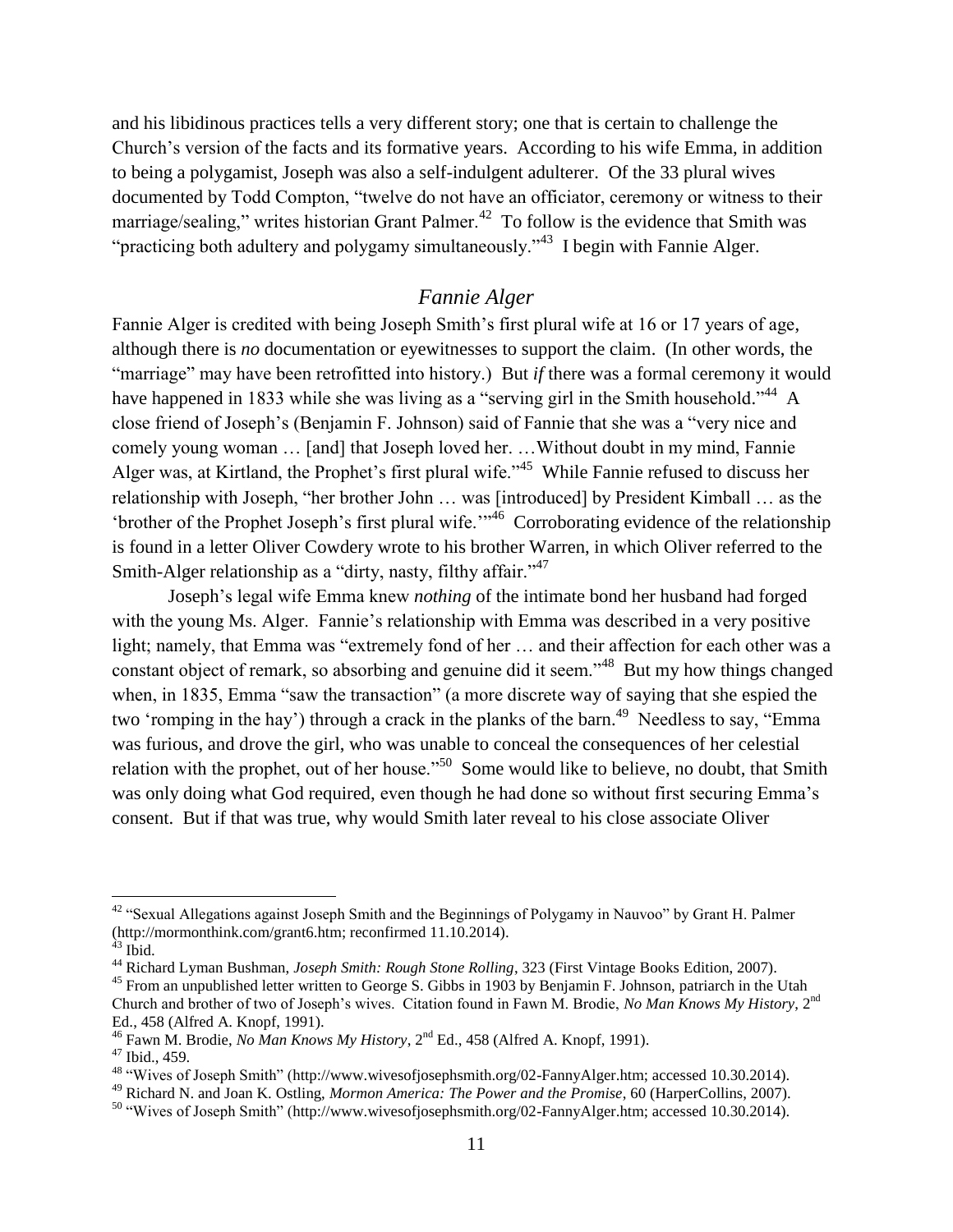Cowdery that he had "confessed to Emma" and sought her forgiveness?<sup>51</sup> Joseph's romp with Fannie has all the markings of a sexual tryst, not a sacred marriage.

You may recall that a fundamental requirement of living the "new and everlasting covenant of marriage" is that you must *first* secure the approval from the first wife. From the socalled "celestial marriage" revelation, we read the following:

… If any man espouse a virgin, and desire to espouse another, *and the first give her consent*, and if he espouse the second, and they are virgins, and have vowed to no other man, then is he justified; he cannot commit adultery with that that belongeth unto him and to no one else." (D&C 132:61; emphasis added)

Given Emma's explosive reaction, it is plain that Joseph failed to first secure her approval per the revelation's instructions, suggesting that Joseph was either willfully disobedient, or, perhaps, he had not yet received the revelation and was doing a little "freelancing." In which case I have to side with Oliver – it probably was a "dirty, nasty, [and] filthy affair."

Additional evidence that securing Emma's consent was not a priority is advanced by Emily Partridge who, along with her sister Eliza, was secretly married to Joseph in March 1843. Of the occasion, Emily wrote the following:

[The] Prophet Joseph and his wife Emma offered us a home in their family, and they treated us with great kindness. We had been there about a year when the principle of plural marriage was made known to us, and I was married to Joseph Smith on the  $4<sup>th</sup>$  of March, 1843, Elder Heber C. Kimball performing the ceremony. My sister Eliza was also married to Joseph a few days later. **This was done without the knowledge of Emma Smith**. Two months afterwards she consented to give her husband two wives, provided he would give her the privilege of choosing them. She accordingly chose my sister Eliza and myself, and to save family trouble Brother Joseph thought it best to have another ceremony performed. Accordingly on the  $11<sup>th</sup>$  of May, 1843, we were sealed to Joseph Smith a second time, in Emma's presence, she giving her free and full consent thereto. From that very hour, however, Emma was our bitter enemy. We remained in the family several months after this, but things went from bad to worse until we were obliged to leave the house and find another home.<sup>52</sup>

Emma's reluctance to consent and her unwillingness to sustain Joseph in God's call to establish the patriarchal order of marriage is grounds for divorce, perhaps, but not Smith's excuse to be dishonest or deceitful. By any reasonable standard, Joseph was a confabulator and adulterer.

<sup>51</sup> Donald Q, Cannon and Lyndon W. Cook, eds., *Far West Record: Minutes of the Church of Jesus Christ of Latterday Saints*, 1830-1844 (Salt Lake City: Deseret Book Co., 1983), 167. Citation taken from "Sexual Allegations against Joseph Smith and the Beginnings of Polygamy in Nauvoo" by Grant H. Palmer (http://mormonthink.com/grant6.htm; reconfirmed 11.10.2014).

<sup>52</sup> Andrew Jenson, *Historical Record*, May 1887, p. 240; emphasis added (citation found at "Sacred Marriage or Secret Affair" http://www.utlm.org/newsletters/no112.htm; accessed 11.07.2014).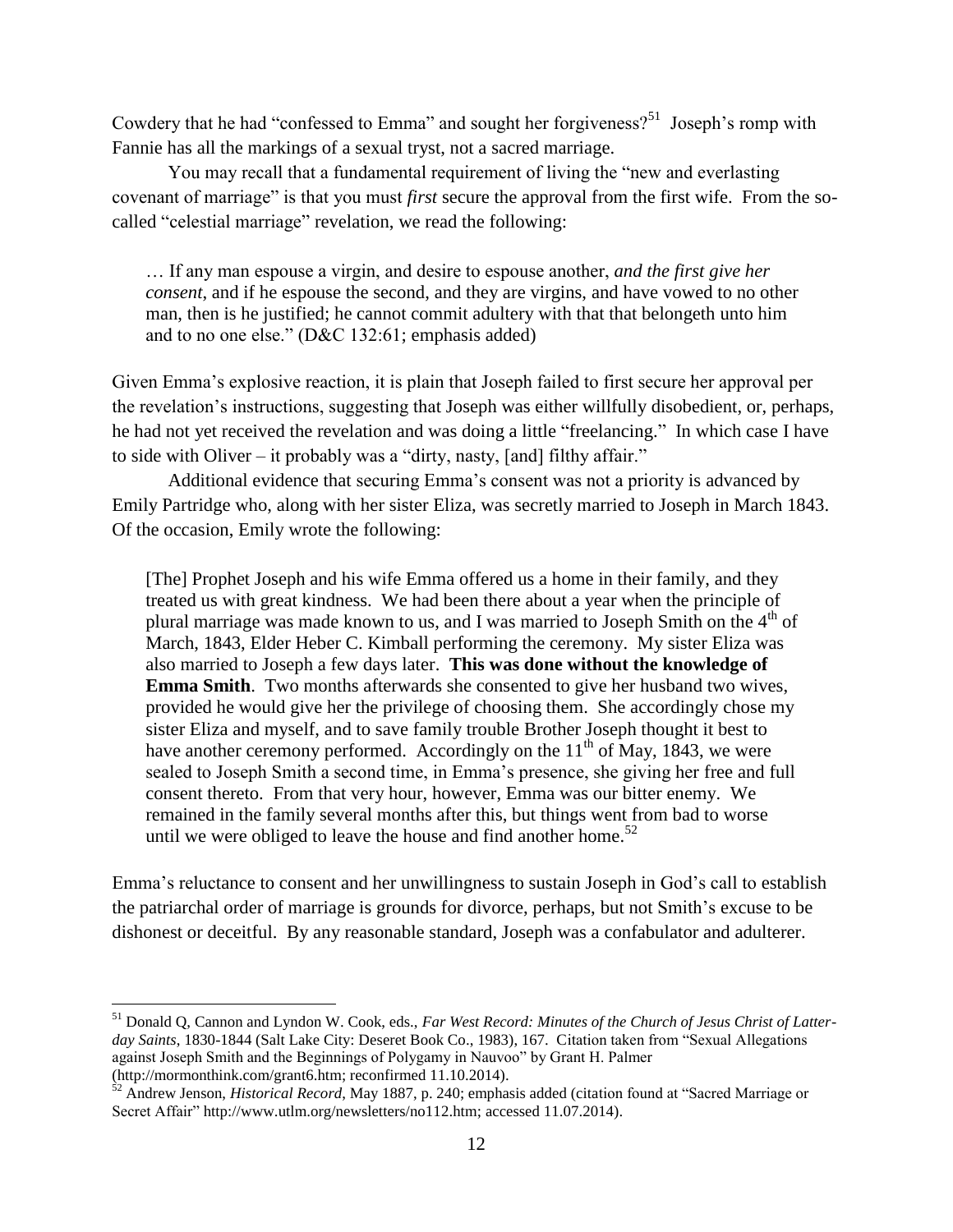Facts can be funny things. While the Church claims that Joseph "hesitated to move forward," the evidence demonstrates no reluctance or hesitation whatsoever on his part. By his own admission, Smith loved the ladies. "When I see a pretty woman," he confided, "I have to pray for grace."<sup>53</sup> Dr. Wilhelm Ritter von Wymetal (1838 – 1896) – described by Eli H. Murray, Governor of Utah Territory (1880 – 1886) as a "highly cultivated and thoroughly reliable gentleman<sup>"54</sup> – derisively referred to Joseph Smith as the "Don Juan of Nauvoo." According to "Dr. W. Wyl" (his penname),

It is now a well established historical fact that the origin of Mormon polygamy, or "celestial marriage," was nothing but the unbounded and ungoverned passion of the prophet for the other sex. "*Joseph and John D. Lee were the most libidinous men I ever knew*" says my friend Webb, who knew the prophet for eleven years. "*Joseph was the most licentious and Brigham Young the most bloodthirsty of men*" says Mrs. Sarah Pratt, who has known all these Mormon leaders during almost their whole career in the church. $55$ 

When it came to living "the Principle," the last thing Smith needed was encouragement. He was on it like a fly is to flypaper. When the opportunity to live "celestial marriage" presented itself (or, more likely, when the idea came to Smith's mind), there were no ifs, ands, or buts about it: Joseph was all in. At first, nobody (especially his wife Emma) knew of his discrete dalliances – that is, no one except the new brides themselves. As Richard Bushman (Professor of History, Emeritus, at Columbia University) noted, "Joseph publicly and repeatedly denied he was advocating polygamy."<sup>56</sup> But it's hard to keep secret what more and more people are coming to know. Word soon got out, requiring that he share with his inner circle the "true principle" of celestial marriage and the need for absolute secrecy. (As it is today, so it was then: polygamy is illegal.) And just how many wives did the "reluctant" Joseph accumulate along the way? LDS historian Todd Compton puts the number of "well-documented" plural wives at 33,<sup>57</sup> George D. Smith says it was  $37<sup>58</sup>$  the LDS Church says it was  $40<sup>59</sup>$  and Fawn Brodie puts it at a more robust 48.<sup>60</sup> As Bushman asked, "Was [Smith] a blackguard covering his lusts with religious pretensions, or a prophet doggedly adhering to instructions from heaven, or something in

<sup>53</sup> Wilhelm Ritter von Wymetal, *Mormon Portraits: Joseph Smith the Prophet, His Family and His Friends*, 55 (SLC: Tribune Printing & Pub., 1886). Book may be found online at

http://olivercowdery.com/smithhome/1886WWyl.htm#pg053a; accessed 10.30.2014.

 $<sup>54</sup>$  Ibid., 5.</sup>

 $<sup>55</sup>$  Ibid. 53; emphasis found in the original.</sup>

<sup>56</sup> Richard Lyman Bushman, *Joseph Smith: Rough Stone Rolling*, 491 (First Vintage Books Edition, 2007).

<sup>57</sup> "A Trajectory of Plurality: An Overview of Joseph Smith's Thirty-Three Plural Wives" by Todd Compton (*Dialogue: A Journal of Mormon Thought*, Vol. 29:2, pp. 1-38).

<sup>58</sup> *Nauvoo Polygamy*, 63; 621-623 (Signature Books, 2008).

<sup>59</sup> "It's Official: Mormon Founder had up to 40 wives" (http://www.nytimes.com/2014/11/11/us/its-officialmormon-founder-had-up-to-40-wives.html?\_r=1; accessed 11.14.2014).

<sup>&</sup>lt;sup>60</sup> Fawn M. Brodie, *No Man Knows My History*, 2<sup>nd</sup> Ed., 457-488 (Alfred A. Knopf, 1991).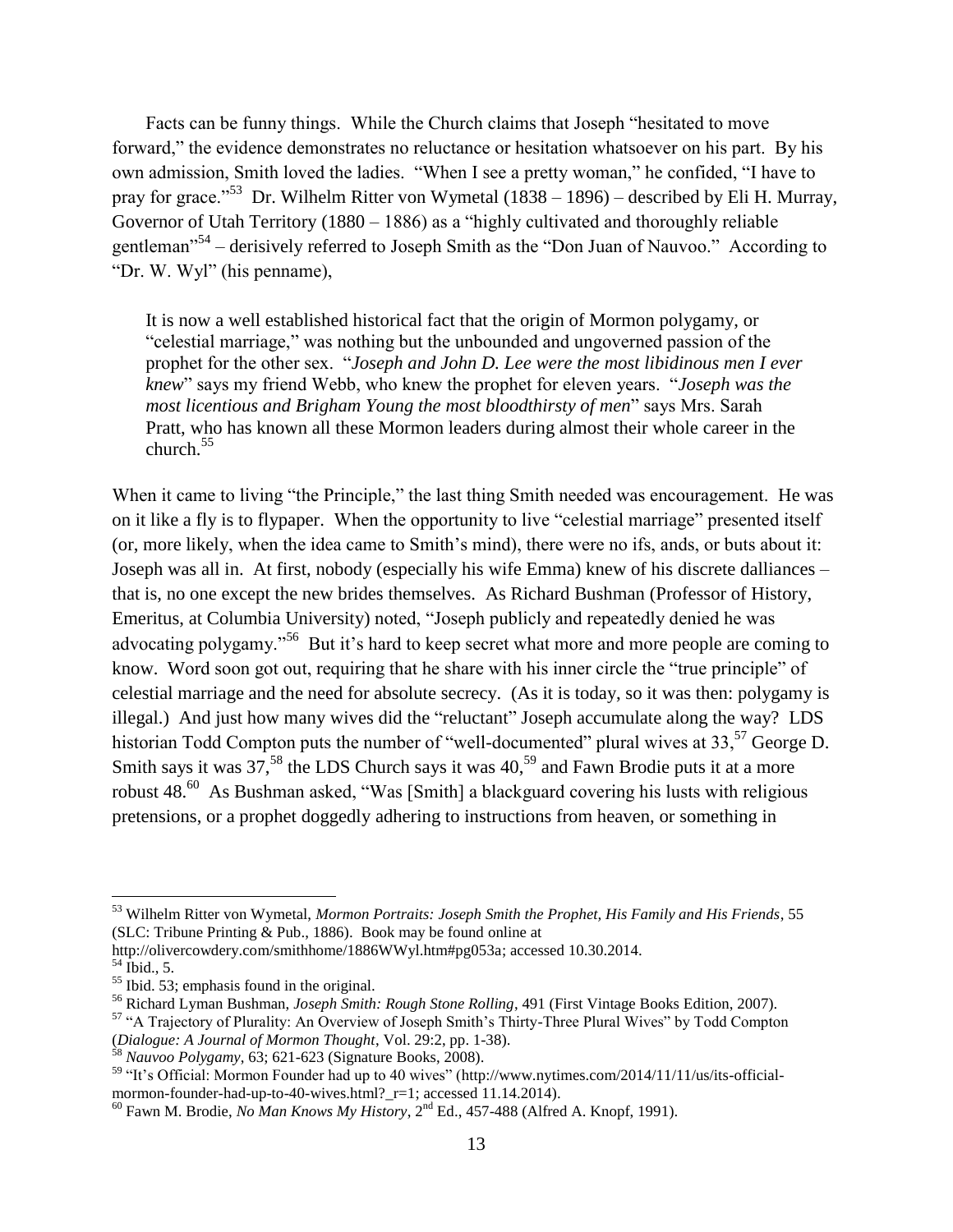between?"<sup>61</sup> The more we learn about Joseph's clandestine behaviors, perhaps the more obvious the answer will become.

## *Mary Elizabeth Rollins*

As to the three angel visits (between 1834 and 1842 spoken of above), well, the Church is only telling *part* of the story. In her acclaimed work *No Man Knows My History*, historian Fawn Brodie provides additional detail:

Mary Elizabeth Rollins [1818 – 1913] … adored Joseph from the time of her adolescent conversion in New York State and who was now married to the friendly but non-Mormon Adam Lightner. Although not married to Joseph Smith until February 1842, Mrs. Lightner reported that Joseph told her **he had been commanded to take her for a wife** as early as 1834…. The angel came to him three times, the last time with a drawn sword and threatened his life.<sup>62</sup>

So far as Mary Elizabeth Rollins Lightner was concerned, she was "the first woman God commanded [Joseph] to take as a plural wife."<sup>63</sup> But what the Church (citing the research of anesthesiologist Dr. Brian C. Hales<sup> $64$ </sup>) failed to acknowledge, are some of the other more titillating and illuminating details; facts that did not escape the discerning eye of our UCLA history professor. Brodie explains that from Smith did Mrs. Adam Lightner learn that she was Joseph's "before [she] came here [a reference to the pre-existence?], and he said all the Devils in Hell should never get me from him."<sup>65</sup> That's right: Joseph wanted Mrs. Lightner to believe that *she belonged to him*. In February 1842 she consented and was married and sealed to Joseph "for time and all eternity" in the Masonic Hall<sup>66</sup> by Brigham Young.<sup>67</sup> Naturally, Mary's non-Mormon husband Adam was out of town at the time and knew *nothing* of the secret marriage ceremony. In Professor Brodie's analysis, it is possible that "Mary's fourth son, born in 1843, was Joseph's child and that Adam Lightner's desire to move from Nauvoo came from suspicion or actual knowledge of the relationship between Joseph and his wife."<sup>68</sup>

According to Mrs. Lightner, not until the third visit (1842) did the angelic messenger manage to bring along the sword, as if to demonstrate that *this time* he meant business! That a third and threatening visit was necessary strongly suggests in Mary's eyes, at least, that Smith was not yet compliant in living what is euphemistically known as "the Principle." After all, had Joseph been in compliance, a visit from a hostile angel would have served no useful purpose.

<sup>61</sup> Richard Lyman Bushman, *Joseph Smith: Rough Stone Rolling*, 323 (First Vintage Books Edition, 2007).

<sup>62</sup> Fawn M. Brodie, *No Man Knows My History*, 2nd Ed., 303; emphasis added (Alfred A. Knopf, 1991).

<sup>63</sup> Linda King Newell and Valeen Tippetts Avery, *Mormon Enigma: Emma Hale Smith*, 65 (University of Illinois Press, 1994).

<sup>&</sup>lt;sup>64</sup> Brian C. Hales, "Encouraging Joseph Smith to Practice Plural Marriage: The Accounts of the Angel with a Drawn Sword," *Mormon Historical Studies* Vol. 11, no. 2 (Fall 2010), pp. 55-71.

<sup>65</sup> Fawn M. Brodie, *No Man Knows My History*, 2nd Ed., 303 (Alfred A. Knopf, 1991).

 $66$  Ibid.

 $67$  See http://www.wivesofjosephsmith.org/09-MaryRollinsLightner.htm; accessed 10.27.2014.

<sup>&</sup>lt;sup>68</sup> Fawn M. Brodie, *No Man Knows My History*, 2<sup>nd</sup> Ed., 467 (Alfred A. Knopf, 1991).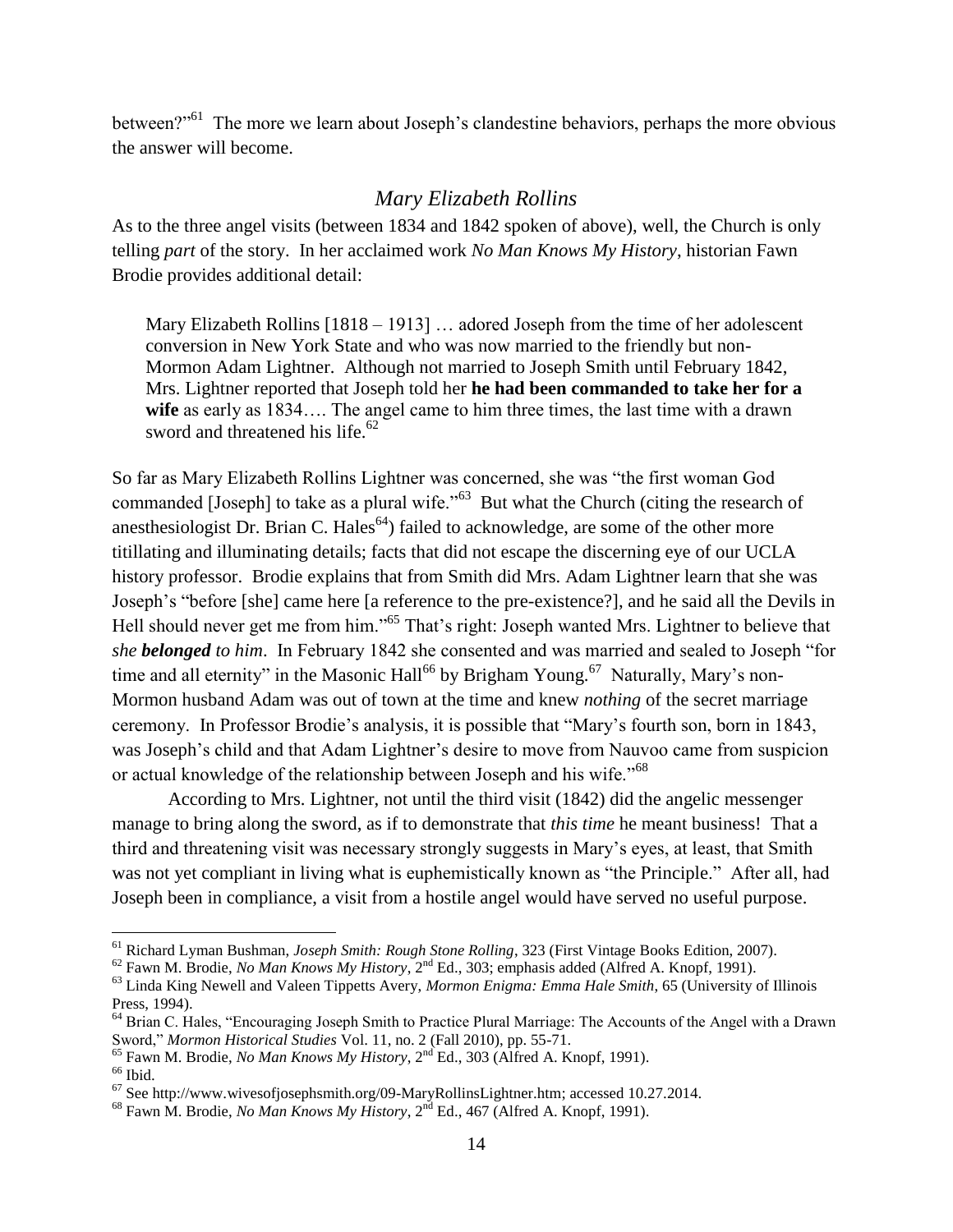But as historians know – and as the evidence will show – Mrs. Lightner was *not* Smith's  $1<sup>st</sup>$ plural wife – she was his 9<sup>th</sup>!<sup>69</sup> Joseph's first plural "wife" was Fanny Alger (spoken of above); a young, nubile, and orphaned 16 year old who happened to be living in the Smith household as a domestic servant in 1833 – a full year *before* the first of three threatening angelic visitations to Joseph's 9<sup>th</sup> plural wife. By the time Mrs. Adam Lightner also became Mrs. Joseph Smith, Joseph had been living "the Principle" for the better part of a decade!

## *Lucy Walker*

There is nothing unnatural about men identifying and marveling at the beauty of women. But you cross a line when you conspire and strategize to make such women your property. As Brodie wrote, "Six of the girls Joseph took as wives lived at various times as wards in his own home. These were the Partridge sisters, the Lawrence sisters, Eliza R. Snow, and Lucy Walker.<sup>"70</sup> Of the six, it's Lucy's experience with the prophet that underscores the painstaking lengths Smith went to in hopes of satisfying his connubial ambitions.

On the day after her  $17<sup>th</sup>$  birthday, Lucy Walker would become Joseph's  $25<sup>th</sup>$  plural wife. Born April 30, 1826, she was among the oldest of 10 children. Soon after converting to Mormonism, her family moved to Nauvoo where Lucy's mother contracted and then died from malaria. So how did the prophet Joseph choose to comfort the grieving widower and his 10 inconsolable children? **He sent Brother Walker away on a 2-year mission to the eastern**  states<sup>71</sup> with the promise that his children would be loved and cared for in his absence.<sup>72</sup> That's right; just when his grief-stricken children need their father the most, Joseph (sensing that "a change of scene, a change of climate"<sup>73</sup> would do him good) *sends him away on a mission*! The devastated children (one of whom died while he was away) were separated and sent to various member homes, while Lucy (and older brother Lorin) came to live with Joseph and Emma in January 1842. Reflecting on those difficult days, Lucy wrote: "I rung my hands in the agony of despair at the thought of being broken up as a family, and being sepparated [sic] from the little ones..."<sup>74</sup> But it's her intimate and personal relationship with the strategizing prophet that dilates our understanding and exposes him as a sexual predator. As Lucy explains,

President Joseph Smith sought an interview with me and said, "I have a message for you. I have been **commanded of God to take another wife, and you are the woman**." My astonishment knew no bounds. This announcement was indeed a thunderbolt to me. **He asked me if I believed him to be the Prophet of God**. "Most assuredly I do," I replied. He fully explained to me the principle of plural or celestial marriage. **Said this principle was again to be restored for the benefit of the human** 

 $^{69}$  See, for example, http://www.wivesofjosephsmith.org/; reconfirmed 10.27.2014.

<sup>70</sup> Fawn M. Brodie, *No Man Knows My History*, 2nd Ed., 337 (Alfred A. Knopf, 1991).

 $^{71}$  See http://www.wivesofjosephsmith.org/23-LucyWalker.htm; accessed 10.29.2014.

 $72$  Sandra Tanner – "Joseph Smith as a Sexual Predator" (found at

https://www.youtube.com/watch?v=153jwQlVkB4; reconfirmed 10.29.2014).

 $^{73}$  See http://www.wivesofjosephsmith.org/23-LucyWalker.htm; accessed 10.29.2014.

 $^{74}$  Ibid.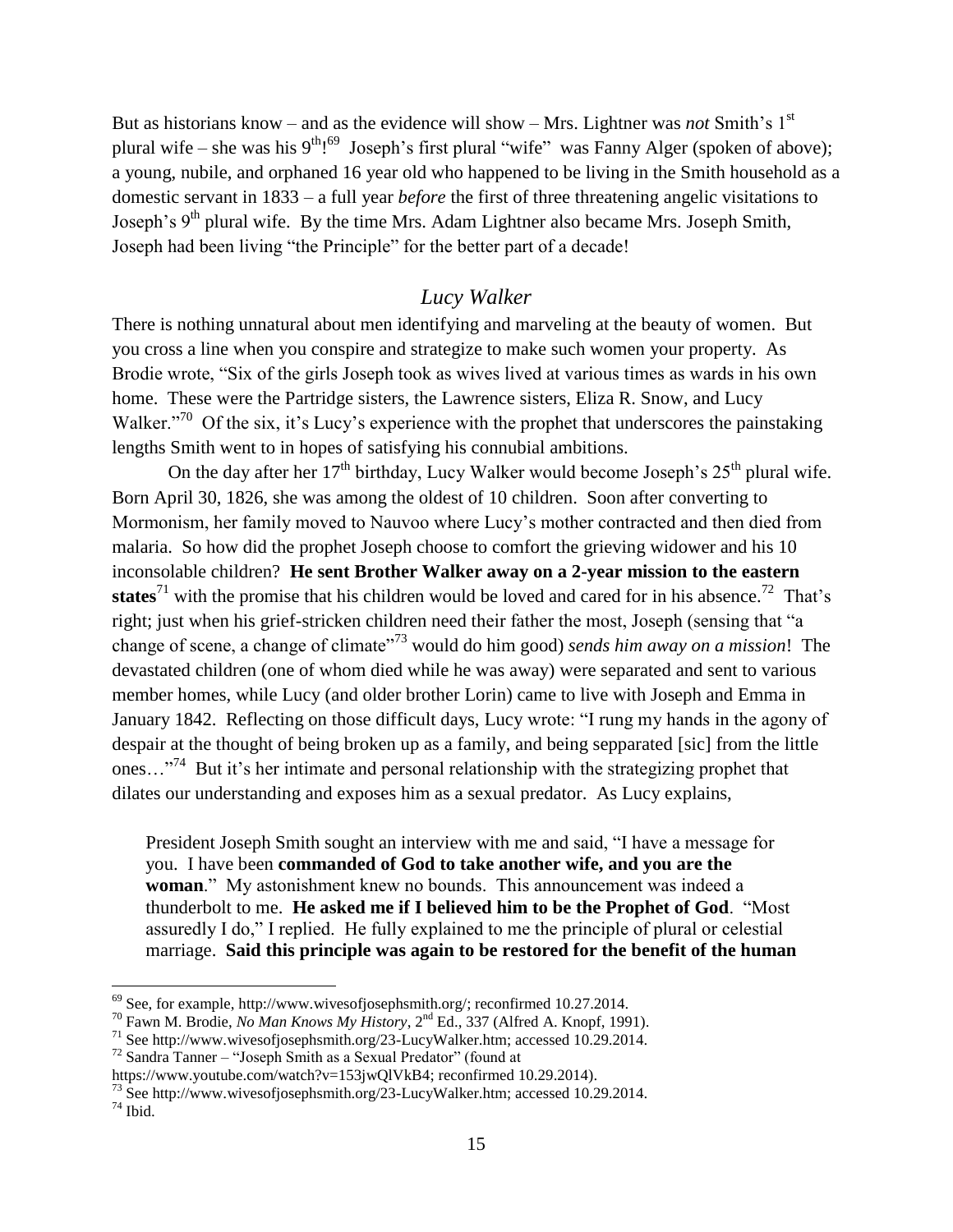**family**. That it would prove **an everlasting blessing to my father's house, and form a chain that could never be broken, worlds without end**…. How could I speak or what could I say? He said, "If you pray sincerely for light and understanding in relation thereto, you shall receive a testimony of the correctness of this principle." I thought I prayed sincerely, but was so unwilling to consider the matter favorably that I fear I did not ask in faith for light…. I was tempted and tortured beyond endurance until life was not desirable…. The Prophet discerned my sorrow … and sought an opportunity of again speaking to me on that subject, and said, "Although I can not under existing circumstances, acknowledge you as my wife, the time is near when we will go beyond the Rocky Mountains and then you will be acknowledged and honored as my wife." He also said this principle will yet be believed and practiced by the righteous. "I have no flattering words to offer. **It is a command of God to you. I will give you until tomorrow to decide this matter. If you reject this message the gate will be closed forever against you.**" This aroused every drop of Scotch in my veins. For a few moments I stood fearless before him, and looked him in the eye. I felt at this moment that I was called to place myself upon the altar a living sacrifice ….He walked across the room, returned and stood before me with the most beautiful expression of countenance, and said "God Almighty bless you. You shall have a manifestation of the will of God concerning you; a testimony that you can never deny. I will tell you what it shall be. It shall be that joy and peace that you never knew. $175$ 

If celestial marriage was a "command of God to [Lucy]," what prevented God from commanding Lucy himself? Why did God have to command Lucy *through* Joseph? If God can speak to Joseph, why can't he speak to Lucy? Lucy reports that after a sleepless night her "soul was filled with a calm, sweet peace." Moreover, "Supreme happiness took possession of me, and I received a powerful and irresistible testimony of the truth of plural marriage…. The first day of May 1843, I consented to become the Prophet's wife, and was sealed to him for time and all eternity, at his own house by Elder William Clayton."<sup>76</sup> (I can hear the apologists now: "See, God *did* speak to Lucy." To which I say, not so fast ...)

Feelings – even warm and pleasant feelings – are not facts. Whatever it is that Lucy felt are emotions derived from mechanical brain states – the brain's endogenous reward system, to be more precise. Feelings are derivatives of neuromechanical brain operations over which we have *no* conscious control. (To discuss cognitive neuroscience at the length the subject deserves would take us far beyond the intended purposes of this essay. Readers interested in learning more about cognitive illusions and the phenomenal reality the mind-brain nexus creates, are referred to the footnotes.<sup>77</sup>) But in looking to understand how in a matter of hours an anguished and confused young woman could go from a state of existential crisis to "sweet peace" brought to mind the testimony of *another* young plural wife – this one from the Harmston group of Manti, Utah.

<sup>&</sup>lt;sup>75</sup> Fawn M. Brodie, *No Man Knows My History*, 2<sup>nd</sup> Ed., 477-478; emphasis added (Alfred A. Knopf, 1991). <sup>76</sup> Ibid., 478-479.

<sup>77</sup> This is a subject I write about at length in *Escaping the Darkness of Religious Light*, Vol. 1, pp. 329-411 (Copyright © 2014 by Kim M Clark).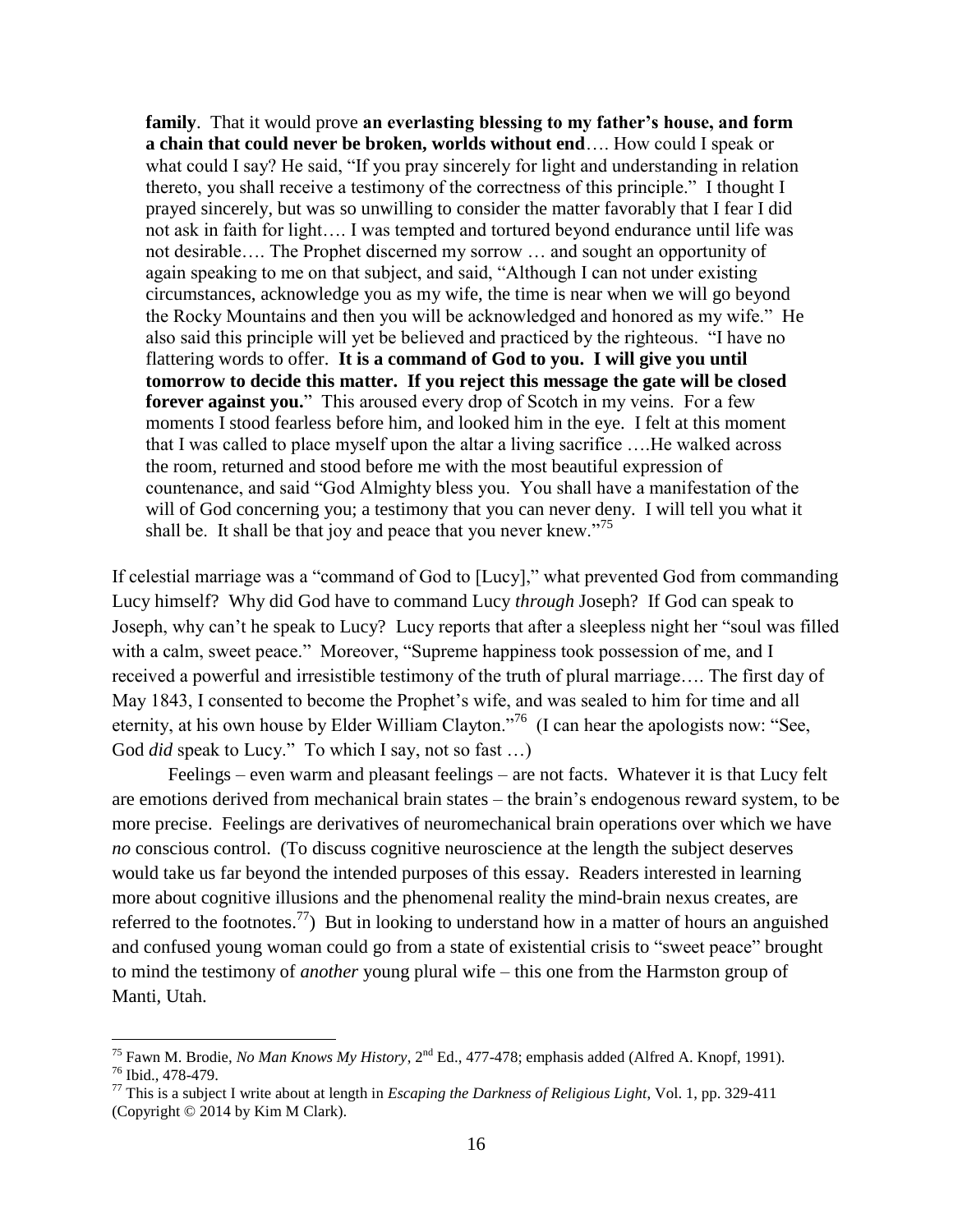In a 1996 secretly recorded meeting of the fundamentalist breakoff group *The True and Living Church of Jesus Christ and Saints of the Last Days* (located in Manti, Utah and established by their polygamist prophet and leader James D. Harmston) is heard the tearful testimony of a young and struggling plural wife.

I've been searching for a witness of this work and of this church, and since tonight I got my witness and it's burning within my soul of how important this work is and how *true* it is. I *know* it is. And it's hard to believe that just a year ago I was in High School, and now I'm in a plural marriage and [audible sigh] struggling. But I know without a shadow of a doubt that this is the Lord's work – that I have finally found it. I say this in the name of Jesus Christ, amen.<sup>78</sup>

What at first blush may be judged repulsive and offensive to ones sensibilities may soon be recognized and embraced as true; especially *if* the source of the injunction (Joseph Smith or James Harmston) is a recognized and revered priesthood authority figure. I cannot help but believe, however, that *confirmation bias* and, possibly, *Stockholm syndrome* best explains this swell of warm emotion; feelings that served to confirm that their prophet was *only* acting upon what the Lord himself had prescribed. In which case, the victim unwittingly becomes complicit in her own victimization.

As Brodie notes, "Emma [accompanied by Lucy's older brother Lorin] was absent on a shopping trip to St. Louis [buying supplies for the Nauvoo hotel<sup>79</sup>] and was due to return on May 2, which may have explained Joseph's haste to have Lucy married to him by May 1. Lucy admitted before a court in 1892 that Emma knew nothing of her marriage."<sup>80</sup>

To painstakingly examine each and every such marriage would take us well beyond the purpose of this essay. But given the nature and secrecy of the clandestine methods employed by Smith raises an important question: Were these truly sacred marriages, or was Smith merely engaged in a pattern of furtive trysts and love affairs? To insist that Joseph was only serving at the pleasure of the Lord – a mere leaf in the stream – is a hard pill to swallow.

#### *The New and Everlasting Covenant of Marriage –"The Principle"*

As Richard Van Wagoner noted, "[Joseph] Smith never publicly advocated polygamy."<sup>81</sup> In fact, it was not until 1852 (8 years after his death) that polygamy became a public practice. In February 1831 Smith claimed a revelation in which God revealed that lying and sexual misconduct (fornication and adultery) would not be tolerated. The 1835 version of the Doctrine and Covenants  $(D&C)$  – a volume of scripture that would have been available to the Saints – states with unambiguous certainty:

<sup>&</sup>lt;sup>78</sup> "8.0 – My LDS Journey – Follow the Spirit" (found at https://www.youtube.com/watch?v=ycUvC9s4VYA; reconfirmed 10.29.2014). Citation begins at 5:11and ends at 6:05 minutes.

 $79$  Details found at http://www.wivesofjosephsmith.org/23-LucyWalker.htm; accessed 10.28.2014.

<sup>80</sup> Fawn M. Brodie, *No Man Knows My History*, 2nd Ed., 479 (Alfred A. Knopf, 1991).

<sup>&</sup>lt;sup>81</sup> Richard S. Van Wagoner, *Mormon Polygamy: A History*, 2<sup>nd</sup> ed., 4(Signature Books, 1989).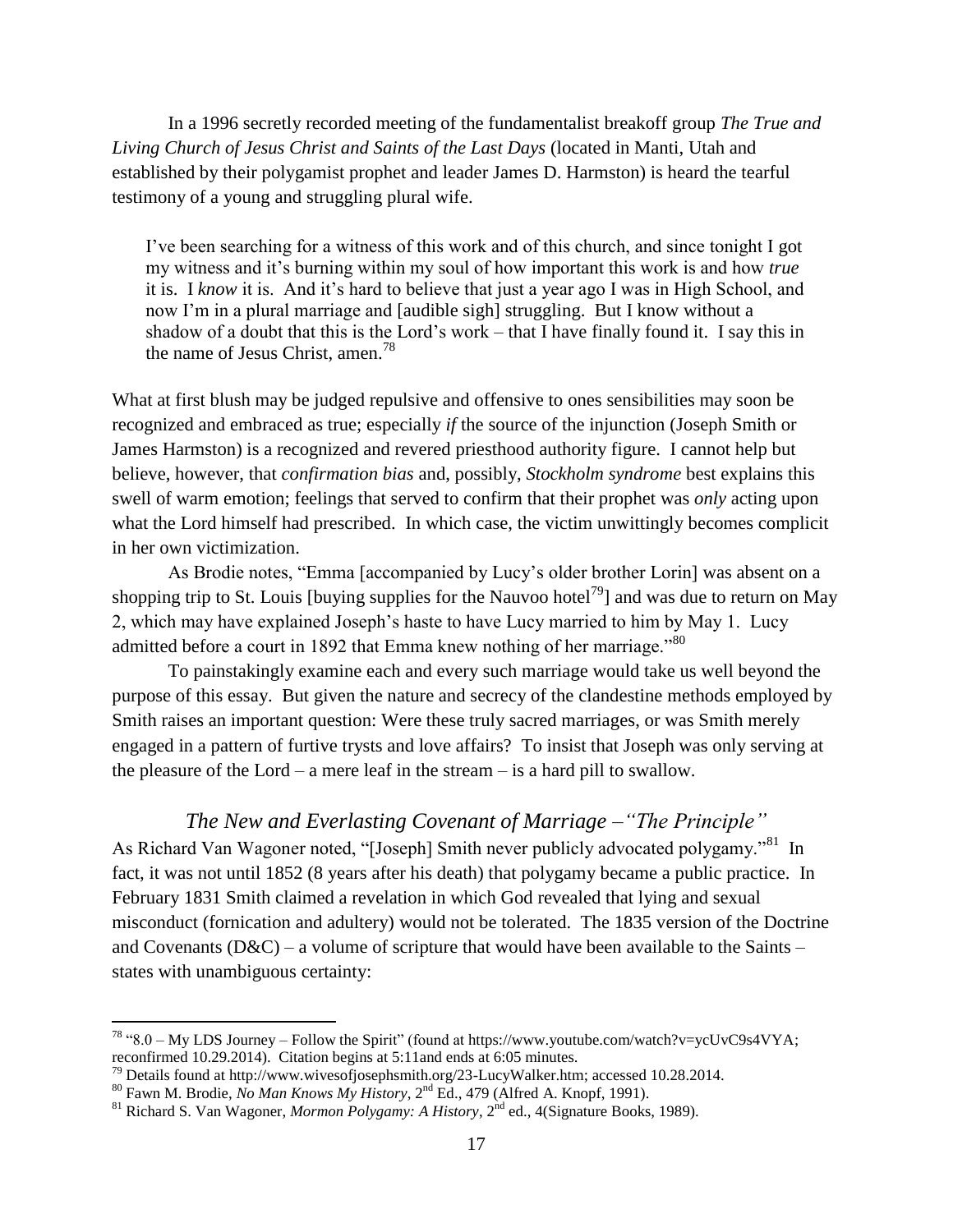Thou shalt not lie ….Thou shalt love thy wife with all thy heart, and shall **cleave unto her and none else**; and he that looketh upon a woman to lust after her … shall not have the Spirit ….Thou shalt **not commit adultery**; and he that committeth adultery and repenteth not, shall be cast out; but he that has committeth adultery and repents with all his heart … and doeth it no more, thou shalt forgive; **but if he doeth it again**, **he shall not be forgiven** ….Whatever persons among you having put away their companions for the cause of **fornication** [if they repent] you shall not cast them out ….but if ye shall find that any persons have left their companions for the sake of **adultery** … **they shall be cast out** from among you. (1835 D&C Section XIII: 7, 20; emphasis added)

In the 1830s, at least, it seems pretty plain that Joseph's God required of the Saints a strict code of honesty, monogamy, and fidelity. Therefore, Saints living under Smith's leadership (in 1835 and beyond) would have known full well that sexual relationships among Mormons, at least, were reserved for legally married monogamous couples.

But what Smith said publicly (and what he expected from the rank and file) does not cohere with how he comported himself privately. "[F]rom the early days of the church," writes Van Wagoner, "rumor hinted that Smith maintained a private position different from his public posture. His abrupt 1830 departure with his wife Emma from Harmony, Pennsylvania, may have been precipitated in part by Levi and Hiel Lewis's accusations that Smith had acted improperly towards a local girl."<sup>82</sup> Historian Grant Palmer adds the following: "[It] is generally unknown that [Joseph Smith] was accused of illicit sexual conduct with a number of women from 1827 on, until his death in 1844."<sup>83</sup> While living in Harmony, PA (between 1827 and 1829) Joseph was accused by Levi Lewis (Emma's cousin) of seducing the 16 year-old Eliza Winters, "Emma's close friend."<sup>84</sup> Lewis also claimed that both Joseph Smith and his friend Martin Harris believed that "adultery was no crime."<sup>85</sup>

In March 1832 a gang of "Mormon-baiters led by Symonds Ryder" stormed the Johnson home where Smith was staying. As Brodie describes it, the mob "stripped him, scratched and beat him with savage pleasure, and smeared his bleeding body with tar from head to foot ….and plastered him with feathers."<sup>86</sup> And what, pray tell, had Smith done to explain such unprovoked anger and savage violence? "It is said that Eli Johnson demanded that the prophet be castrated, for he suspected Joseph of being too intimate with his sister, Nancy Marinda [Johnson]. But the doctor who had been persuaded to join the mob [Dr. Dennison] declined the responsibility at the last moment, and Johnson had to be content with seeing the prophet beaten senseless."<sup>87</sup>

Over two years later (September 1834), the same Nancy Johnson became Mrs. Orson Hyde. And although Orson and Nancy had several children together, upon learning (from Brigham Young) about Nancy's secret tryst with Joseph years earlier, Orson "put away his wife"

 $82$  Ibid.

<sup>&</sup>lt;sup>83</sup> "Sexual Allegations against Joseph Smith and the Beginnings of Polygamy in Nauvoo" by Grant H. Palmer (http://mormonthink.com/grant6.htm; reconfirmed 11.10.2014).

 $84$  Ibid.

<sup>&</sup>lt;sup>85</sup> Richard S. Van Wagoner, *Mormon Polygamy: A History*, 2<sup>nd</sup> ed., 4(Signature Books, 1989).

<sup>86</sup> Fawn M. Brodie, *No Man Knows My History*, 2<sup>nd</sup> Ed., 119 (Alfred A. Knopf, 1991).

<sup>87</sup> Ibid.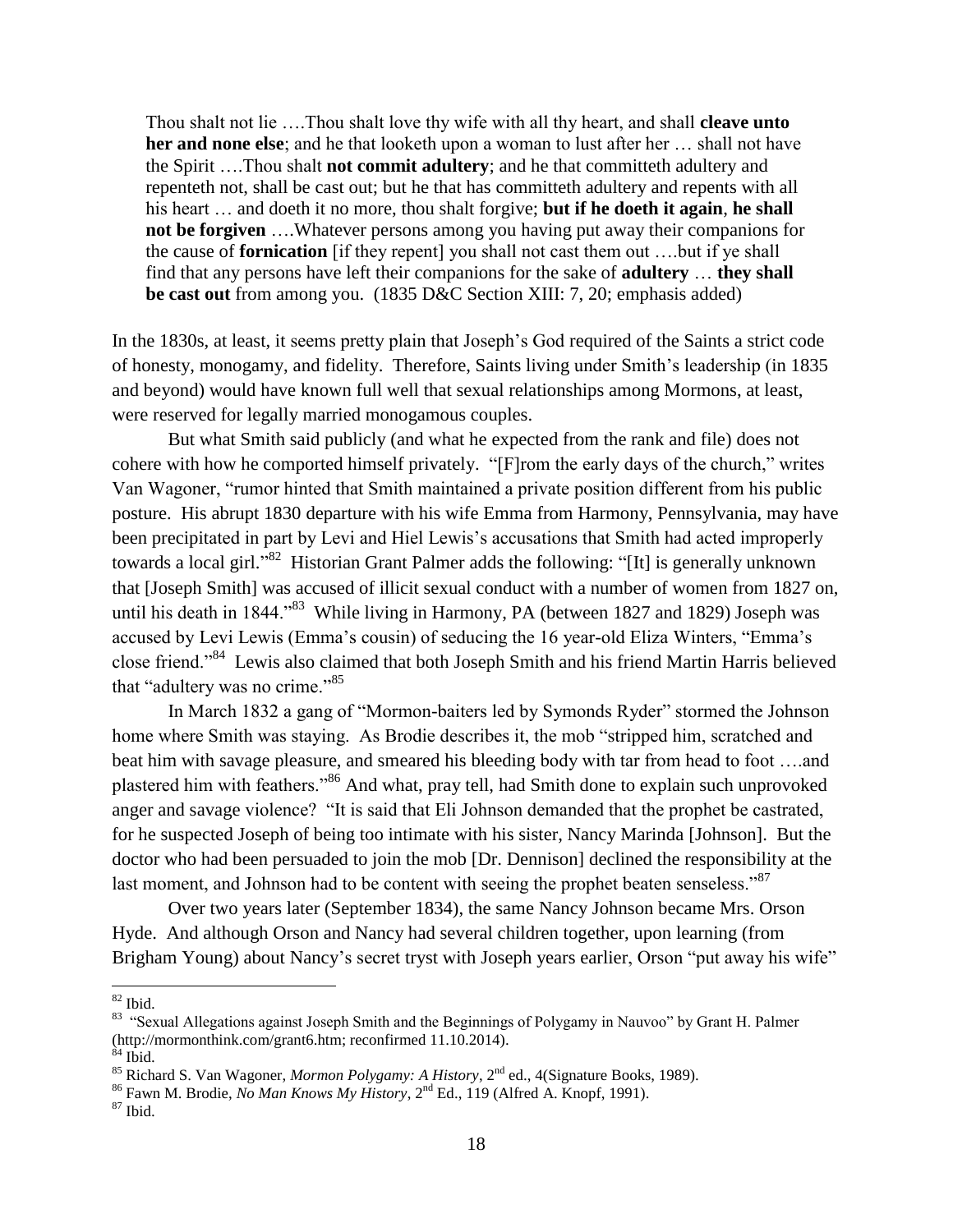(i.e., divorced her). It is estimated that in April 1839 Nancy Marinda Johnson Hyde became Joseph's 4<sup>th</sup> plural wife.<sup>88</sup>

How do we square what is found in the Book of Mormon with what appears in the Doctrine and Covenants (D&C)? Contrast what these respective works of scripture have to say about plural marriage:

- Jacob 2:23-24.  $\ldots$  This people begin to wax in iniquity  $\ldots$  they seek to excuse themselves in committing whoredoms, because of the things which were written concerning David, and Solomon his son. Behold, David and Solomon truly had many wives and concubines, **which thing was abominable** before me, saith the Lord. (Emphasis added)
- D&C 132: 38-39. David also received **many wives and concubines**, and also **Solomon** and **Moses**<sup>89</sup> my servants ... and **in nothing did they sin** save in those things which they received not of me. David's **wives and concubines were given unto him of me** … (Emphasis added)

The verses don't jibe – they're clearly irreconcilable. And yet in both cases, the same voice of God is said to be speaking. Another aspect of the plural marriage debacle that warrants deliberate scrutiny is the chronology problem: *Joseph's acceptance and practice of plural marriage predated the revelation*. Apologists have argued that we must not judge the recorded date (July 12, 1843) to reflect the date that the revelation was actually received. I get it – but the revelation itself (D&C 132) shows that Joseph was *already* doing what the revelation was only now instructing him to do! *Joseph was obeying a not-yet-received command*. Was he *practicing by anticipation*? How did he know the revelation/commandment was coming? – Unless, of course, the commandment originated from him! Consider the first of two noteworthy verses from D&C 132 that illustrate this point:

 D&C 132:52. And let mine handmaid, Emma Smith, receive all those that **have been given** unto my servant Joseph … (Emphasis added)

*Joseph's compliance preceded the directive*. The very first verse of the revelation instructs Joseph to *prepare* himself for what he is *about to receive*.

 D&C 132: 1 Verily, thus saith the Lord unto you my servant Joseph, that inasmuch as you have inquired of my hand to know and understand wherein I, the Lord, justified my servants **Abraham, Isaac, and Jacob, as also Moses, David and Solomon**, my servants, as touching the principle and doctrine of their having **many wives and concubines** ….Therefore, **prepare thy heart to receive and obey the instructions** *which I am about to give unto you*; for all those who have this law revealed unto them must obey the same. (Emphasis added)

 $\overline{a}$ <sup>88</sup> Ibid., 462-463.

<sup>&</sup>lt;sup>89</sup> There is nothing in the Old Testament that would corroborate the claim that Moses was a polygamist.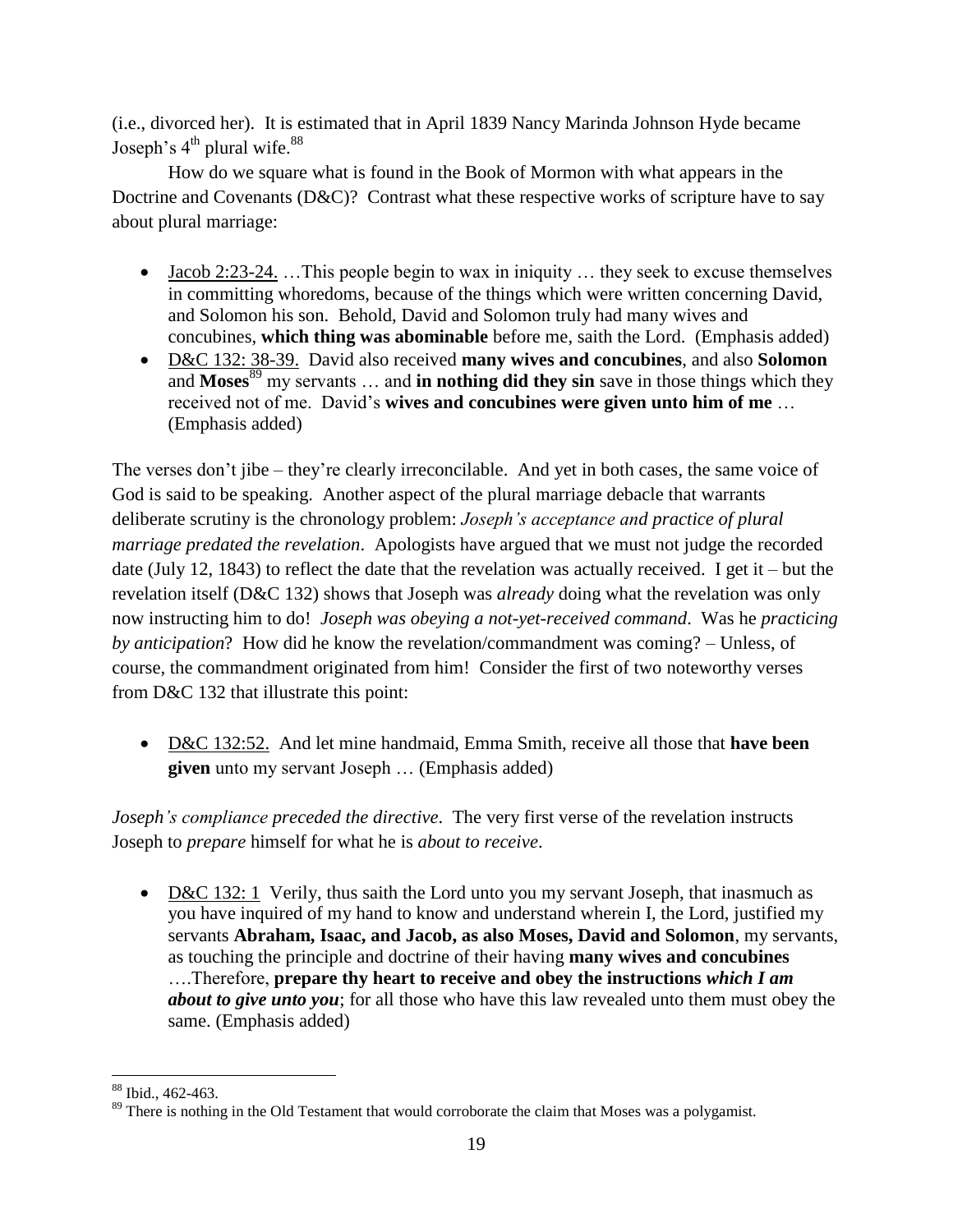No sooner does God instruct Joseph that he must obey what he is *about to receive*, and he instructs Emma *to receive* the women Joseph had already taken! This is important: *Joseph was living a commandment he had not yet received*! The recorded revelation, we are told, came as a result of Smith's inquiry: he was puzzled, so he asked. And because he asked, God answered (in the form of a revelation; namely, D&C 132). The timeline just doesn't follow.

I can accept that Joseph's study of Old Testament prophets *may* have been the catalyst that led him to believe that multiple wives was one of the perks that came with being a prophet. But in light of the above and what is to follow, I submit that living the "new and everlasting covenant of marriage" was Joseph's idea and not the Lord's. A reasonable assumption, I submit, given that he had already put into practice what he feigned only wanting to know. Even if Joseph did receive a revelation instructing him to establish the patriarchal order of marriage, the evidence will show even convincingly that Smith (and LDS apologists) intended to retrofit the revelation to cover past sexual indiscretions.

And then there is this to consider: Where's the evidence that either Isaac or Moses had plural wives? Was God confused or was Joseph making it up as he went? If Old Testament prophets were enjoined by God to practice plural marriage; if plural marriage was in fact a patriarchal order that Joseph, too, was to follow; then we are left to explain why Isaac and Moses failed to comply. Were they, too, visited by a sword-wielding angel and threatened to get with the program, or else? Apparently not! And if not, then plural marriage may not be, after all, what God *designed* but only what Joseph *desired*. I do not disagree with Grant Palmer's analysis: "It seems highly improbable … that God would bring back or 'restore' an ancient cultural custom that was not a doctrine. There is no evidence in the Old or New Testament that God commanded or directed any prophet or king to practice polygamy."<sup>90</sup>

#### *Conjugal relationships – But only in Heaven?*

The idea of "connubial exclusiveness"<sup>91</sup> neither appealed nor resonated with what the progressive-thinking Smith had in mind. Joseph was determined to redefine morality, even if the canard "I'm only looking to emulate the behaviors of Father Abraham" was the mantra required to justify his prurient campaign. Given that polygamy was and continues to be illegal, the need for utter and complete secrecy was of utmost importance. At first no one (but the plural wife) knew of his stealthy maneuvers, to include his wife Emma. But as his closest associates became suspicious, it was deemed necessary to include them in his patriarchal order of marriage. Those who were privy to such details included his brother Hyrum Smith, Brigham Young, Heber Kimball, William Clayton, Willard Richards, and Benjamin Johnson. And as Brodie explains, his inner circle was "won over with very little argument."<sup>92</sup>

Joseph's relationship with his  $3<sup>rd</sup>$  plural wife (Prescindia Huntington Buell – wife of Norman Buell), suggests that sexual intimacy preceded a formal matrimonial covenant. While it

<sup>&</sup>lt;sup>90</sup> "Sexual Allegations against Joseph Smith and the Beginnings of Polygamy in Nauvoo" by Grant H. Palmer (http://mormonthink.com/grant6.htm; reconfirmed 11.10.2014).

<sup>91</sup> Fawn M. Brodie, *No Man Knows My History*, 2nd Ed., 297 (Alfred A. Knopf, 1991).

<sup>92</sup> Ibid., 303.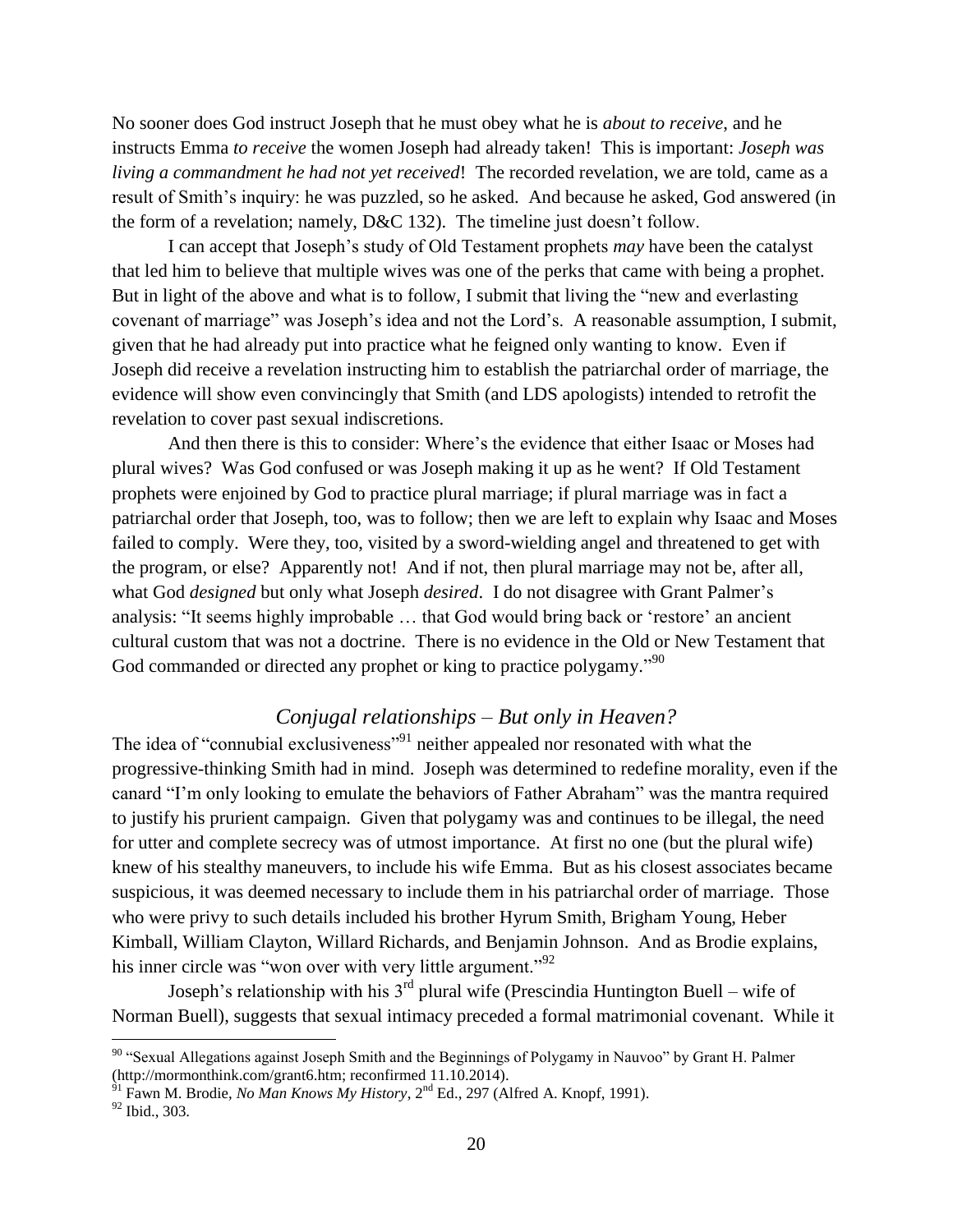seems that she was not officially married to Joseph until December 11, 1841, $^{93}$  somewhere between 1838 – 1839 Prescindia admitted "that she did not know whether Norman Buell or the prophet was the father [of her son Oliver]."<sup>94</sup> Once more: by even Mormon standards, that's adultery.

And as to the naïve hope that plural marriage was for the express purpose of raising "seed unto the Lord," why would Joseph marry a woman who was already 7 months pregnant? Looks to me like the "seeding" had already been done! Zina Huntington Jacobs (sister of Prescindia Huntington Buell) was married to Henry Jacobs on March 7, 1841. And on October 27, 1841 Zina was married to Joseph. Yet again, Henry knew *nothing* of the marriage, "for when he toured southern Illinois with John D. Lee in the winter of 1842, he talked constantly of his wife's loveliness and fidelity."<sup>95</sup>

There were 13 women married to Joseph Smith who swore under oath that their relationships with the Prophet were sexual in nature.<sup>96</sup> A member of Smith's inner circle, Benjamin F. Johnson reported the following:

On the  $15<sup>th</sup>$  day of May some three weeks later, the Prophet again came and at my home occupied **the same room and bed, with my sister, that the month previous he had occupied with the daughter of the late Bishop partridge as his wife.**<sup>97</sup>

In a sworn affidavit dated March 4, 1870, Johnson added:

After a short period, President Smith … came again to Macedonia (Ramus), where he remained two days, lodging at my house **with my sister as man and wife (and to my certain knowledge he occupied the same bed with her)**. This visit was on the  $16<sup>th</sup>$ and  $17<sup>th</sup>$  of May, returning to Nauvoo on the  $18<sup>th</sup>$ .<sup>98</sup>

Eliza R. Snow was born January 21, 1804 is believed to be Joseph's  $15<sup>th</sup>$  plural wife. She converted to Mormonism in 1835 and came to live with Joseph and Emma in the spring of 1836 while she taught school in Kirtland. After the Smith's moved to Nauvoo, she later joined them and on June 29, 1842 (at the age of 38) became Joseph's plural wife. As Brodie reported,

There is a persistent tradition that Eliza conceived a child by Joseph in Nauvoo, and that Emma one day discovered her husband embracing Eliza in the hall outside their

<sup>&</sup>lt;sup>93</sup> Ibid., 302.

<sup>&</sup>lt;sup>94</sup> Ibid., 301.

<sup>95</sup> Ibid., 302.

<sup>&</sup>lt;sup>96</sup> See http://www.i4m.com/think/history/joseph\_smith\_sex.htm; accessed 11.01.2014.

 $^{97}$  Letter from Benjamin F. Johnson to George S. Gibbs, 1903, mimeographed copy. Citation found in Gerald and Sandra Tanner, *Mormonism – Shadow or Reality?* 5<sup>th</sup> ed., 211; emphasis found in the original (Utah Lighthouse Ministry, 2008).

<sup>98</sup> *Historical Record*, Vol. 6, p. 222; emphasis found in the original. Citation found in Gerald and Sandra Tanner, *Mormonism – Shadow or Reality?* 5<sup>th</sup> ed., 211; emphasis found in the original (Utah Lighthouse Ministry, 2008).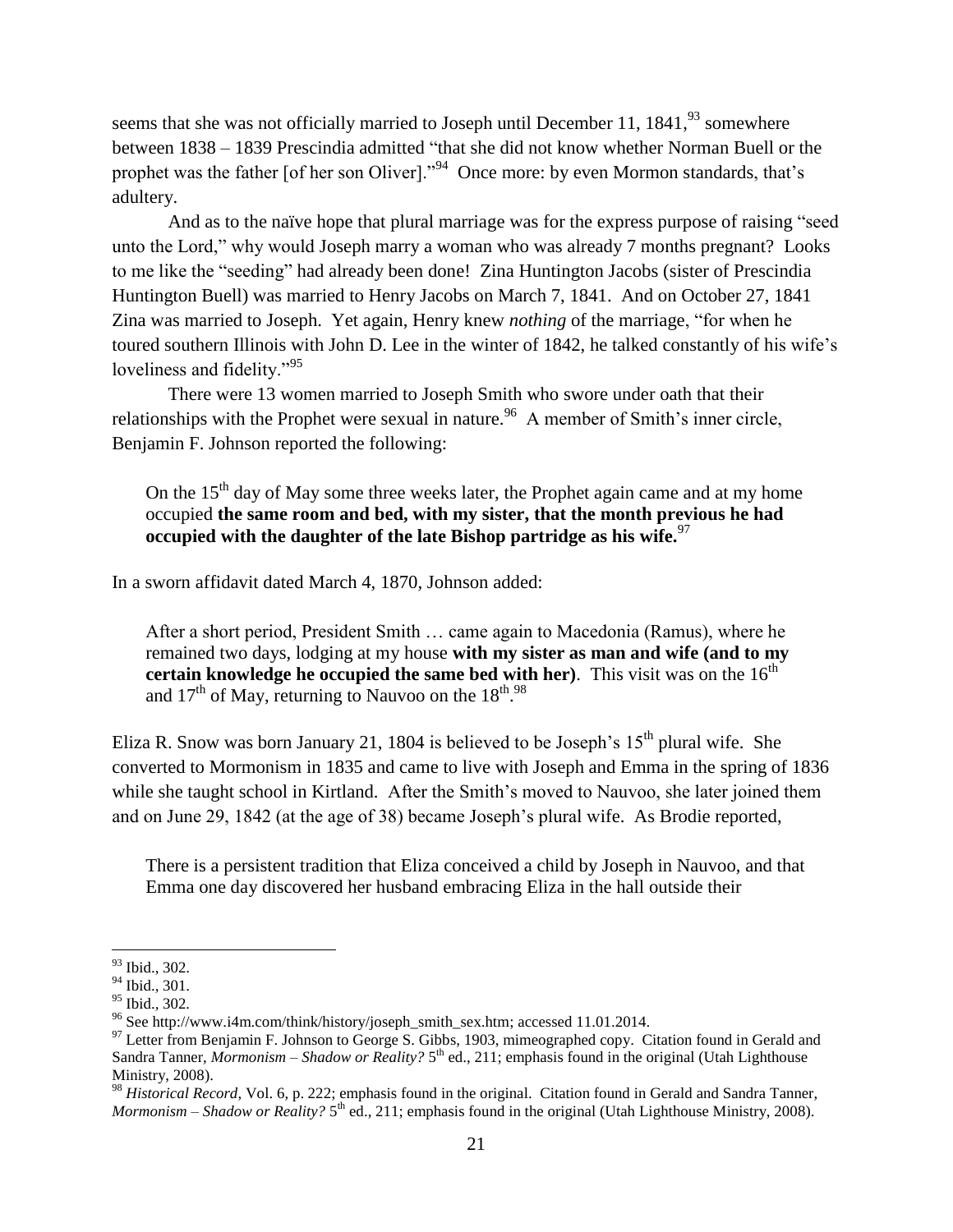bedrooms and in a rage flung her downstairs and drove her out into the street. The fall is said to have resulted in a miscarriage. $\frac{99}{9}$ 

In an interview with writer Dr. W. Wyl, C.G. Webb corroborates what is found in Brodie:

[Eliza Snow] used to be much at the prophet's house and "Sister Emma" treated her as a confidential friend. Very much interested in Joseph's errands, Emma used to send Eliza after him as a spy. Joseph found it out and, to win over the gifted young poetess, he made her one of his celestial brides. There is scarcely a Mormon unacquainted with the fact, that Sister Emma, on the other side, soon found out the little compromise arranged between Joseph and Eliza. Feeling outraged as a wife and betrayed as a friend, Emma is currently reported as having had recourse to a vulgar broomstick as an instrument of revenge; and the harsh treatment received at Emma's hand is said to have destroyed Eliza's hopes of becoming the mother of a prophet's son.<sup>100</sup>

When Joseph established the Relief Society in March  $1842$  – appointing his wife as its president – Emma was quick to surround herself with some of the most able women of the community: Mrs. Elizabeth Ann Whitney, Mrs. Sarah M. Cleveland, Elvira Cowles, and Eliza R. Snow. And as Brodie reports, "Eventually every one of these women became [Joseph's] plural wife with the exception of Mrs. Whitney, who granted him instead the privilege of marrying her seventeenyear-old daughter Sarah."<sup>101</sup>

Joseph's 25<sup>th</sup> plural wife Lucy Walker, in an affidavit, acknowledged that Emma had given consent to at least 4 of Joseph's plural marriages, and that she (Emma) knew that he "associated and cohabited with them as wives."<sup>102</sup> It was sometime in the spring of 1843 that Smith convinced Emma of the "inevitability of the new marriage system. Like many a Mormon wife after her," writes Brodie, "she agreed reluctantly to let her husband have more wives if she could do the choosing."<sup>103</sup> At the time three were four young girls living with the Smiths: Eliza and Emily Partridge and, another pair of sisters, the orphaned Canadians Sarah and Maria Lawrence. "After much bitter hesitation," Brodie writes, "Emma selected Emily and Eliza Partridge … and the ceremony was performed on May 11, 1843. Emma had no idea that these girls had already been married to Joseph some two months earlier." Always the strategist, "Brother Joseph thought it best to have another ceremony performed."<sup>104</sup>

 $\overline{a}$ <sup>99</sup> Fawn M. Brodie, *No Man Knows My History*, 2nd Ed., 470 (Alfred A. Knopf, 1991).

<sup>100</sup> Wilhelm Ritter von Wymetal, *Mormon Portraits: Joseph Smith the Prophet, His Family and His Friends*, 58 (SLC: Tribune Printing & Pub., 1886). Book may be found online at

http://olivercowdery.com/smithhome/1886WWyl.htm#pg053a; accessed 10.30.2014.

Fawn M. Brodie, *No Man Knows My History*, 2<sup>nd</sup> Ed., 306 (Alfred A. Knopf, 1991).

<sup>102</sup> Affidavit of Lucy walker Smith Kimball, printed in *Blood Atonement and the Origin of Plural Marriage*, p. 68 by Joseph Fielding Smith (Citation found in Gerald and Sandra Tanner, *Mormonism – Shadow or Reality?* 5<sup>th</sup> ed., 211; emphasis found in the original (Utah Lighthouse Ministry, 2008).

 $103$  Fawn M. Brodie, *No Man Knows My History*,  $2<sup>nd</sup>$  Ed., 339 (Alfred A. Knopf, 1991).  $^{104}$  Ibid.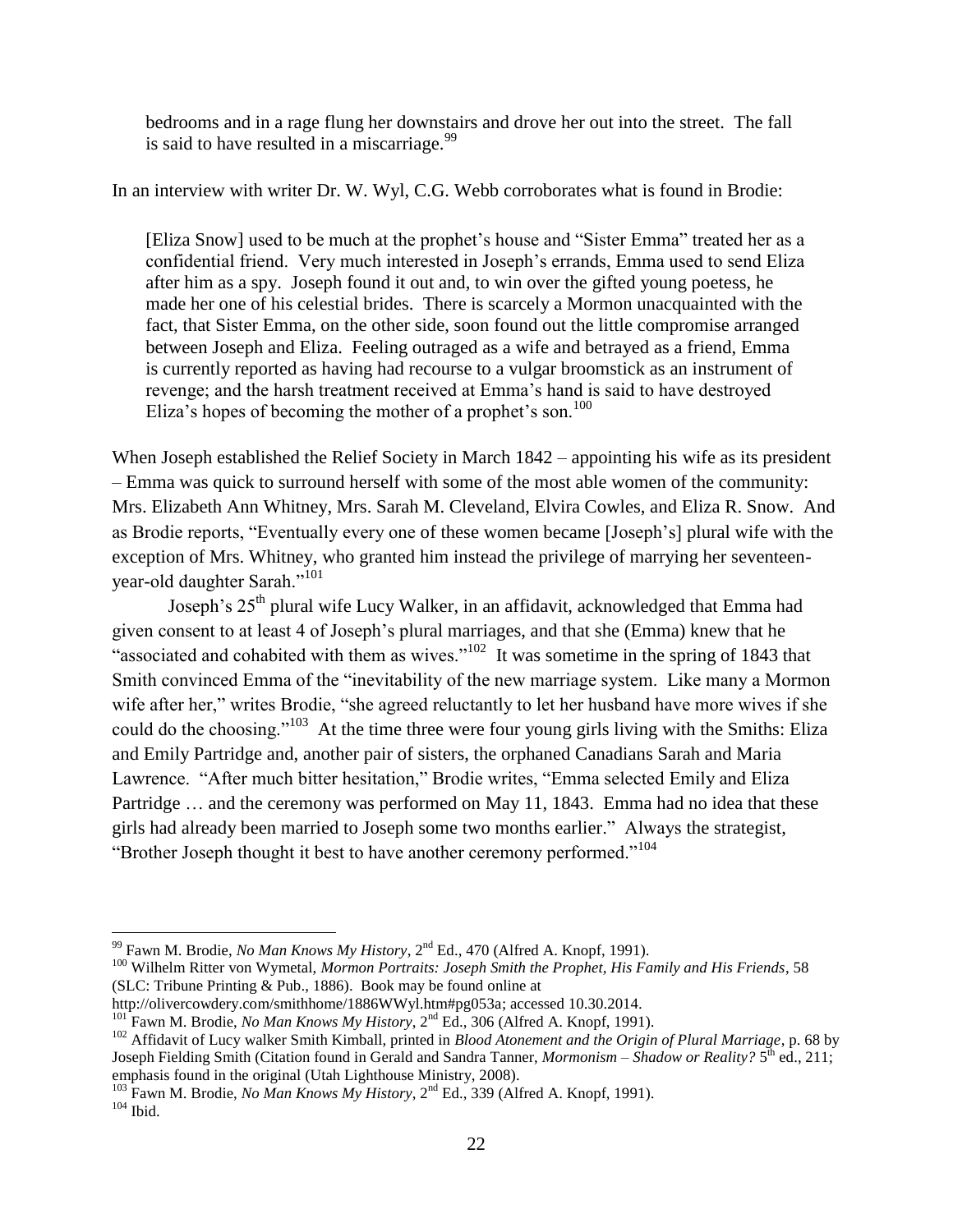In the light of the above, for apologists to argue that Joseph's wives were part of his eternal posterity *alone* is a claim that cannot be mapped onto reality. Many of Joseph's plural wives were his for *time* as well as eternity.

## *Stolen Innocence*

While the LDS Church conceded that Smith took brides as young as 14 years of age, what they fail to acknowledge is that the physical maturity of a nineteenth century 14 year-old does not compare with the physical maturity of a twenty-first century 14 year-old. Consider the following:

The average age of menarche (first menstruation) in 1840 was 16.5 years of age – roughly 3.7 years older than it is today. In colonial America, most first marriages occurred between  $19 - 23$  years of age.<sup>105</sup> Rarely were young women married before the age of 16. Given that the mean age of puberty has declined since the 1840s, some estimate that the "psychological sexual maturity of Helen Mar Kimball in today's average age of menarche would put her psychological age [at the time Smith married her] at 9.1 years old."<sup>106</sup> If we can agree that one's coming of age occurs with the onset of puberty (*menarche* for females; *spermarche* for males), then, by any reasonable standard, Ms. Kimball was (in all probability) not yet an adult. Not to put too fine a point on it – but wanting to be unmistakably clear all the same – Smith married a girl whose physical and psychological maturity was comparable to that of a  $3<sup>rd</sup>$  grader! For my money, that's pedophilia.

According to J.M. Tanner, the average age of menarche dropped from about 17 to 12.8 during the period 1830-1962. The rate of decline was roughly 4 months per decade.<sup>107</sup> In *Gynecology: A Clinical Atlas* is found additional evidence that corroborates Tanner's findings; namely, that in 1830 the average age for menarche (first menstruation) was 17 and it drops to 13 in a century and a half. $^{108}$ 

My point is this: a 14 year-old girl living in the 1830s would *not* be at the same physical development or psychosexual maturity as a 14 year-old living in the  $21<sup>st</sup>$  century. In all probability, Helen Mar Kimball – Smith's 26<sup>th</sup> plural wife – was a child; she was certainly *not* a woman.

# *Joseph and Brigham in Action*

"You have the most beautiful eyes" is, for some Lotharios, how they intend to get to "first base" and beyond. For Smith, however, his approach was more economical; resembling something you'd hear on a "Mrs. Doubtfire" movie set, where, we are told, "Winston's idea of foreplay

<sup>&</sup>lt;sup>105</sup> See "LDS Mormon Teen Polygamy" (found at http://www.i4m.com/think/polygamy/teen\_polygamy.htm; accessed 10.24.2014.

<sup>106</sup> Ibid.

 $107$  Details found at http://www.mum.org/menarage.htm; accessed 10.24.2014.

<sup>108</sup> *Gynecology: A Clinical Atlas*, by J.L.H. Evers and M.J. Heineman, St. Louis (USA), 1990, p. 80.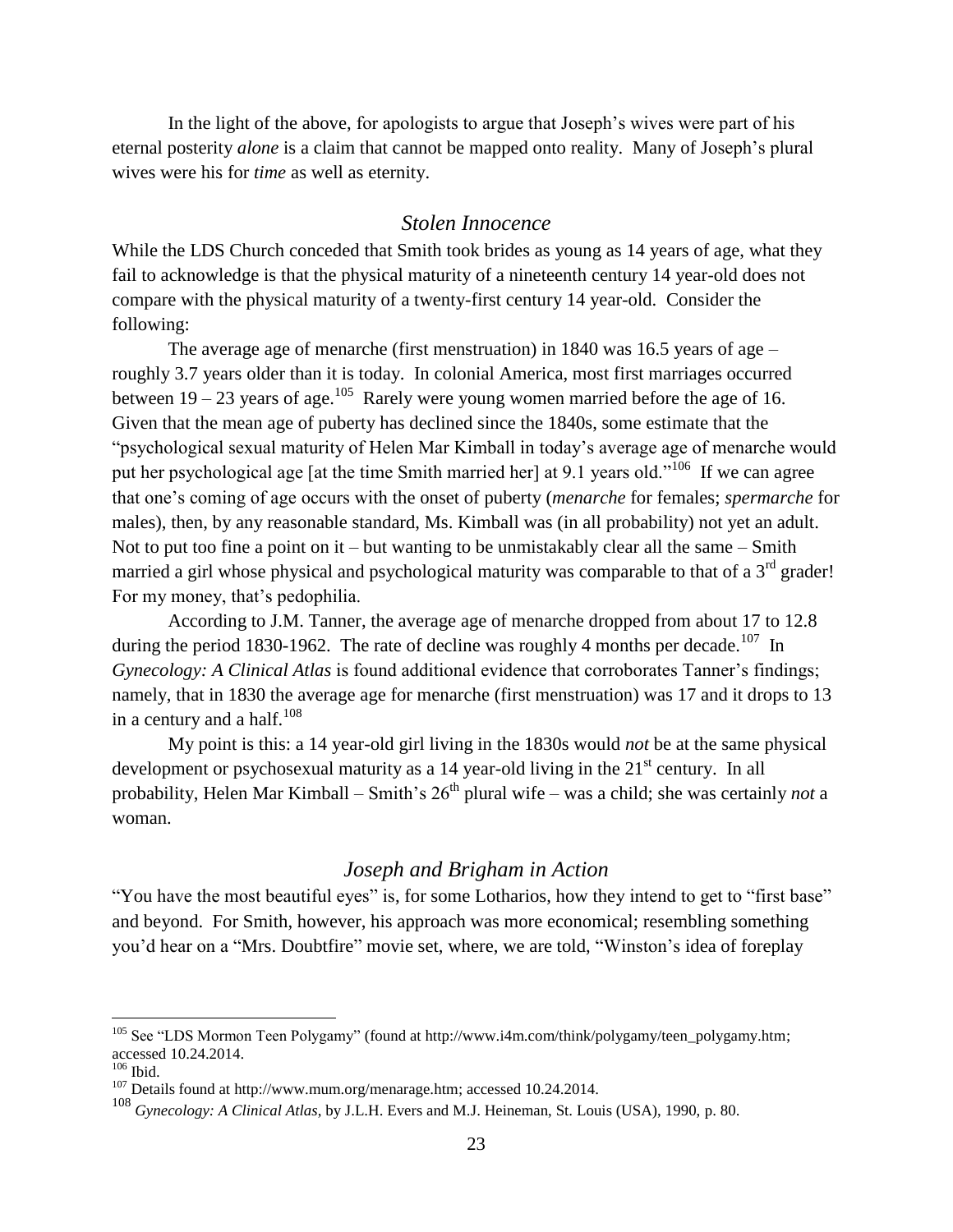was, 'Brace yourself, Effie!'<sup>'109</sup> On more than one occasion, Smith introduced his intentions with this unapologetic command: "The Lord has given you to me."

That there were women who actually fell for such a startling and appalling declamation leaves me breathless. What prevented them from saying, "Really? And since when was 'I' the Lord's to give? Should not the Lord have consulted me first?" But not everyone succumbed to the spell of Smith's charm. In late 1840 or early 1841, Sarah Pratt reported being propositioned twice by the libidinous prophet. As Richard Van Wagoner wrote in *Dialogue*, Sarah said that Smith told her the following:

Sister Pratt, **the Lord has given you to me** as one of my *spiritual wives* [somewhat like a concubine, or a wife for the night]. I have the blessings of Jacob granted me, as God granted holy men of old, and as I have long looked upon you with favor, and an earnest desire of connubial bliss, I hope you will not repulse or deny me. $110$ 

Palmer states the obvious: "This is not a marriage offer."<sup>111</sup> Reflecting on her experiences with Smith in May 1886, Sarah Pratt described Smith's modus operandi in these unflattering terms:

Joseph did not think of marriage or sealing ceremony for many years. He used to state to his intended victims, as he did to me: "*God does not care if we have a good time*, *if only other people do not know it*." He only introduced a marriage ceremony when he found out that he could not get certain women without it…. If any woman, like me, opposed his wishes, he used to say: "**Be silent, or I shall ruin your character**."… When he had assailed me and saw that he could not seal my lips, he sent word to me that he would *work my salvation*, **if I kept silent**. 112

The need for secrecy is a common feature behind many of Smith's clandestine liaisons. And yet, Smith could also be unabashedly obvious in communicating his intentions. Melissa Schindle (wife of Colonel George Schindle), for example, on July 2, 1842 swore in an affidavit that was published later that same month (in the *Sangamo Journal*) in which she stated: "in the fall of 1841 [Joseph asked] if he could have the privilege of sleeping with her. [That] **it was the will of the Lord that he should have illicit intercourse with her, and that he never proceeded to do any thing of that kind with any woman without first having the will of the Lord on the subject**." After being spurned by Melissa, Smith warned her "that **she must never tell of his** 

<sup>&</sup>lt;sup>109</sup> "Mrs. Doubtfire" (Blue Wolf Productions  $\& 20<sup>th</sup>$  Century Fox, 1993).

<sup>110</sup> Richard S. Van Wagoner, "Sarah Pratt: The Shaping of an Apostate" *Dialogue* 19; emphasis added (Summer 1986): 71-72; John C. Bennett, "Bennett's Second and Third Letters," *Sangamo Journal* (Springfield, Illinois) July 15, 1842, emphasis in original, brackets provided by Grant H. Palmer ("Sexual Allegations against Joseph Smith and the Beginnings of Polygamy in Nauvoo" by Grant H. Palmer; http://mormonthink.com/grant6.htm; reconfirmed 11.10.2014).

<sup>&</sup>lt;sup>111</sup> "Sexual Allegations against Joseph Smith and the Beginnings of Polygamy in Nauvoo" by Grant H. Palmer (http://mormonthink.com/grant6.htm; reconfirmed 11.10.2014).

<sup>112</sup> Wilhelm Ritter von Wymetal, *Mormon Portraits: Joseph Smith the Prophet, His Family and His Friends*, 62; emphasis found in the original; bold added by present writer (SLC: Tribune Printing & Pub., 1886). Book may be found online at http://olivercowdery.com/smithhome/1886WWyl.htm#pg053a; accessed 10.30.2014.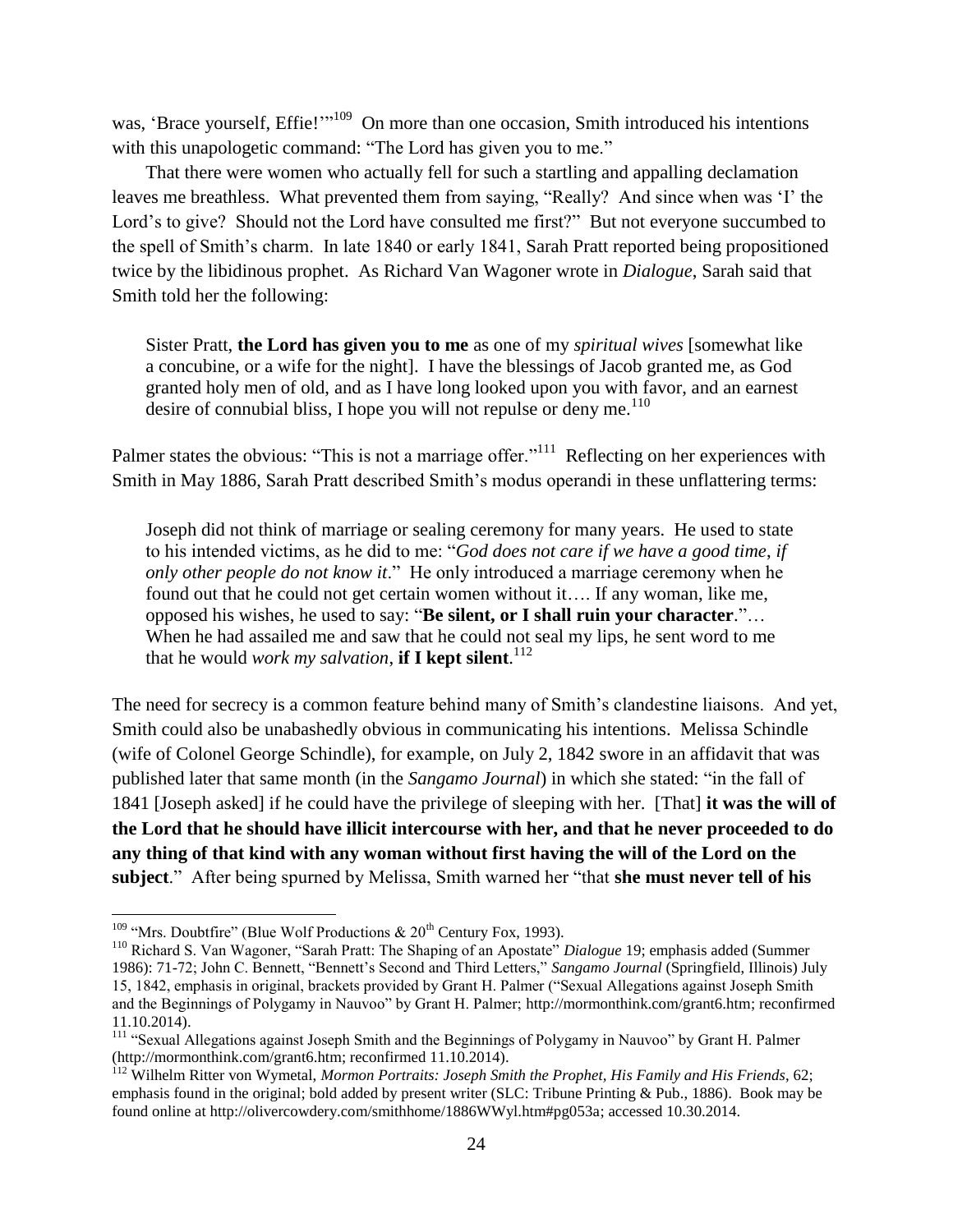**propositions** to her, for he had all influence in [Nauvoo], and **if she told he would ruin her character** …"<sup>113</sup> But no sooner does Mrs. Schindle tell Smith to take a hike and he crawls into bed with another married woman: Mrs. Catherine Fuller Warren!<sup>114</sup> As the physician John C. Bennett reported, Smith would seduce women by telling them "that the Lord had granted the blessing of Jacob, and that there was no sin in it." $115$ 

As Grant Palmer noted, "Improper sexual advances relating to the Stowell daughters, Eliza Winters, Marinda Nancy Johnson, Vienna Jacques, Miss Hill, Fanny Alger, Lucinda Harris, Sarah Pratt, Melissa Schindle, and Catherine Fuller Warren were made against the character of Joseph Smith from  $1827-1841$ ."<sup>116</sup> And, as I now intend to show, with Brigham Young – Joseph Smith's successor – the trend continued.

Reflecting on his 1841 return from a mission to England and recalling how he felt after Joseph introduced him to the heavenly order of "celestial marriage," Brigham Young offered these thoughts:

Some of my brethren know what my feelings were at the time Joseph revealed the doctrine …[It] was the first time in my life that I had desired the grave, and I could hardly get over it for a long time and when I saw a funeral, I felt to envy the corpse …<sup>117</sup>

Brother Brigham is nothing if not a quick and diligent learner, for he is credited with having accrued 55 plural wives of his own.<sup>118</sup> Furthermore, and as he would later teach the subordinate Saints: "The *only* men who become Gods, even the Sons of God, *are those who enter into polygamy*."<sup>119</sup> But how does one go about establishing an order that while satisfying a so-called law of God as it simultaneously violates the law of the land? Carefully and in secret, I suppose.

There appeared to be a pattern that was routinely followed by Smith (and those invited to share in Joseph's patriarchal order of marriage) that involved:

- Isolating the target (a form of intimidation)
- Authority figure (perpetrator) is recognized by victim as a "man of God"
- Tendering assurances plural marriage is an eternal law of God
- Promise of a celestial inheritance (to include extended family)
- Deadlines (in at least three propositions that I know of, the young women<sup>120</sup> had 24 hours or less to decide. If *no* was the answer, eternal damnation was their comeuppance).

<sup>&</sup>lt;sup>113</sup> John C. Bennett, "Bennett's Second and Third Letters," Sangamo Journal July 15, 1842; emphasis added. Citation found in "Sexual Allegations against Joseph Smith and the Beginnings of Polygamy in Nauvoo" by Grant H. Palmer (http://mormonthink.com/grant6.htm; reconfirmed 11.10.2014).

 $114$  Ibid.

 $115$  Ibid.

<sup>116</sup> "Sexual Allegations against Joseph Smith and the Beginnings of Polygamy in Nauvoo" by Grant H. Palmer (http://mormonthink.com/grant6.htm; reconfirmed 11.10.2014).

<sup>117</sup> *Journal of Discourses* 3:266.

<sup>118</sup> George D. Smith, *Nauvoo Polygamy*, 635 (Signature Books, 2008).

<sup>119</sup> *Journal of Discourses* 11:269; emphasis added.

<sup>&</sup>lt;sup>120</sup> Martha Brotherton, Lucy Walker, and Helen Mar Kimball are three such women, and I suspect there are more.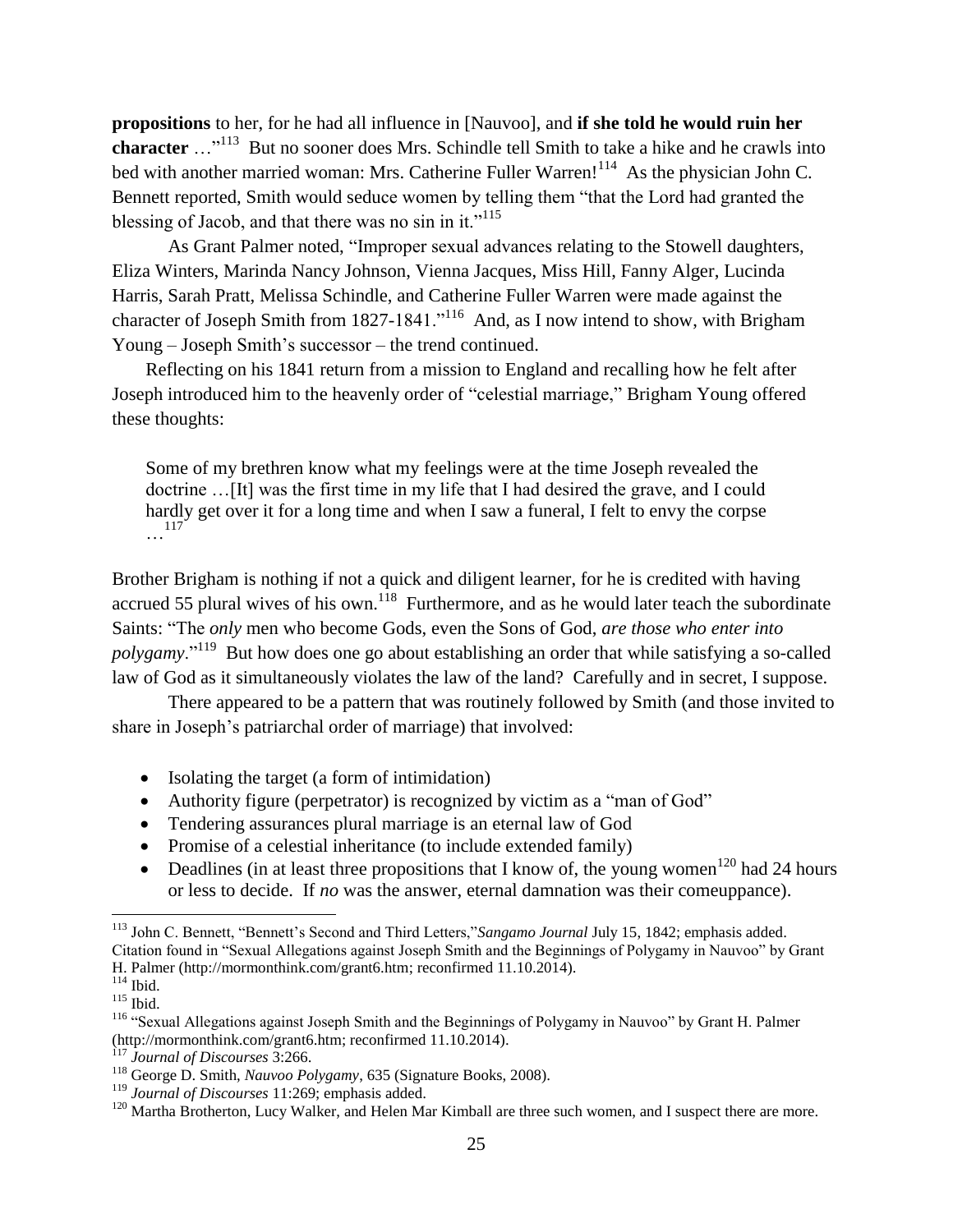The need for secrecy (to include *not* telling parents or living husband)

All of these elements may be found in the case of a "self-possessed eighteen-year-old English girl" by the name of Martha Brotherton. As published in 1842 by the *St. Louis Bulletin*, and as Brodie reports:

Brigham Young, who had not been lax in following his prophet's lead, had set his heart on the high-spirited lass. He took her to the famous rendezvous over Joseph's store, **locked the door**, and proceeded with the curious, bobtailed, hortatory courtship that was becoming so common in the city: "**Brother Joseph** has had a **revelation from God** that it is lawful and right for a man to have two wives…. If you will accept of me **I will take you straight to the celestial kingdom**, and if you will have me in this world, I will have you in that which is to come, and brother Joseph will marry us here today, and you can go home this evening, and **your parents will not know anything about it**." When the girl demurred and begged for time, Brigham called in Joseph, who urged her to **make an immediate decision**. "Just go ahead, and do as Brigham wants you to," he said, and added with a laugh: "He is the best man in the world, except me." Then he went on more seriously: "**If you will accept of Brigham, you shall be blessed – God shall bless you, and my blessing shall rest upon you** … and if you do not like it in a month or two, come to me, and I will make you free again; and if he turns you off, I will take you on." "Sir, it will be too late to think in a month or two after," Martha answered wryly. "I want time to think first." To this the prophet replied: "But the old proverb is, 'Nothing ventured, nothing gained.'" Finally and reluctantly they let her go home, where **she promised to pray in secret for guidance**. The moment she arrived, however, she wrote down the whole episode while it was still fresh in her memory, and showed it to her parents. The Brothertons … took a steamboat to St. Louis, but not before they had given Martha's recital enough circulation so that everyone in Nauvoo knew it within a week. Eventually Martha published her account in a St. Louis paper.<sup>121</sup>

Call me unreasonable, but I see nothing virtuous or praiseworthy in the underhanded and scheming techniques of men professing to be on an errand for the Lord. If anything, by hooking up with young developing brides it should be obvious that Joseph Smith et al. were shamelessly looking to enjoy a little bit of *heaven* while here on *earth*.

## *Conclusion*

In all probability, most of the LDS faithful are familiar only with the "Sunday School Joseph" – the man they honor for having "communed with Jehovah." But few Latter-day Saints are likely to be familiar with the "Nauvoo Joseph" – a convicted conman. In March 1826, Smith was charged with being a "disorderly person and an imposter." As documentary film writer Jan Barnes explains,

<sup>&</sup>lt;sup>121</sup> Fawn M. Brodie, *No Man Knows My History*, 2<sup>nd</sup> Ed., 306-307; emphasis added (Alfred A. Knopf, 1991). See also the *St. Louis Bulletin*, July 15, 1842, p. 2. Reference to this story also found in John C. Bennet's *History of the Saints*. The prophet never replied directly to her charges, but (as Brodie noted) Heber Kimball and Brigham Young called her story a base falsehood.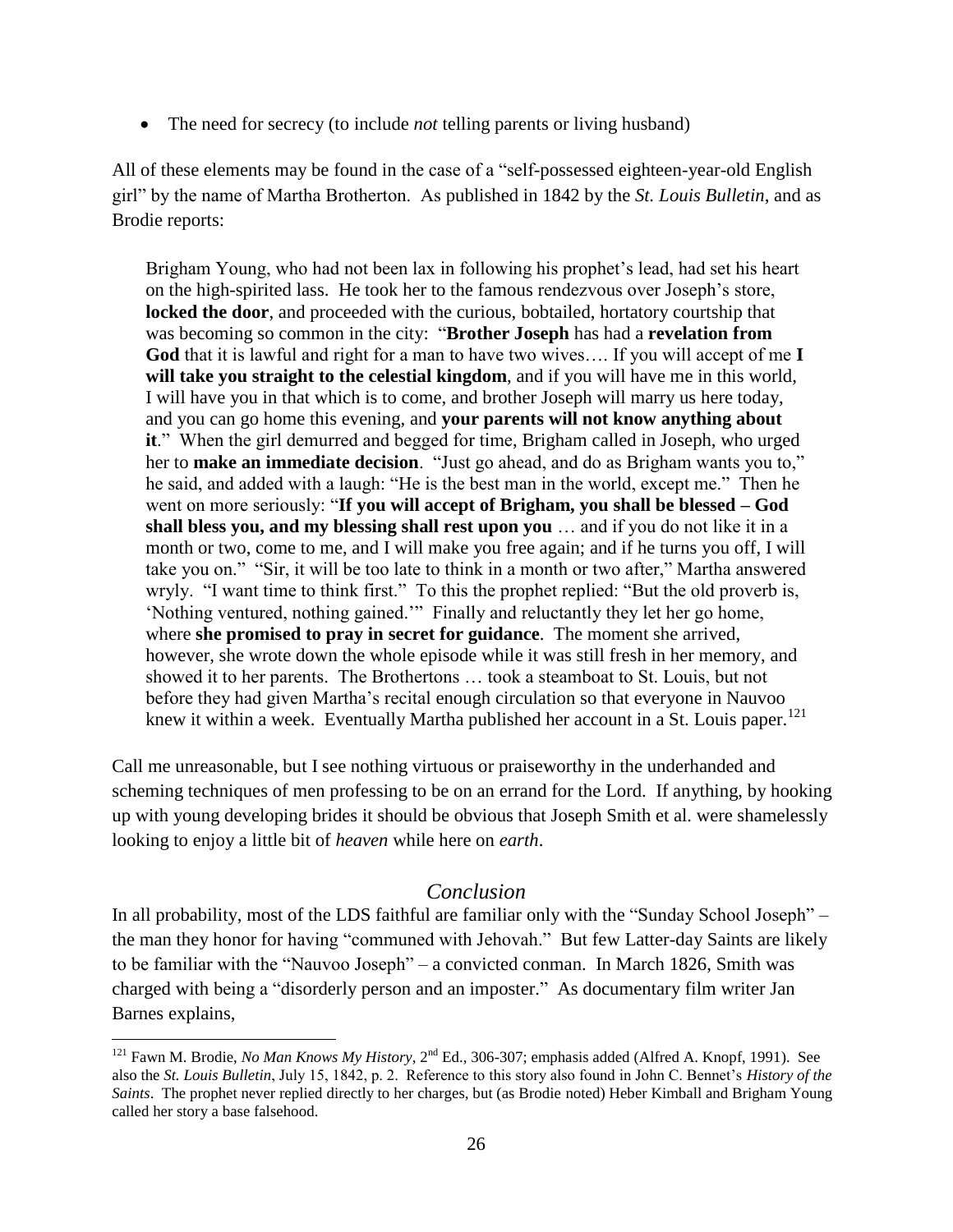According to the 1813 New York statute by which he'd been charged, "All jugglers, and all persons pretending to have skill in physiognomy, palmistry, or like crafty science, or pretending to tell fortunes, or to discover where lost goods may be found … shall be deemed and adjudged disorderly persons." Once the statute had been passed, it might as well have stood as an unofficial boundary between the Age of Magic and the Age of Science.<sup>122</sup>

The court in Bainbridge, New York found him guilty of "disturbing the peace," when Smith admitted to indulging in "magic arts and organizing hunts for buried gold."<sup>123</sup> In fact, it was because of Smith's reputation and treasure-seeking services that in the fall of 1825 he met and boarded with "Isaac Hale and his twenty-one year-old daughter Emma at Harmony ...."<sup>124</sup> Joseph took an immediate shining to Emma. How fortunate for the young Joseph that one of the requirements imposed by – you guessed it – an angel is that "he could not get the [golden] plates until he was married."<sup>125</sup> Joseph desired to make Emma his bride, but when he sought her father's approval, Mr. Hale refused, considering Joseph to be "a stranger [who] followed a business that [he] could not approve."<sup>126</sup> It was Hale's disapproval of Smith's spurious reputation and "treasure-seeking background"<sup>127</sup> that warranted his mistrust. After convincing Emma that she was to be his betrothed – after all, the angel Moroni required that there be a Mrs. Joseph Smith before releasing the plates to his care – the young "couple eloped on 18 January 1827."<sup>128</sup> Isaac Hale was incensed, accusing Joseph of "stealing" his daughter. As Barnes noted, "[Isaac] extracted a promise from Joseph never to engage in money digging again. Now according to Peter Ingersoll's recollection [Smith's confidant], Joseph cried in his turn as he promised and 'acknowledged he could not see in a stone, nor never could; and that his former pretensions in that respect, were all false."<sup>129</sup>

As historian Michael Quinn noted, "Mormons typically speak of romance and Smith's love for Emma as the reason for their elopement ….It is more probable, however, that Smith risked alienating his parents-in-law from his new bride by eloping – not for love alone – but to fulfill the requirement of Moroni."<sup>130</sup> To what degree Joseph used the dreamy tale of the angel Moroni to convince Emma to marry him is unclear. But this much is certain: when it came to improvisational confabulating, nobody could spin a yarn like Mormonism's founding prophet.

<sup>&</sup>lt;sup>122</sup> "The Book of Mormon's foggy origins; Did Joseph Smith believe himself?" by Jane Barnes, SALON, August 12, 2012 (http://www.salon.com/2012/08/12/the\_book\_of\_mormons\_foggy\_origins/; accessed 11.23.2014).

<sup>&</sup>lt;sup>123</sup> Fawn M. Brodie, *No Man Knows My History*, 2<sup>nd</sup> Ed., 16 (Alfred A. Knopf, 1991).

<sup>124</sup> D. Michael Quinn, *Early Mormonism and the Magic World View*, 139 (Signature Books, 1987).  $125$  Ibid.

<sup>126</sup> Richard Lyman Bushman, ,*Joseph Smith: Rough Stone Rolling*, 53 (First Vintage Books Edition, 2007)

<sup>127</sup> D. Michael Quinn, *Early Mormonism and the Magic World View*, 140 (Signature Books, 1987).

<sup>128</sup> Ibid., 141.

<sup>&</sup>lt;sup>129</sup> "The Book of Mormon's foggy origins; Did Joseph Smith believe himself?" by Jane Barnes, SALON, August 12, 2012 (http://www.salon.com/2012/08/12/the\_book\_of\_mormons\_foggy\_origins/; accessed 11.23.2014).

<sup>130</sup> D. Michael Quinn, *Early Mormonism and the Magic World View*, 141 (Signature Books, 1987).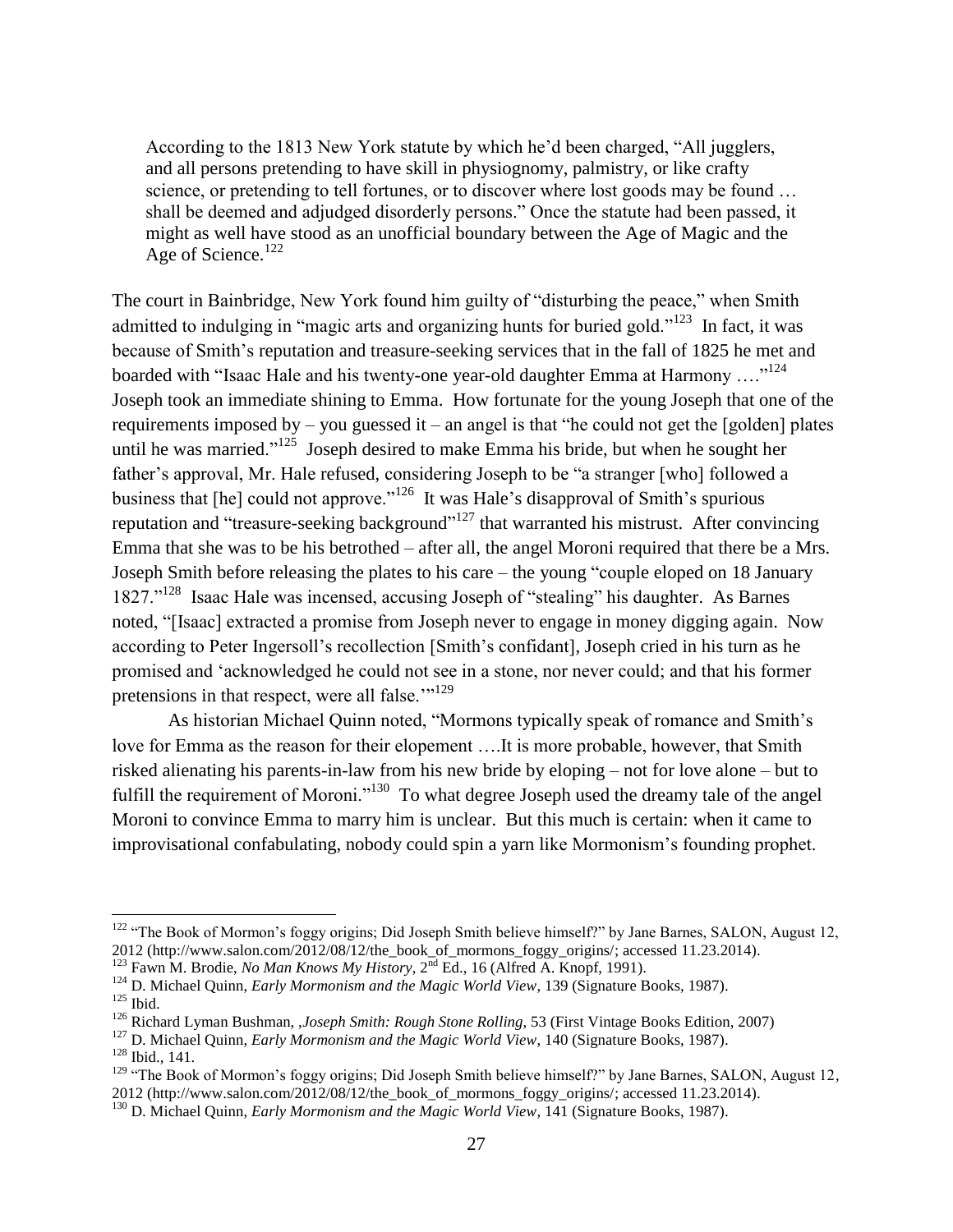Joseph was endowed with a formidable sense of self-importance; a persona Brodie described as "intoxicated with power and drunk with visions of empire and apocalyptic glory."<sup>131</sup> An editor from the *Pittsburg Gazette* said this of his visit with Joseph:

We spent about an hour conversing on various subjects, the prophet himself, with amazing volubility, occupying the most of the time, and his whole theme was himself. Let us give what turn we would to the conversation, he would adroitly bring it back to himself.... Running on in his voluble style, he said: "The world persecutes me, it has always persecuted me…. They thought to put me down, but they hav'nt [sic] succeeded, and they can't do it. When I have proved that I am right, and get all the world subdued under me, I think I shall deserve something.<sup>132</sup>

In a letter to James Bennett dated November 13, 1843, Smith credited himself as having "heard the voice of God and communed with angels."<sup>133</sup> Moreover, Smith stated that he held the

[Keys] of the last kingdom, in which is the dispensation of the fullness of all things spoken by the mouths of all the holy Prophets since the world began. … **I combat the errors of ages; I meet the violence of mobs; I cope with illegal proceedings from executive authority; I cut the Gordian knot of powers, and I solve mathematical problems of universities, with truth – diamond truth; and God is my** "**right hand man.'**<sup>134</sup>

God is his "right hand man"? Joseph solves "mathematical problems of universities"?? Riight. Joseph was not a shrinking violet. When it came to exuding confidence, he had no equal. Just months before his death, he told an audience of the faithful that "God made Aaron to be the mouth piece for the children of Israel, and **He will make me be god to you in His stead** … and if you don't like it, you must lump it."<sup>135</sup> Just weeks before his death, he proclaimed:

**I have more to boast of than ever any man had**. I am the only man that has ever been able to keep a whole church together since the days of Adam. A large majority of the whole have stood by me. Neither Paul, John, Peter, nor **Jesus** ever did it. **I boast that no man ever did such a work as I**. The followers of Jesus ran away from Him; but the Latter-day Saints never ran away from me yet. $136$ 

Who, but the most insecure, feel the need for such imperious bluster? And to the claim that the Saints "never ran away from [him]" – well, the remark is simply not true. There was a growing faction of disaffected Mormons who grew tired of Smith's garrulous bravado and his rabid

<sup>&</sup>lt;sup>131</sup> Fawn M. Brodie, *No Man Knows My History*,  $2^{nd}$  Ed., 354 (Alfred A. Knopf, 1991).

<sup>132</sup> *The New York spectator*, September 23, 1843. Cited in Jerald and Sandra Tanner, *Mormonism – Shadow or Reality*,  $5^{\text{th}}$  Ed., p. 255.

<sup>&</sup>lt;sup>133</sup> *History of the Church*, Vol. 6:78 (Deseret Book, 1975).

<sup>&</sup>lt;sup>134</sup> Ibid.; emphasis added.

<sup>135</sup> *History of the Church*, Vol. 6:319-320; emphasis added (Deseret Book, 1975).

 $136$  Ibid., Vol. 6:408-409; emphasis added.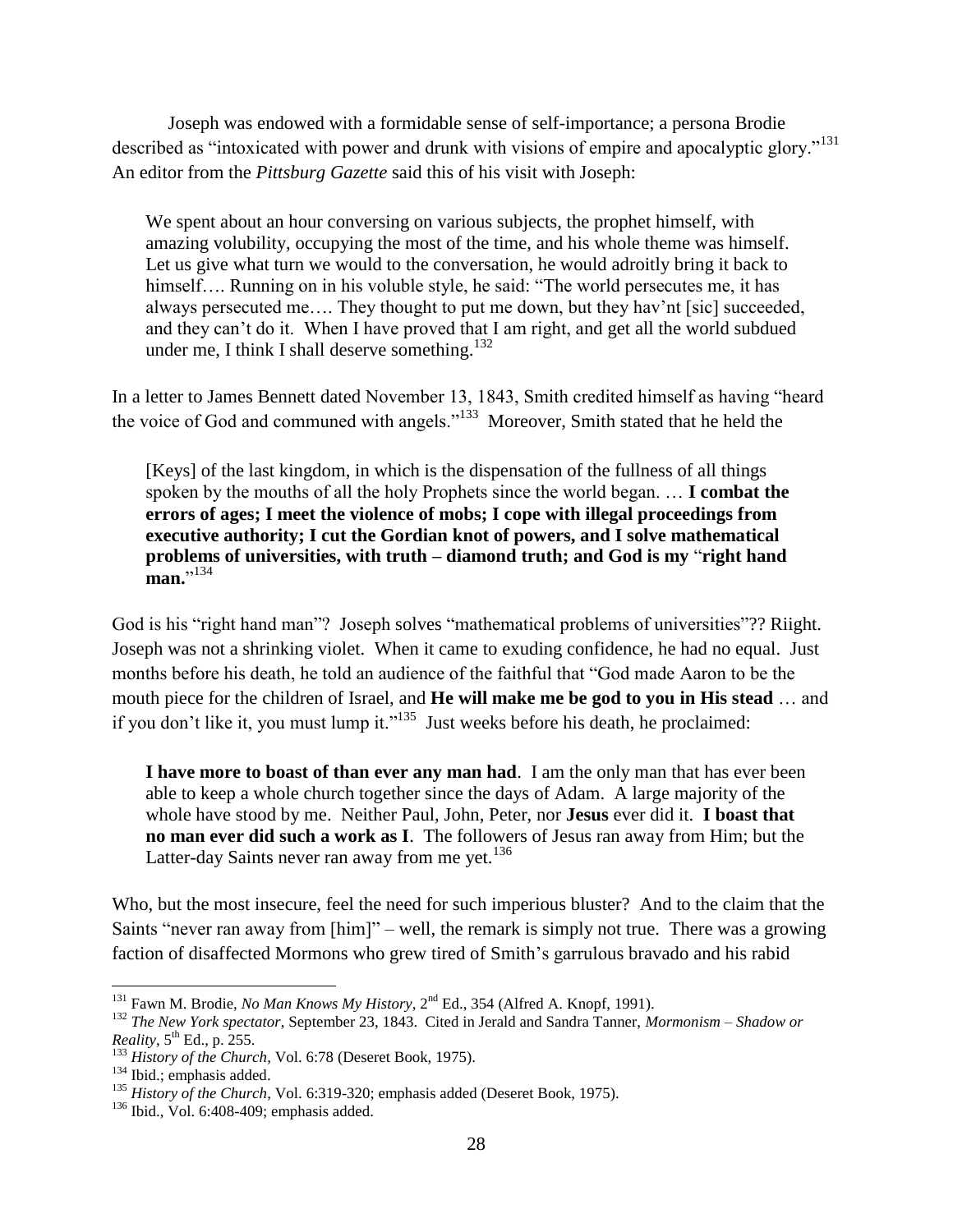theocratic ambitions. Smith came to see Nauvoo as a "state within a state."<sup>137</sup> In remarks addressed to the city council in February 1843, Mayor Joseph Smith announced, "We stand in the same relation to the state as the state does to the union…. Shall we be such fools as to be governed by its [Illinois'] laws, which are unconstitutional?"<sup>138</sup> In other words, if Joseph disagrees with the law, by default it's "unconstitutional." As Brodie noted,

[Joseph] proceeded to run not only over the constitutions of Illinois and the United States but also over the ancient traditions of English common law. He had the city council pass an ordinance providing **that if any officer came to Nauvoo with a writ for his arrest based on the old Missouri difficulties, [the officer] should be arrested, tried, and if found guilty sentenced to life imprisonment in the city jail**. He could be pardoned by the governor **only with the consent of the Nauvoo mayor – that is, Joseph himself**. **Another ordinance made it a criminal offense for any officer to issue a warrant in Nauvoo without first having it signed and approved by the mayor**. An earlier one, designed to prevent Joseph's creditors from exacting payment of debts in the form of property, had made gold and silver the only legal tender in Nauvoo. When these ordinances were published in the *Nauvoo Neighbor*, they convinced even tolerant non-Mormon observers that **the Mormon prophet held the law in complete contempt**. 139

Smith had fast become a law unto himself. His word *was* the law, and those inclined to challenge or disagree with his version of jurisprudence were traitors. By his inner circle (i.e., the Council of Fifty), Smith was ordained as "King of the Kingdom of God."<sup>140</sup> The event was witnessed by William Marks, who said of the occasion that "Joseph suffered himself to be ordained king to reign over the house of Israel forever."<sup>141</sup> The Prophet's unbridled ego left an indelible impress, one that would accompany the Saints on their westward trek to the Rock Mountains. Speaking to a gathering of the Saints on October 9, 1859, his successor Brigham Young made this bold proclamation: "No man or woman in this dispensation will ever enter into the **celestial kingdom of God without the consent of Joseph Smith**."<sup>142</sup>

By any reasonable standard, the Prophet Joseph was a self-absorbed autocrat. And because he was also recognized and revered as a prophet, governing the masses was only a revelation away – and the revelations, shall we say, were as plentiful as they were timely. As Mormons have come to unthinkingly accept: "whether by [God's] voice or by the voice of [His] servants [think Joseph Smith here], *it is the same*." (D&C 1:38; emphasis added.) In short: If Smith said it, God said it.

Mormons speak affectionately of the brave Joseph's martyrdom (June 27, 1844). What they may not know are the circumstances that landed Joseph and his brother Hyrum (along with

<sup>&</sup>lt;sup>137</sup> Fawn M. Brodie, *No Man Knows My History*, 2<sup>nd</sup> Ed., 355 (Alfred A. Knopf, 1991).

<sup>138</sup> *History of the Church*, Vol. 5:289.

<sup>139</sup> Fawn M. Brodie, *No Man Knows My History*, 2nd Ed., 355; emphasis added (Alfred A. Knopf, 1991).

<sup>140</sup> Ibid., 356.

 $141$  Ibid., 357 footnotes.

<sup>142</sup> *Journal of Discourses*, Vol. 7:289; emphasis added.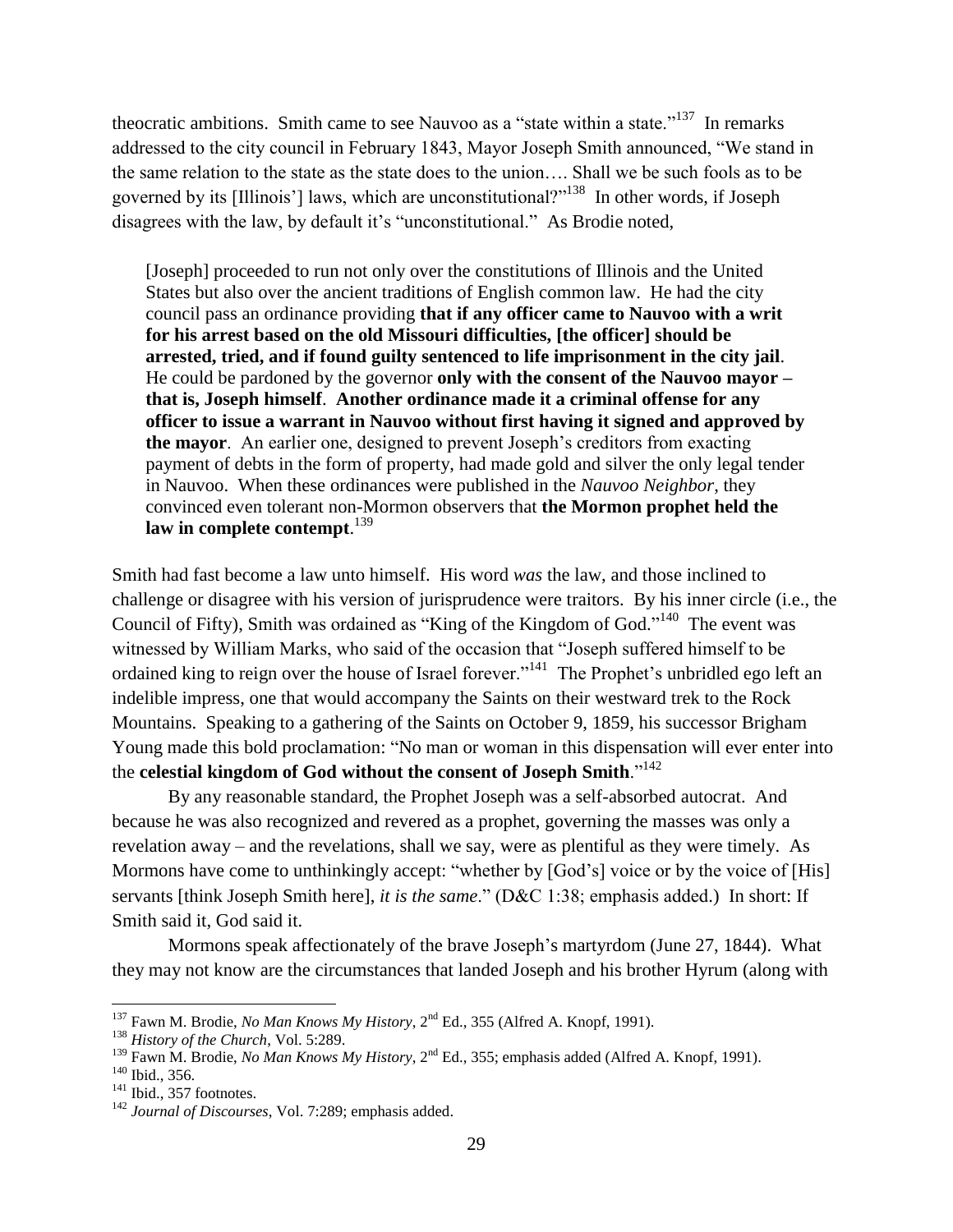Willard Richards and John Taylor) in jail at Carthage in the first place. When editors William Law and Sylvester Emmons published the first issue of the *Nauvoo Expositor* on June 7, 1844, little did they realize the tumult their one and only edition would unleash. The four-page newsprint (of which there were  $1,000$  copies<sup>143</sup>) included such mundane topics as marriage announcements and poetry, but it also included a statement from the "'Seceders from the Church at Nauvoo' and sworn statements from multiple individuals attesting to the teaching of the 'plurality of wives.'"<sup>144</sup> While the seceders maintained their belief in the religion of the LDS Church, their criticisms were directed to many of the changing doctrines and practices of the inchoate and ever-developing religion. They accused Smith and other Mormon leaders of introducing "false and damnable doctrines into the Church, such as a plurality of Gods above the God of this universe, and his liability to fall with all his creations; the plurality of wives, for time and eternity, the doctrine of unconditional sealing up to eternal life, against all crimes except that of sheding [sic] innocent blood."<sup>145</sup>

While their editorial mentioned no names, it divulged some aspects of plural marriage that heretofore were obfuscated in a cloak of secrecy. Listed were three affidavits signed by William Law, Jane Law (his wife), and Austin Cowles testifying to what they had seen, read, and witnessed, to include granting "every man the privilege of marrying ten virgins and forgiving him all sins save the shedding of innocent blood."<sup>146</sup> Moreover, it addressed Joseph's intent to unite church and state in his campaign for supreme power and control. As Brodie described, "the *Expositor* was most eloquent: 'We do not believe that God ever raised up a Prophet to Christianize a world by political schemes and intrigue. It is not the way God captivates the heart of the unbeliever; but on the contrary, by preaching truth in its own native simplicity. We will not,' it said further in an unmistakable allusion to Joseph's kingship, 'acknowledge any man as king or lawgiver to the church: for Christ is our only king and law-giver."<sup>147</sup>

Needless to say the editorial exposed Joseph, thus giving his clandestine and illegal marriage practices the attention he had gone to great pains to prevent. As mayor of Nauvoo, he issued the following edict:

To the Marshal of said City, greeting.

You are here commanded to destroy the printing press from whence issues the Nauvoo Expositor, and pi the type of said printing establishment in the street, and burn all the Expositors and libelous handbills found in said establishment; and if resistance be offered to your execution of this order by the owners or others, demolish the house; and if anyone threatens you or the Mayor or the officers of the city, arrest those who threaten you, and fail not to execute this order without delay, and make due return hereon.

<sup>143</sup> Richard Lyman Bushman, *Joseph Smith: Rough Stone Rolling*, 539 (First Vintage Books Edition, 2007).

<sup>&</sup>lt;sup>144</sup> "Nauvoo Expositor" (http://en.wikipedia.org/wiki/Nauvoo\_Expositor; accessed 11.18.2014).

 $145$  Ibid.

<sup>&</sup>lt;sup>146</sup> Fawn M. Brodie, *No Man Knows My History*, 2<sup>nd</sup> Ed., 375 (Alfred A. Knopf, 1991).

 $^{147}$  Ibid.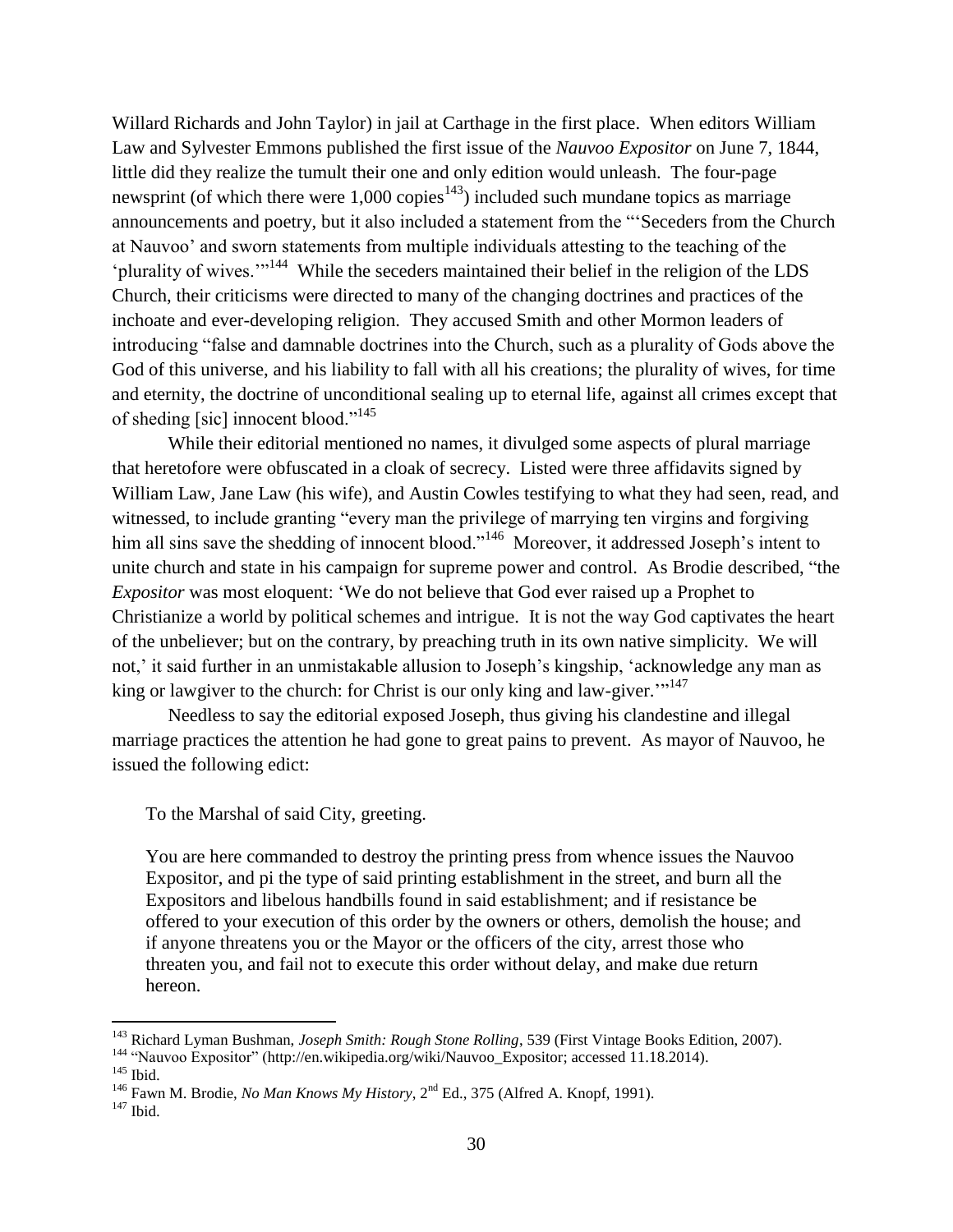By order of the City Council, Joseph Smith, Mayor<sup>148</sup>

As Oaks and Hill noted,

 $\overline{a}$ 

Joseph Smith, acting as mayor, ordered the city marshall [sic] to destroy the newspaper and press without delay and instructed the major general of the Nauvoo legion to have the militia assist. Shortly after eight o'clock that evening, citizens and legionnaires marched to the 'Expositor' office and smashed the press, scattering the type as they did so. This act infuriated the non-Mormons of Hancock County, who saw it as a final act of contempt for their laws…. To provide justification for a march on Nauvoo, charges of prompting a riot were made up against Smith and several Mormon leaders, and Constable David Bettisworth was sent to Nauvoo on June 12 [1844] to apprehend them…. Emissaries were sent to Governor Ford, charging that Smith had defied the law and asking Ford to bring the state militia…. Ford wrote Smith … denouncing the city's proceedings as unlawful and demanding that those involved in the move against the 'Expositor' submit to the processes of the law at Carthage.<sup>149</sup>

But as Joseph soon learned, destroying the *Nauvoo Expositor* did nothing to quell the ire or stem the tide of intolerance of an ever-growing chorus of dissenting voices. At best, razing the *Expositor* was a pyrrhic victory; a demolition that would inexorably lead to Smith's downfall. As Bushman noted, "Joseph failed to see that suppression of the paper was far more likely to arouse a mob than the libels. It was a fatal mistake."<sup>150</sup> Writing for the *Warsaw Signal*, Robert Foster "not only described the destruction of the press," writes Brodie, "but also accused Joseph of a long list of crimes, from the hiring of Porter Rockwell to kill Boggs to the seduction of innumerable Mormon women. 'History affords no parallel to the iniquities and enormities of this tyrant,' [Foster] concluded, 'who dressed in a little brief authority, perpetrates deeds at which Heaven weeps and human nature falls back ashamed of her own depravity."<sup>151</sup>

Foster's June 12, 1844 editorial expressed the views and resentment shared by non-Mormon and disgruntled Mormons alike; persons no longer willing to tolerate Smith's bloviating bluster and the thousands of mesmerized sheeple who followed him unthinkingly. Justice and redress is what the community demanded.

In sum: I never intended for this essay to devolve into a lesson in Church history and Joseph's final days at Carthage. My desire, at the outset, was to draw the reader's attention to lesserknown aspects of Church history that expose the Prophet Joseph for the man he was and *not* the

<sup>&</sup>lt;sup>148</sup> History of the Church, Vol. 6:448 (Deseret Book, 1975). See also "Nauvoo Expositor" at http://www.mormonismi.net/jamesdavid/nauvexpo.htm;

<sup>149</sup> Dallin H. Oaks and Marvin S. Hill, *Carthage Conspiracy: The Trial of the Accused Assassins of Joseph Smith*, 15-16 (University of Illinois Press, 1979).

<sup>150</sup> Richard Lyman Bushman, *Joseph Smith: Rough Stone Rolling*, 541 (First Vintage Books Edition, 2007).

<sup>&</sup>lt;sup>151</sup> Fawn M. Brodie, *No Man Knows My History*, 2<sup>nd</sup> Ed., 377-378 (Alfred A. Knopf, 1991).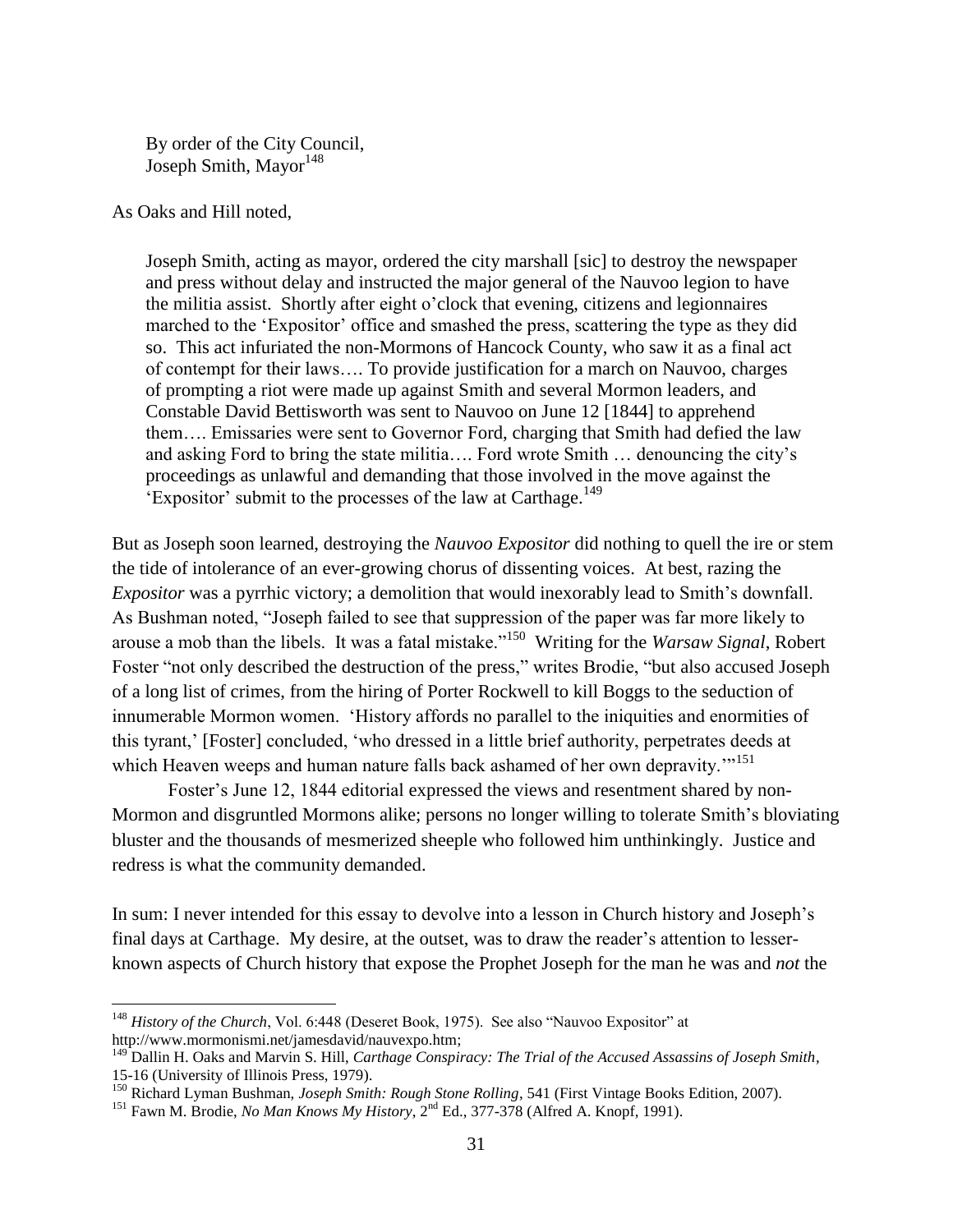man apologists are intending to design. You can grant Smith only so many mulligans before declaring that the jig is up. For the Prophet to insist just days before his death that he was "going like a lamb to the slaughter $152$  is absolute rot. Joseph was no Pascal lamb.

LDS apologists are looking to redefine and defend a Joseph Smith of their own creation. But the Joseph Smith they describe and celebrate never existed. Members have a testimony of the "Sunday School Joseph" or, perhaps, the more adult "Sacrament Meeting Joseph." But the "Nauvoo Joseph" known to historians is unlikely to be featured in priesthood lesson manuals or included in LDS General Conference addresses anytime soon. The Brethren want the world to celebrate the Church *as it is* and not the institution *that it once was*.

As an intolerant David Fitzgerald chided, "Like Muhammad, Smith received remarkably convenient divine revelations at short notice, especially – also like Muhammad – when he met a new girl and wanted to take her as another wife."<sup>153</sup> Having revelations on cue was a convenient way for Joseph to reestablish control as he also looked, perhaps, to cover his tracks. God may work in mysterious ways, but I find it hard to believe that his methods include lies, cover-up, and deceit at grand scales. Call me daft, but I suspect that bedding nubile young women (in some cases, girls) was more Joseph's idea than God's command.

At some level, I suppose, Joseph wanted to emulate the marriage practices of such men as Abraham, David, and Solomon. But if following the lead of old Testament prophets was the intent, then he violated at least three of the terms established by Moses: (1) No adultery, (2) No marriage to sisters (Leviticus 18:17-18), and (3) No marriage to a mother/daughter pairing (Leviticus 20:14). Well, Smith married five pairs of sisters (Delcena and Almera Johnson, Eliza and Emily Partridge, Sarah and Maria Lawrence, Mary Ann and Olive Grey Frost, and Prescindia and Zina Huntington), and he married the mother and daughter Patty and Sylvia Sessions.<sup>154</sup> And as Emma confirmed, he certainly was an adulterer.

I don't *need* to believe that Joseph Smith was a prophet and his promise of celestial glory and apotheosis is necessarily true to consider my life rich and complete, any more than I *need* to believe that Disneyland and the Magical Kingdom *is* the idyllic society. What I *need* and what I *desire* to understand is how the universe really is and what things are fundamentally true. In other words, show me what is true and you've satisfied, for me at least, a fundamental and basic desire. But such knowledge – wherever it exists – is acquired by the scientific method of inquiry and discovery, not by faith. And only as I proportion my beliefs and behaviors to the evidence am I then in harmony with what is ostensibly true. Only then may I say that mine has been a life well lived.

<sup>152</sup> D&C 135:4.

<sup>153</sup> David Fitzgerald, *The Mormons*, 108 (Copyright © 2013 by David Fitzgerald).

<sup>&</sup>lt;sup>154</sup> Fawn M. Brodie, *No Man Knows My History*, 2<sup>nd</sup> Ed., 336 (Alfred A. Knopf, 1991).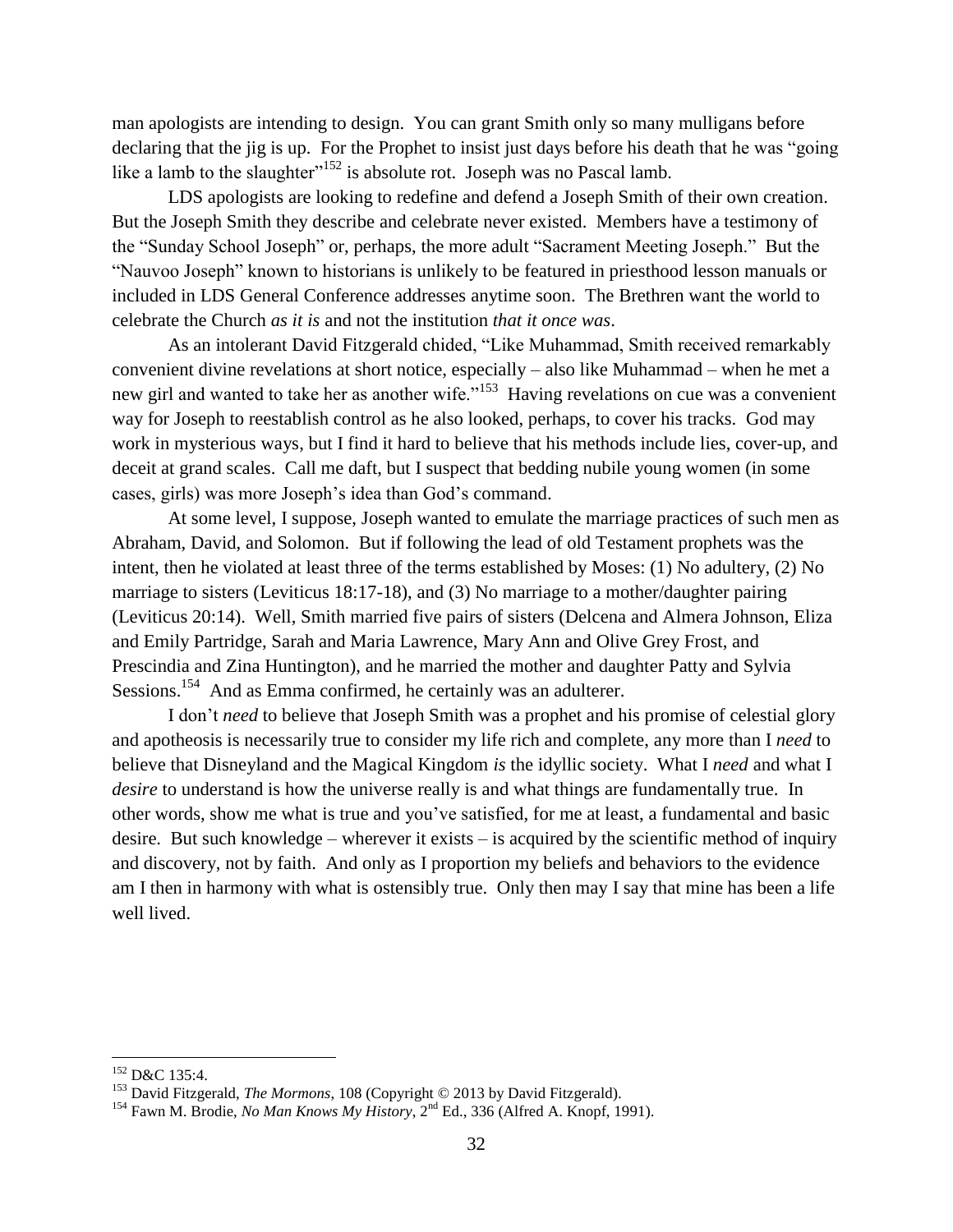# *Afterword*

# *A Critical Analysis of the 'Sword-Wielding Angels' Claim*

According to a 2009 Harris Poll, 72% of American adults believe in angels and 71% believe in the Afterlife.<sup>155</sup> Given the surprisingly high number of those who lay claim to supernatural and metaphysical phenomena, it is safe to assume that among religious communities those numbers will be even higher. (If you're a believing Latter-day Saint, for example, nothing less than 100% is expected, given the prominent role angels played in the Restoration<sup>156</sup> and the frequency with which angels are referenced in LDS canonical narratives.<sup>157</sup> As to the Afterlife, Mormons believe that following death we have at least three kingdoms of glory awaiting us, namely: the celestial, telestial, and terrestrial kingdoms.<sup>158</sup>)

And because Latter-day Saints believe in angels (the angel Moroni being, perhaps, the most famous) it may come as no surprise that when the LDS Church chose to acknowledge that the practice of plural marriage began with Joseph Smith, a discussion of angels (to include a nameless sword-wielding angel) would figure prominently in the defense of "the new and everlasting covenant of marriage." In Smith's world,

There are two kinds of beings in heaven, namely: Angels, who are resurrected personages, having bodies of flesh and bones … Secondly: the spirits of just men made perfect, they who are not resurrected, but inherit the same glory. When a messenger comes saying he has a message from God, offer him your hand and request him to shake hands with you. If he be an angel he will do so, and you will feel his hand.<sup>159</sup>

To which I say: nonsense. There are no known laws of physics that would explain how either physical (resurrected) or nonphysical (spirit) angelic beings could possibly exist, never mind that they concern themselves with human affairs. But this essay is not about physics, and nor do I wish to make it an at length discussion about angels. My intention is to limit myself to some of the reasons why Smith's claim (and the LDS apology) is a non sequitur. Consider the following:

 **Resurrected Angels**: With death comes the inexorable decay and necrosis of "living" tissues and organ systems. Therefore, to expect nonliving and necrotic organic compounds to do an "about face" (thus spontaneously restoring brain, cellular, cardiovascular, and pulmonary function) is pure fantasy. For nonliving and decayed composites to trans-morph and once again become living systems would violate one of the most fundamental laws of physics: *entropy* (also known as the  $2<sup>nd</sup>$  law of

 $\overline{a}$ <sup>155</sup> See http://www.harrisinteractive.com/vault/Harris\_Poll\_2009\_12\_15.pdf; reconfirmed 10.25.2014.

<sup>&</sup>lt;sup>156</sup> Latter-day Saints believe that through his servant Joseph Smith, God restored the very church Jesus Christ established during his earthly ministry.

<sup>&</sup>lt;sup>157</sup> Angelic visitations spoken of in LDS scripture are too numerous to mention. Those interested in learning more about the role angels' play in LDS doctrine are referred to the Topical Guide contained within the Standard Works (Bible, Book of Mormon, Pearl of Great Price, and the Doctrine and Covenants; published by *The Church of Jesus Christ of Latter-day Saints*, SLC, 1979).

<sup>&</sup>lt;sup>158</sup> See D&C 76 for details.

 $159$  D&C 129:1-5.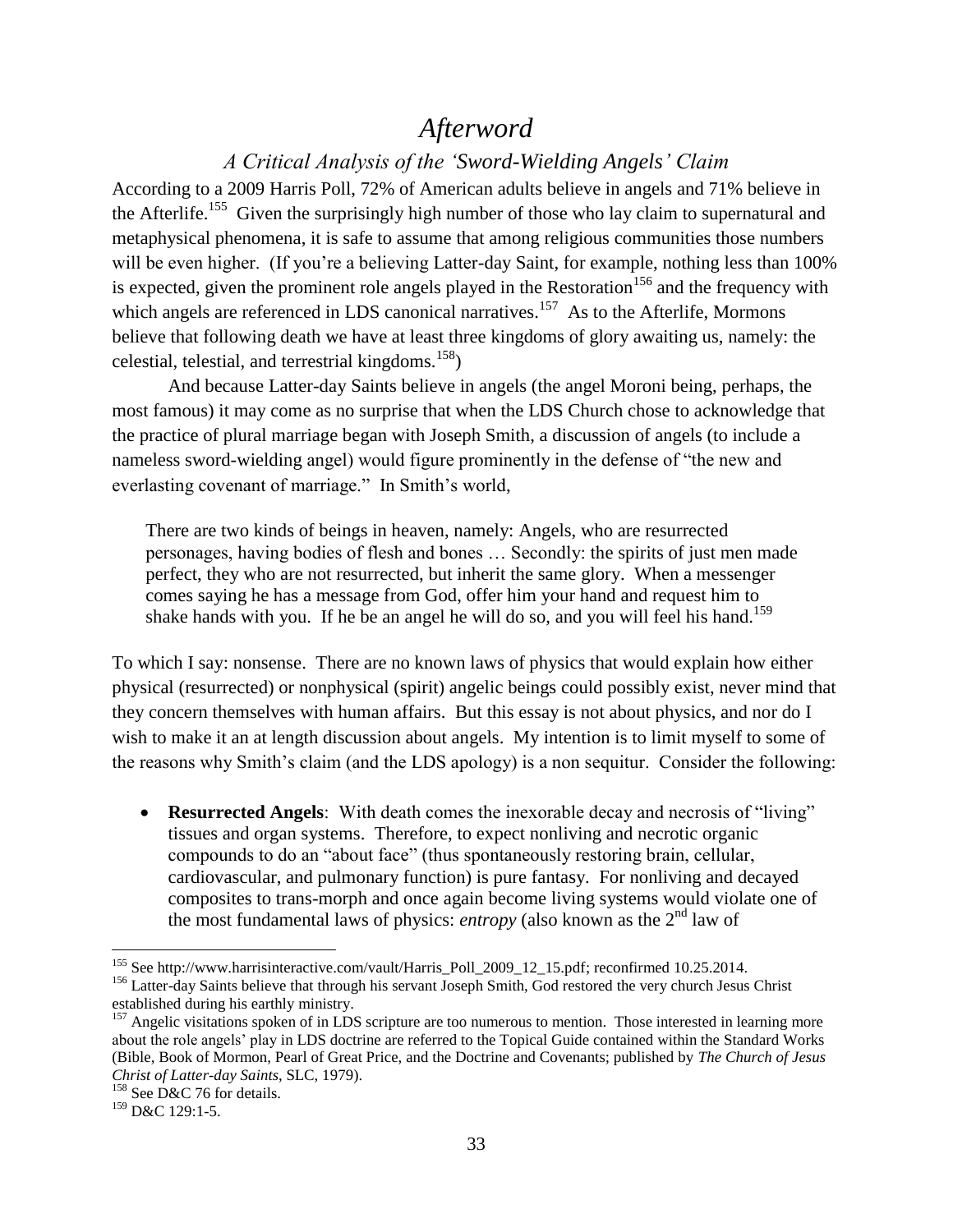thermodynamics). Entropy increases with time – that is to say, systems devolve into states of increasingly higher *dis*order (i.e., *less* organized, not *more* organized). And just as scrambled eggs do not unscramble (thus returning to their pre-scrambled state), nor do dead bodies arise from their graves whole and restored! *Resurrections are faith-based claims, not empirical facts*. Those insisting that dead bodies *do* resurrect are required to advance the evidence to support the claim. (By the way, if Smith's angel was indeed physical, someone also needs to explain how a physical being was able to negotiate vast distances without a visible means of transportation. Just how far away is Kolob? And how did Smith's sword-wielding angel manage to travel extreme intergalactic distances *in the 1800s*?)

 **Spirit Angels**: Nonphysical systems cannot affect physical systems, if for no other reason that such systems are energy deprived. For nonphysical systems to acquire energy (with which to affect physical systems) would require that energy be created. But the creation or destruction of energy violates another fundamental law of physics, the *conservation of energy* (also known as the  $1<sup>st</sup>$  law of thermodynamics). You can no more *think* the glass off the table than a nonphysical system (such as "spirit angels") can *inflict* physical harm.<sup>160</sup>

But rarely do empirical facts deter believers from holding to sacred religious traditions, to include a belief in the supernatural. People believe in angels, I suppose, because that is what they were taught and, perhaps, they never stopped to ponder the improbability for their existence. But because a majority of people believe in angels (for unscientific reasons), and because religious narratives often include a discussion of the metaphysical, we may safely assume that believing members will accept Smith's foray with an angel as bona fide history (altogether indifferent to the fact that science repudiates such quixotic possibilities). But you cannot ignore the evidence and insist that you've prevailed. You cannot say that "the angel made me do it" and expect skeptical minds to believe that he did. In the timeless words of the late Carl Sagan, "extraordinary claims require extraordinary evidence." And for angels, there is no evidence.

We know we're in trouble when listed among the defense team's pool of witnesses is a virtual agent whose being cannot be mapped onto reality. People are free to believe in whatever they want, angels included. But when it comes to actual "angel sightings," well, let's just say that the evidence is thin – nonexistent, actually. Therefore, when the LDS Church tells us that a menacing angel appeared to Joseph, it is not my burden to prove that it didn't  $-$  it's the defendant's obligation to prove that it did. And until they do, the irrational and unreasonable remark lacks rational warrant and, for my money, is nothing short of barking mad.

The *principle of analogy* affirms that if angels exist and appeared in Joseph's day, they should also exist and appear in our day. But, to date, no respectable "angel sightings" have been reported and independently confirmed by the scientific community. (As an aside: According to

<sup>160</sup> In 1842, the German physician Julius Robert Mayer advanced what is now known as the law of *conservation of energy* (also known as the *First Law of Thermodynamics*), where energy is neither created nor destroyed but is conserved over time. In Einstein's famous equation  $E = mc^2$  we are introduced to *mass-energy equivalence*; that energy and mass are fundamentally the same, and that the total amount of mass-energy in the universe is constant and remains unchanged.